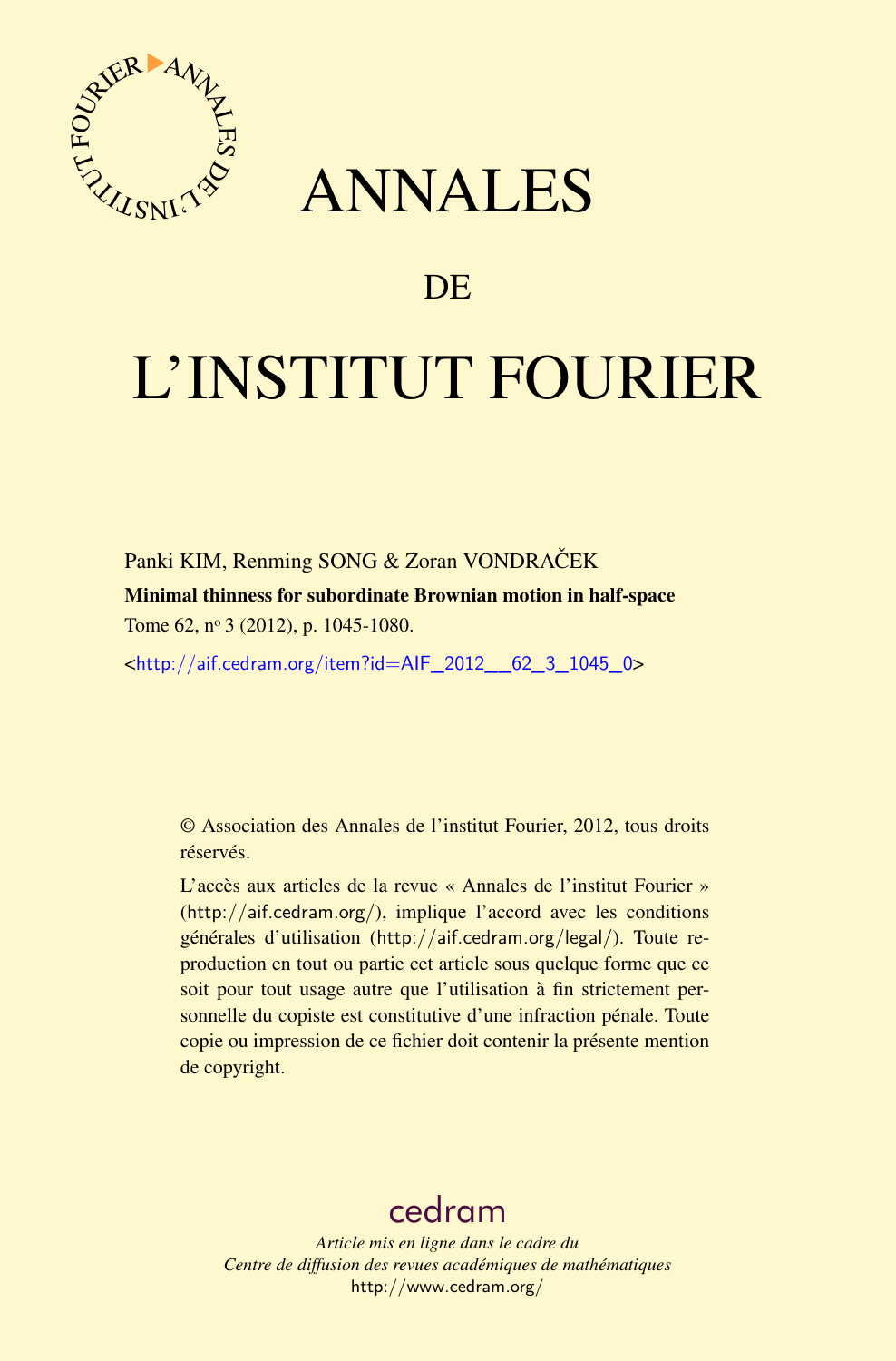#### MINIMAL THINNESS FOR SUBORDINATE BROWNIAN MOTION IN HALF-SPACE

**by Panki KIM, Renming SONG & Zoran VONDRAČEK (\*)**

ABSTRACT. — We study minimal thinness in the half-space  $H := \{x = (\tilde{x}, x_d) :$  $\widetilde{x} \in \mathbb{R}^{d-1}, x_d > 0$  for a large class of subordinate Brownian motions. We show that the same test for the minimal thinness of a subset of *H* below the graph of a that the same test for the minimal thinness of a subset of *H* below the graph of a nonnegative Lipschitz function is valid for all processes in the considered class. In the classical case of Brownian motion this test was proved by Burdzy.

RÉSUMÉ. — Nous étudions l'effilement minimal dans le demi-espace  $H := \{x =$  $(\widetilde{x}, x_d)$  :  $\widetilde{x}$  ∈  $\mathbb{R}^{d-1}, x_d > 0$ } pour une classe grande de mouvements brownien subordonnés. Nous montrons que le même test pour l'effilement minimal d'un sous- $(\widetilde{x}, x_d)$ :  $\widetilde{x} \in \mathbb{R}^{d-1}, x_d > 0$ } pour une classe grande de mouvements brownien ensemble sous le graphe d'une fonction non-négative lipschitzienne est valable pour tous les processus dans la classe considérée. Dans le cas classique du mouvement brownien ce test a été démontré par Burdzy.

#### **1. Introduction**

Minimal thinness is a notion that describes the smallness of a set at a boundary point. More precisely, let *D* be a domain in  $\mathbb{R}^d$ ,  $d \geq 2$ , let  $\partial^M D$ (respectively *∂ <sup>m</sup>D*) denote its Martin boundary (respectively minimal Martin boundary) with respect to Brownian motion, and let  $M^D(x, z)$ ,  $x \in D$ ,  $z \in \partial^M D$ , be the corresponding Martin kernel with respect to Brownian motion. For  $A \subset D$ , let  $\widehat{R}_{MP(\cdot,z)}^A$  denote the balayage of  $M^D(\cdot,z)$  onto *A*. The set *A* is said to be minimally thin in *D* at  $z \in \partial^m D$  with respect to Brownian motion if  $\widehat{R}_{M^D(\cdot, z)}^A \neq M^D(\cdot, z)$ . The concept of minimal thinness

Keywords: Minimal thinness, subordinate Brownian motion, boundary Harnack principle, Green function, Martin kernel.

Math. classification: 60J50, 31C40, 31C35, 60J45, 60J75.

<sup>(\*)</sup> This work was supported by Basic Science Research Program through the National Research Foundation of Korea(NRF) funded by the Ministry of Education, Science and Technology(0409-20110087).

Supported in part by the MZOS grant 037-0372790-2801.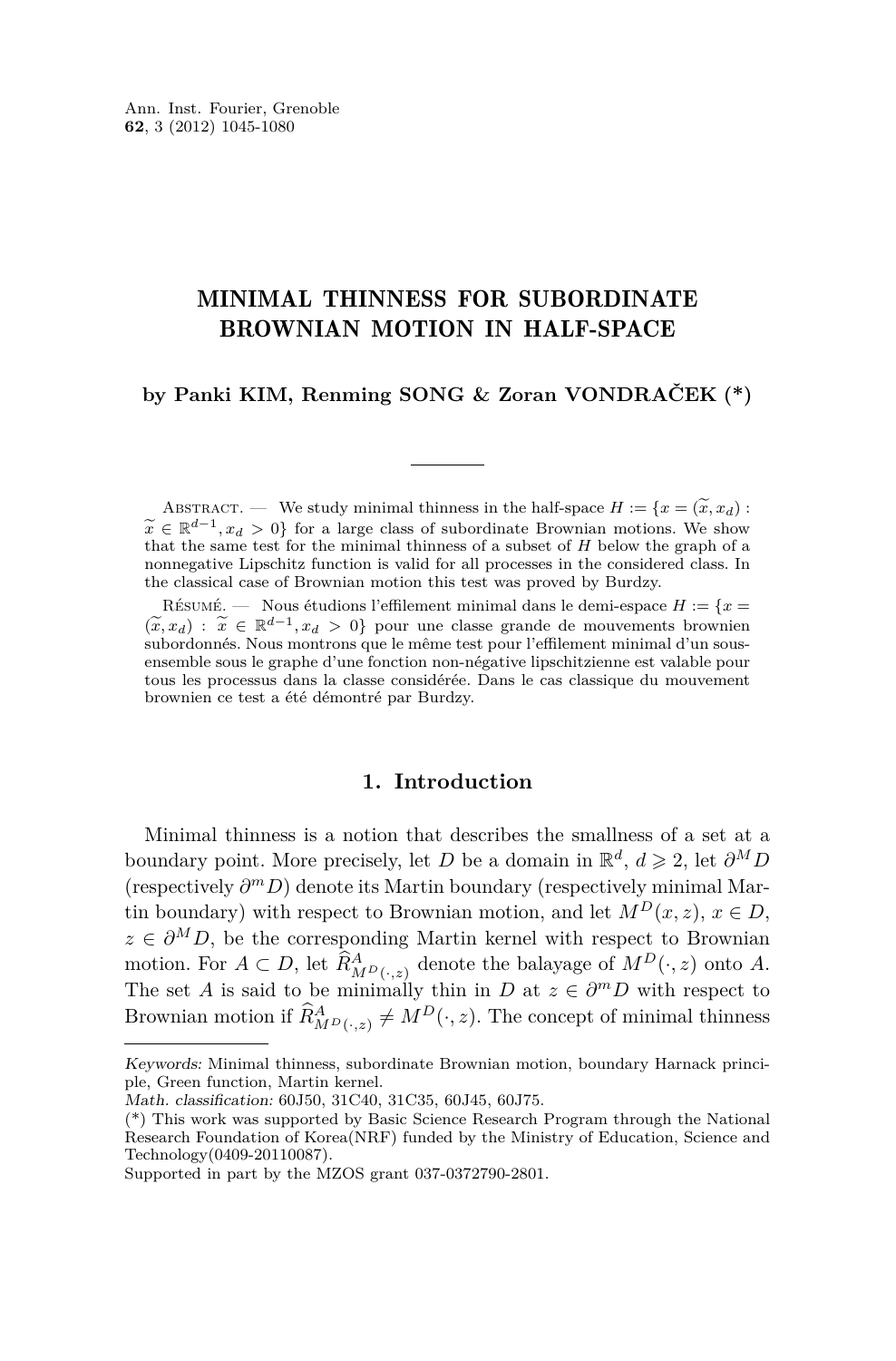<span id="page-2-0"></span>in the context of classical potential theory was introduced and studied by Naïm in [\[25\]](#page-35-0); for a recent exposition see [\[1,](#page-34-0) Chapter 9]. A probabilistic interpretation of minimal thinness is due to Doob, see, e.g., [\[15\]](#page-35-0):  $A \subset D$  is minimally thin in *D* with respect to Brownian motion at  $z \in \partial^m D$  if there exists a point  $x \in D$  such that with positive probability the  $M^D(\cdot, z)$ conditioned Brownian motion starting from *x* does not hit *A*.

We recall now two results about minimal thinness in the half-space  $H := \{x = (\tilde{x}, x_d) : \tilde{x} \in \mathbb{R}^{d-1}, x_d > 0\}, d \geqslant 2$ , with respect to Brown-<br>ion metian. The Martin boundary of *H* with respect to Brownian metian ian motion. The Martin boundary of *H* with respect to Brownian motion can be identified with  $\partial H \cup \{\infty\}$ , where  $\partial H = \{(\tilde{x}, 0) : \tilde{x} \in \mathbb{R}^{d-1}\}$ , and all houndary points are minimal. The first result is due to Bourling [2] in the boundary points are minimal. The first result is due to Beurling [\[3\]](#page-34-0) in the case  $d = 2$  and Dahlberg [\[14\]](#page-35-0) in the case  $d \ge 3$ . By  $B(z, r)$  we denote the ball centered at  $z \in \mathbb{R}^d$  with radius  $r > 0$ .

Theorem 1.1. — Let *A* be a Borel subset of *H* and assume that

(1.1) 
$$
\int_{A \cap B(0,1)} |x|^{-d} dx = \infty.
$$

Then *A* is not minimally thin in *H* with respect to Brownian motion at  $z=0$ .

The second result is a test for the minimal thinness of a subset of *H* below the graph of a nonnegative Lipschitz function originally proved by Burdzy [\[9\]](#page-35-0) using a probabilistic approach. An alternative proof using Theorem 1.1 was given by Gardiner [\[17\]](#page-35-0).

THEOREM 1.2. — Let  $f : \mathbb{R}^{d-1} \to [0, \infty)$  be a Lipschitz function. The set  $A := \{x = (\tilde{x}, x_d) \in H : 0 < x_d \leq f(\tilde{x})\}$  is minimally thin in *H* with respect to Brownian motion at  $z = 0$  if and only if

(1.2) 
$$
\int_{\{\vert \widetilde{x}\vert < 1\}} f(\widetilde{x}) \vert \widetilde{x} \vert^{-d} d\widetilde{x} < \infty.
$$

The goal of this paper is to show that the above two theorems are still valid in exactly the same form when Brownian motion is replaced with a wide class of rotationally invariant Lévy processes (see Theorems [4.3–](#page-32-0)[4.4\)](#page-33-0). The precise description of this class will be given in the next section – for now it suffices to know that it includes rotationally invariant  $\alpha$ -stable processes,  $\alpha \in (0, 2)$ . The Martin boundary theory for Hunt processes admitting a dual process (and satisfying an additional hypothesis) was developed by Kunita and Watanabe [\[24\]](#page-35-0), while the concept of minimal thinness for such processes was studied by Föllmer [\[16\]](#page-35-0). To the best of our knowledge no concrete criteria for minimal thinness in the spirit of Theorems 1.1–1.2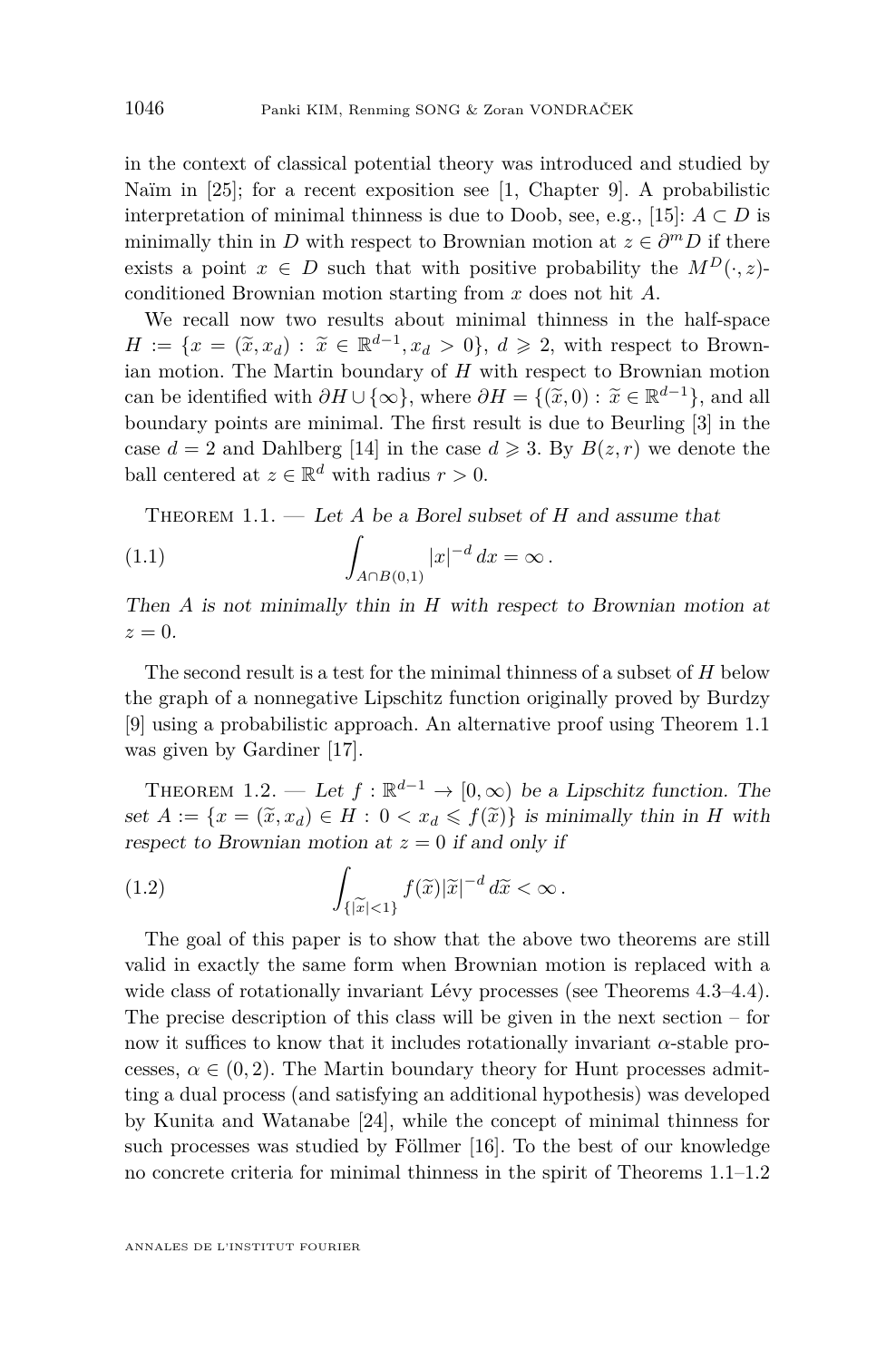have been obtained for any discontinuous processes, not even the symmetric stable ones. Time is now ripe for such results due to the recent progress in the potential theory of rotationally invariant Lévy processes, in particular subordinate Brownian motions. Our proofs of the analogs of Theorems [1.1–1.2](#page-2-0) will heavily rely on the very recent work [\[19,](#page-35-0) [21,](#page-35-0) [23,](#page-35-0) [22\]](#page-35-0) where a boundary Harnack principle and sharp estimates of the Green function of certain subordinate Brownian motions were obtained.

We find the conclusion of our main result, Theorem [4.4,](#page-33-0) surprising since the test [\(1.2\)](#page-2-0) is the same for all processes in the considered class. In particular, for symmetric *α*-stable processes, the criterion for the minimal thinness of the set *A* in *H* at  $z = 0$  does not depend on the index of stability  $\alpha$ . This is in contrast with the following criterion for the thinness of thorns: Let  $f : [0, \infty) \to [0, \infty)$  be an increasing function such that  $f(r) > f(0)$ for all  $r > 0$ , and  $f(r)/r$  is non-decreasing for sufficiently small  $r > 0$ . Let  $A := \{x \in H : |\tilde{x}| < f(x_d)\}\.$  Then *A* is thin in *H* at 0 with respect to Brownian motion if and only if

$$
\int_0^1 \left(\frac{f(r)}{r}\right)^{d-3} \frac{dr}{r} < \infty, \qquad d \ge 4,
$$
  

$$
\int_0^1 \left|\log \frac{f(r)}{r}\right|^{-1} \frac{dr}{r} < \infty, \qquad d = 3.
$$

On the other hand, for  $\alpha \in (0,2)$ , A is thin at 0 with respect to the symmetric  $\alpha$ -stable process if and only if

$$
\int_0^1 \left(\frac{f(r)}{r}\right)^{d-\alpha-1}\,\frac{dr}{r} < \infty, \qquad d \geqslant 3.
$$

The above criterion for the thinness of thorns in *H* at 0 with respect to *α*-stable processes can be proved by using Wiener's test for stable processes [\[5,](#page-34-0) Corollary 4.17] and by slightly modifying the proofs in [\[26,](#page-35-0) pp. 67–69] (by changing cylindrical surfaces to full cylinders).

This paper is organized as follows. In the next section we precisely describe the class of subordinate Brownian motions for which we will study minimal thinness in the half-space, recall from [\[21,](#page-35-0) [23,](#page-35-0) [22\]](#page-35-0) relevant results on the boundary Harnack principle for those processes, and derive necessary estimates for the Green function of the half-space (for points close to the boundary and to each other). In Section 3 we use these Green function estimates to obtain two-sided estimates on the Martin kernel for points close to the origin and to each other. These estimates and the boundary Harnack principle suffice to identify the finite part of the minimal Martin boundary of *H* with *∂H*. This result may be of independent interest.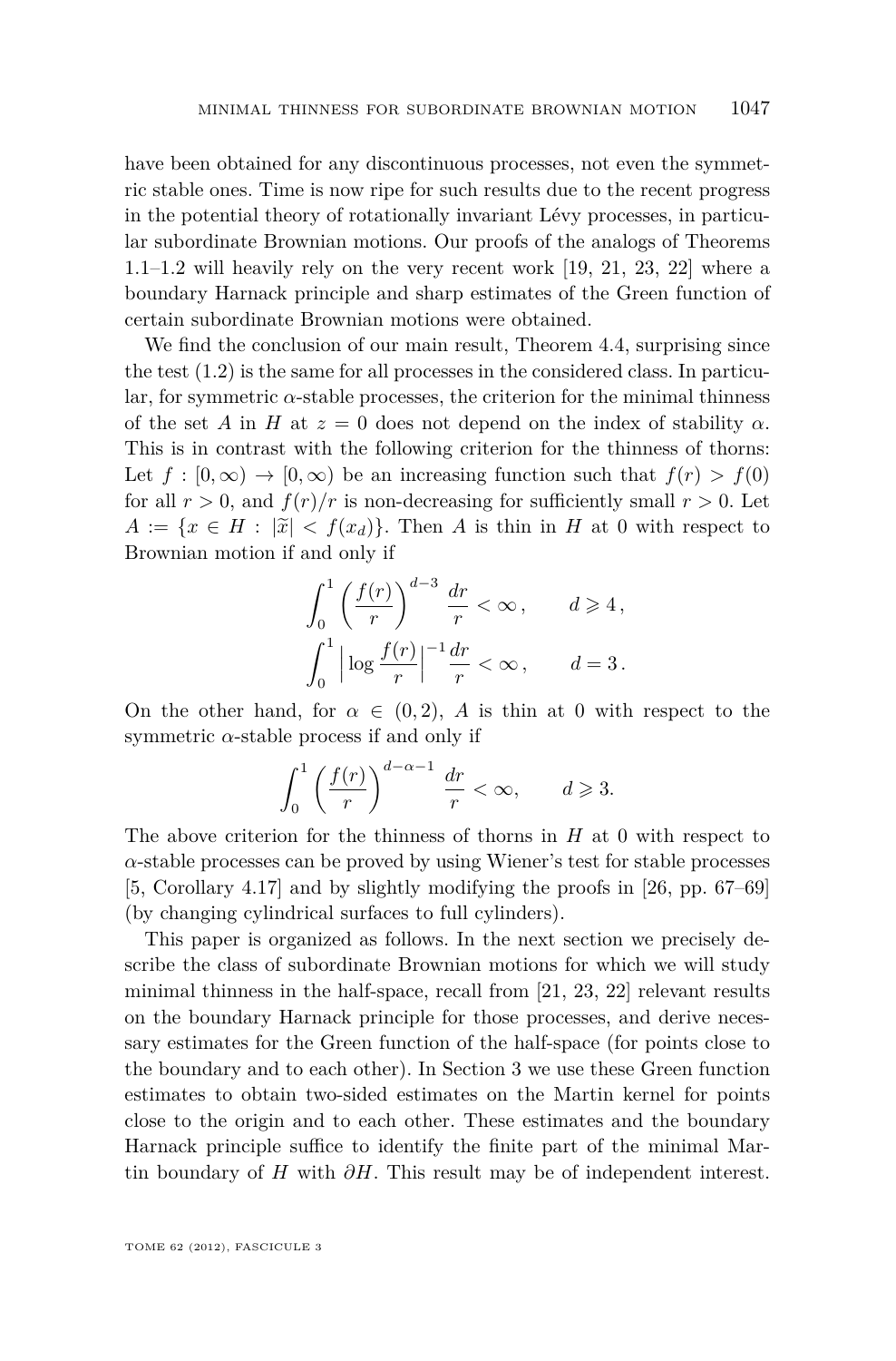<span id="page-4-0"></span>We then show how the studied processes fit in the framework of minimal thinness in [\[16\]](#page-35-0) and recall both the potential-theoretic and the probabilistic definitions of minimal thinness. In the last section we state and prove Theorems [4.3](#page-32-0)[–4.4,](#page-33-0) the analogs of Theorems [1.1–1.2](#page-2-0) for our processes. The main ingredients of the proof are Lemma [4.1](#page-24-0) and Proposition [4.2](#page-28-0) which are generalizations of [\[30,](#page-36-0) Theorem 2]. Instead of the estimates of the classical Green function and Martin kernel we use our estimates from Sections 2 and 3 for points close to the origin and the boundary Harnack principle for points away from the boundary.

We will use the following conventions in this paper. The values of the constants  $C_1(R), \ldots, C_5(R)$ , depending only on *d*,  $R > 0$  and the Laplace exponent of the subordinator, will remain the same throughout this paper, while  $c, c_0, c_1, c_2, \ldots$  stand for constants whose values are unimportant and which may change from one appearance to another. All constants are positive finite numbers and the dependence of the constants on the dimension *d* may not be mentioned explicitly. We always assume that  $d \geq 2$ .

For two nonnegative functions  $f, g, f(t) \sim g(t), t \to 0$  ( $f(t) \sim g(t), t \to$  $\infty$ , respectively) means that  $\lim_{t\to 0} f(t)/g(t) = 1$  ( $\lim_{t\to\infty} f(t)/g(t) = 1$ , respectively). On the other hand,  $f(t) \approx g(t)$ ,  $t \to 0$  ( $f(t) \approx g(t)$ ,  $t \to \infty$ , respectively) means that the quotient  $f(t)/g(t)$  stays bounded between two positive constants as  $t \to 0$  (as  $t \to \infty$ , respectively). Simply,  $f \approx g$  means that the quotient  $f(t)/g(t)$  stays bounded between two positive constants on their common domain of definitions.

For any open set U, we denote by  $\delta_U(x)$  the distance between x and the complement of *U*, i.e.,  $\delta_U(x) = \text{dist}(x, U^c)$ . We will use dx to denote the Lebesgue measure in  $\mathbb{R}^d$ . For a Borel set  $A \subset \mathbb{R}^d$ , we also use |A| to denote its Lebesgue measure and diam(*A*) to denote the diameter of the set *A*. Finally, we will use ":=" to denote a definition, which is read as "is defined" to be".

#### **2. Preliminaries on subordinate Brownian motion**

In this section we will first describe a class of subordinate Brownian motions and their potential theory. Recall that a subordinator  $S = (S_t)_{t \geq 0}$ is simply a nonnegative Lévy process with  $S_0 = 0$ . The Laplace exponent of *S* is a function  $\phi$  :  $(0, \infty) \rightarrow (0, \infty)$  having the representation

(2.1) 
$$
\phi(\lambda) = a\lambda + \int_{(0,\infty)} (1 - e^{-\lambda t}) \eta(dt),
$$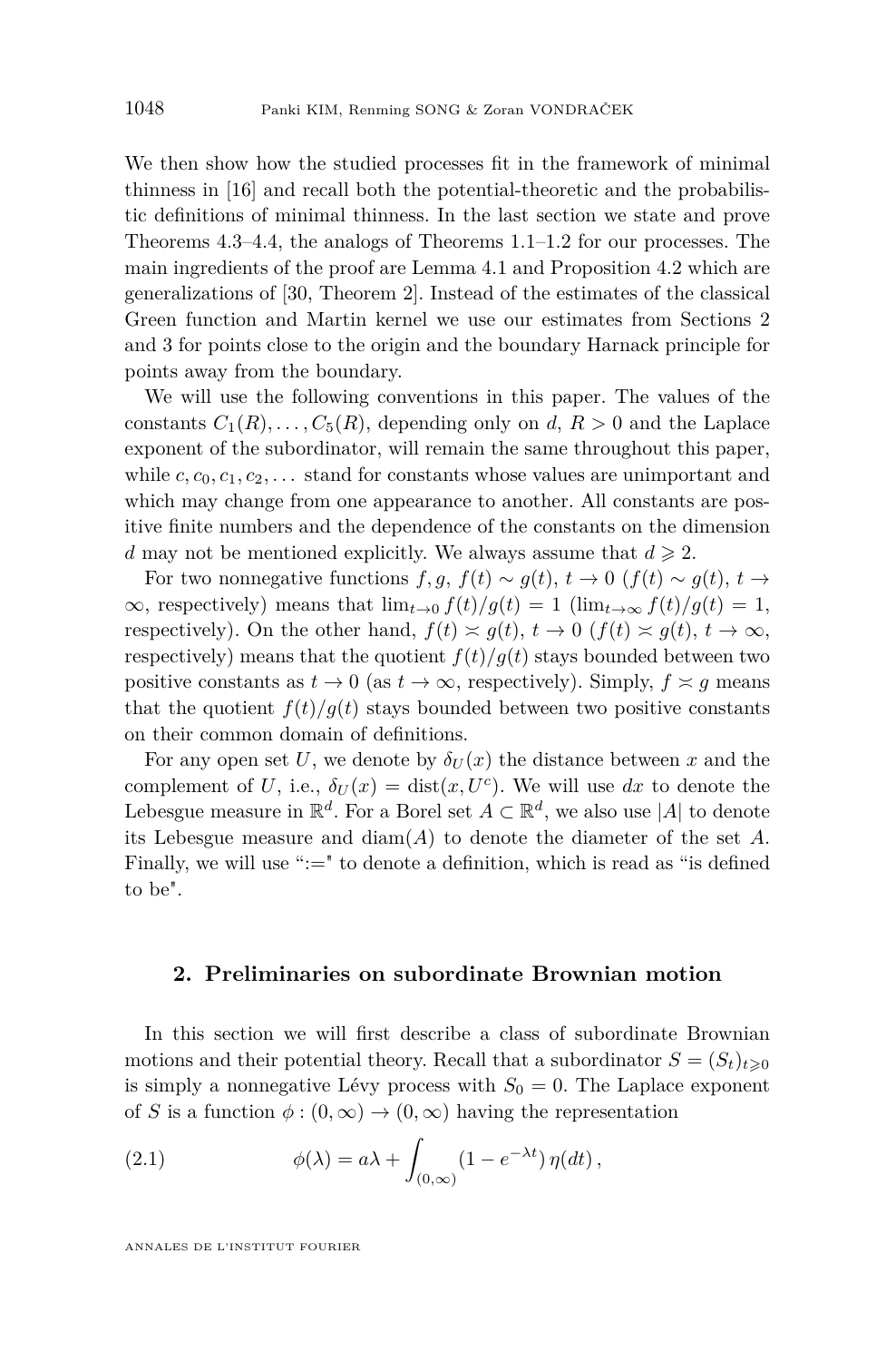<span id="page-5-0"></span>where  $a \geq 0$  is the drift and  $\eta$  the Lévy measure of *S*, i.e., a measure on  $(0, \infty)$  satisfying  $\int_{(0, \infty)} (1 \wedge t) \eta(dt) < \infty$ . The Laplace exponent  $\phi$ determines the distribution of  $S_t$  through the formula  $\mathbb{E}[\exp{\{-\lambda S_t\}}]$  $\exp{-t\phi(\lambda)}$ . Formula [\(2.1\)](#page-4-0) shows that  $\phi$  is a Bernstein function, i.e. a nonnegative  $C^{\infty}$  function on  $(0,\infty)$  satisfying  $(-1)^{n-1}\phi^{(n)} \geq 0$  for all  $n \geq 1$ . Since the sample paths of *S* are nondecreasing functions, the subordinator *S* can serve as a stochastic time-change. More precisely, let  $Y = (Y_t, \mathbb{P}_x)_{t \geq 0, x \in \mathbb{R}^d}$  be a Brownian motion in  $\mathbb{R}^d$  independent of *S* with

$$
\mathbb{E}\left[e^{i\xi(Y_t-Y_0)}\right] = e^{-t|\xi|^2} \quad \xi \in \mathbb{R}^d, t > 0.
$$

The stochastic process  $X = (X_t, \mathbb{P}_x)_{t \geq 0, x \in \mathbb{R}^d}$  defined by the formula  $X_t :=$  $Y_{S_t}$  is called a subordinate Brownian motion. It is a rotationally invariant Lévy process in  $\mathbb{R}^d$  with characteristic exponent  $\Phi(\xi) = \phi(|\xi|^2)$  and infinitesimal generator  $-\phi(-\Delta)$ . Here  $\Delta$  denotes the Laplacian and  $\phi(-\Delta)$  is defined through functional calculus.

A Bernstein function  $\phi$  is a complete Bernstein function if its Lévy measure  $\eta$  has a completely monotone density, which will be denoted by  $\eta(t)$ . We will consider the following class of subordinate Brownian motions determined mainly by the asymptotic behavior at infinity of the Laplace exponents of the corresponding subordinators:

**Hypothesis (H):**  $d \ge 2$ ,  $\phi$  is a complete Bernstein function, and there exists  $\alpha \in (0, 2]$  such that  $\phi(\lambda) \asymp \lambda^{\alpha/2} \ell(\lambda)$  as  $\lambda \to \infty$ , where  $\ell : (0, \infty) \to$  $(0, \infty)$  is measurable, locally bounded above and below by positive constants, and slowly varying at  $\infty$ . Additionally,

- in case  $\alpha \in (0,2)$  and  $d=2$ , assume that there exists  $\gamma < 1$  such that  $\liminf_{\lambda \to 0} \phi(\lambda)/\lambda^{\gamma} > 0$ ;
- in case  $\alpha = 2$ , assume that  $d \geq 3$ ,  $\phi$  has a positive drift *a* and the Lévy density *η* of  $\phi$  satisfies the following condition: for any  $K > 0$ , there exists  $c = c(K) > 1$  such that

(2.2) 
$$
\eta(t) \leqslant c \, \eta(2t), \qquad t \in (0, K).
$$

In this case one can take  $\ell \equiv 1$ .

In case the above hypothesis holds true we will say that subordinate Brownian motion *X* satisfies **(H)**. It is easy to check that in this case *X* is transient. Moreover, in this case the potential measure *U* of the corresponding subordinator *S* has a density *u* which is also completely monotone (see, e.g., [\[2,](#page-34-0) III, Theorem 5], [\[8,](#page-35-0) Corollary 5.4 and Corollary 5.5] and [\[28,](#page-36-0) Remark 10.6]).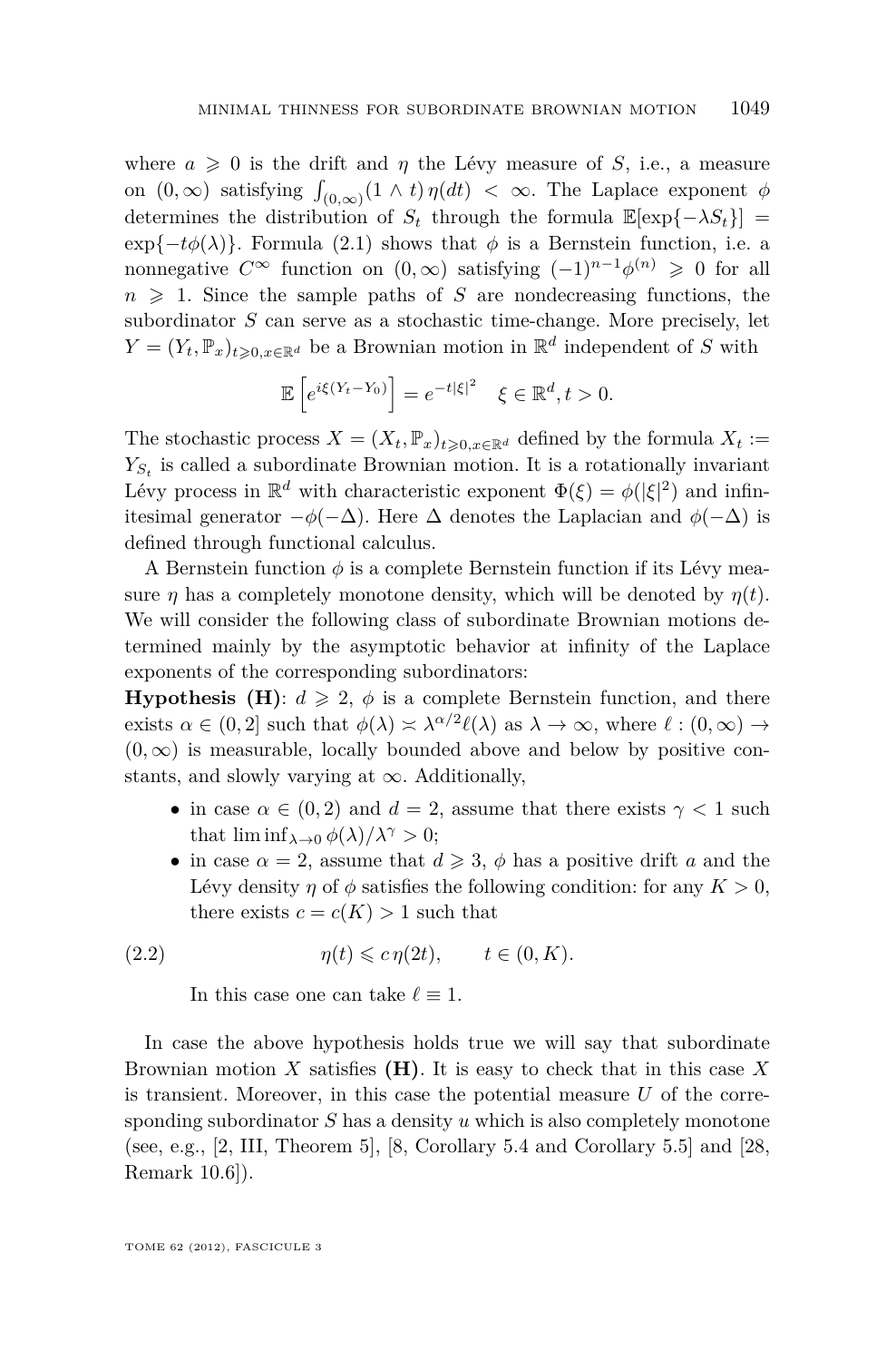In the case  $\alpha \in (0, 2)$ ,  $(2.2)$  is a consequence of the asymptotic behavior of  $\phi$  at infinity given in the first sentence of  $(H)$ , see [\[21,](#page-35-0) Theorem 2.10].

Subordinate Brownian motions satisfying **(H)** and with  $\alpha \in (0, 2)$  were studied in [\[19,](#page-35-0) [21,](#page-35-0) [23\]](#page-35-0). Such a subordinate Brownian motion *X* is a purely discontinuous Lévy process in R *<sup>d</sup>* with characteristic exponent Φ satisfying  $\Phi(\xi) \asymp |\xi|^{\alpha} \ell(|\xi|^2), |\xi| \to \infty, \xi \in \mathbb{R}^d$ . This class of processes includes *α*-stable processes, corresponding to  $\phi(\lambda) = \lambda^{\alpha/2}$ , relativistic *α*-stable processes, corresponding to  $\phi(\lambda) = (\lambda + m^{2/\alpha})^{\alpha/2} - m, m > 0$ , sums of independent *α*-stable and *β*-stable processes, corresponding to  $\phi(\lambda) = \lambda^{\alpha/2} + \lambda^{\beta/2}$ ,  $0 < \beta < \alpha < 2$ , and many others (see [\[23\]](#page-35-0) for further examples).

Subordinate Brownian motions satisfying **(H)** with  $\alpha = 2$  and  $d \ge 3$  were studied in [\[22\]](#page-35-0). This class of processes includes independent sums of Brownian motion and *β*-stable processes corresponding to  $\Phi(\xi) = a|\xi|^2 + b^{\beta}|\xi|^{\beta}$ with  $a, b > 0$ , and independent sums of Brownian motion and relativistic *β*-stable processes corresponding to  $\Phi(\xi) = a|\xi|^2 + (\lambda + m^{2/\beta})^{\beta/2} - m$  with  $a, m > 0$ , and many others.

Let us first consider one-dimensional subordinate Brownian motions. Suppose that  $B = (B_t)_{t \geq 0}$  is a Brownian motion in R, independent of *S*, with

$$
\mathbb{E}\left[e^{i\theta(B_t-B_0)}\right] = e^{-t\theta^2}, \qquad \theta \in \mathbb{R}, \ t > 0.
$$

The subordinate Brownian motion  $Z = (Z_t)_{t \geq 0}$  in R defined by  $Z_t := B_{S_t}$ is a symmetric Lévy process with characteristic exponent  $\Phi(\theta) = \phi(\theta^2)$ ,  $\theta \in \mathbb{R}$ . Define  $\overline{Z}_t := \sup\{0 \vee Z_s : 0 \leq s \leq t\}$  and let  $L = (L_t : t \geq 0)$  be a local time of  $\overline{Z} - Z$  at 0. *L* is also called a local time of the process *Z* reflected at the supremum. Then the right continuous inverse  $L_t^{-1}$  of  $L$  is a subordinator and is called the ladder time process of  $Z$ . The process  $Z_{L_t^{-1}}$ is also a subordinator and is called the ladder height process of *X*. (For basic properties of the ladder time and ladder height processes, we refer the readers to [\[2,](#page-34-0) Chapter 6].) Let  $\chi$  denote the Laplace exponent of the ladder height process of *Z*, and let *V* be its potential measure. By a slight abuse of notation we also use *V* to denote the function  $V(t) = V((0, t)),$  $t > 0$ .

From now on we assume that the process *X* is a subordinate Brownian motion satisfying **(H)**. Since *X* is transient, it has a Green function  $G(x, y)$ given by

$$
G(x,y) = \int_0^\infty (4\pi t)^{-d/2} e^{-\frac{|x-y|^2}{4t}} u(t) dt,
$$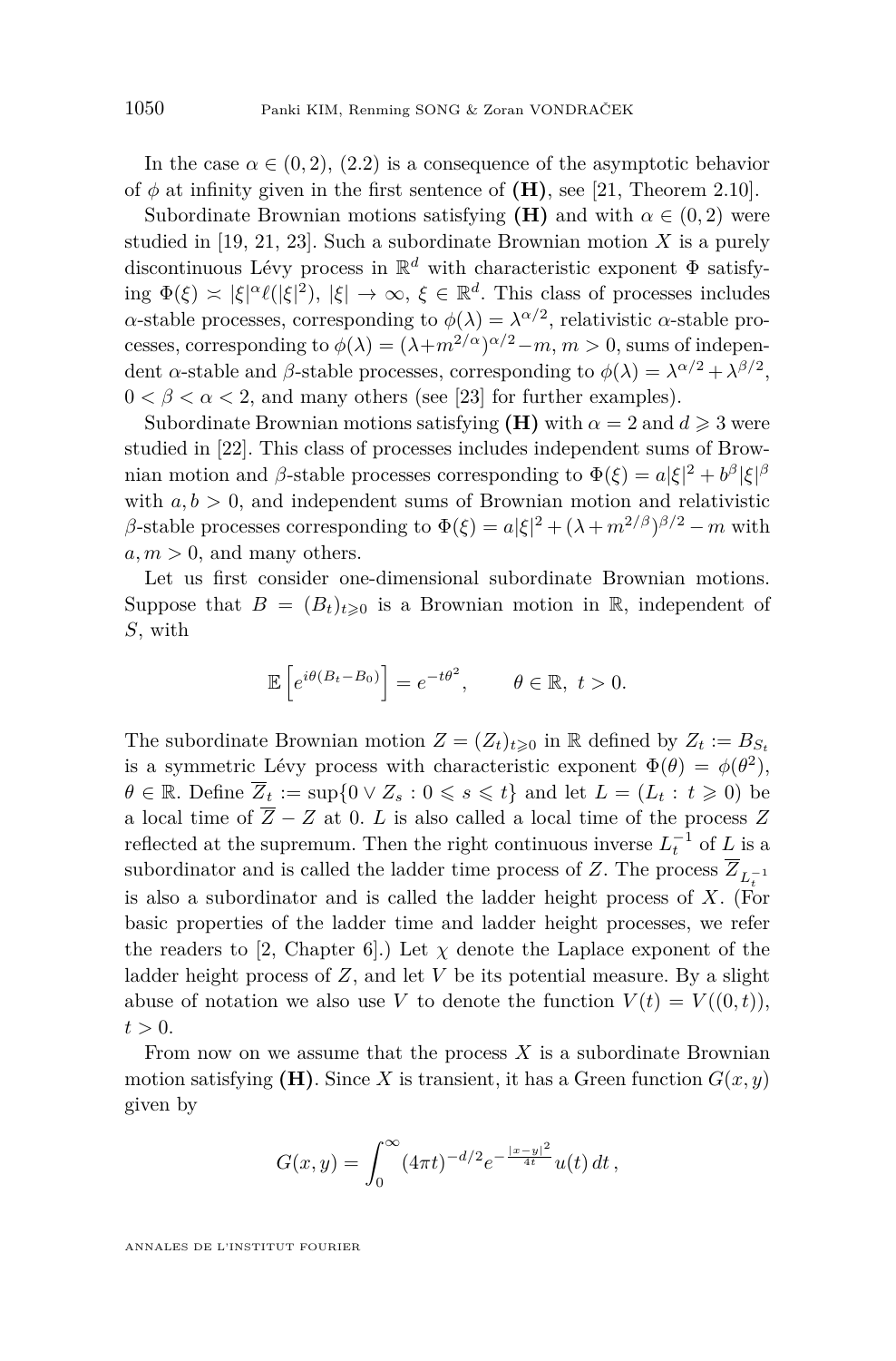<span id="page-7-0"></span>where *u* is the potential density of the subordinator *S*. If we define

$$
G(r) = \int_0^\infty (4\pi t)^{-d/2} e^{-\frac{r^2}{4t}} u(t) dt \quad r > 0,
$$

then  $G(\cdot)$  is a non-increasing function on  $(0, \infty)$  and  $G(x, y) = G(|x - y|)$ for all  $x, y \in \mathbb{R}^d$ .

When  $X$  is a subordinate Brownian motion satisfying  $(H)$ , the Green function  $G(x, y)$  of X satisfies the following sharp estimates

(2.3) 
$$
G(x,y) \asymp \frac{1}{|x-y|^d \phi(|x-y|^{-2})}, \qquad |x-y| \to 0.
$$

The Laplace exponent  $\chi$  of the ladder height process of  $Z$  is a complete Bernstein function, the function  $V$  is a smooth function and satisfies

(2.4) 
$$
V(t) \approx \phi(t^{-2})^{-1/2}, \qquad t \to 0.
$$

For these two results see [\[19,](#page-35-0) [21,](#page-35-0) [23\]](#page-35-0) in case  $\alpha \in (0, 2)$ , and [\[22\]](#page-35-0) in case  $\alpha = 2$ . In fact, when  $\alpha = 2$ , we have more precisely,

(2.5) 
$$
G(x,y) \sim \frac{\Gamma(d/2-1)}{4a\pi^{d/2}|x-y|^{d-2}}, \qquad |x-y| \to 0,
$$

(2.6) 
$$
V(t) \sim a t, \qquad t \to 0.
$$

We record two consequences of estimates (2.3) and (2.4).

PROPOSITION 2.1.  $\longrightarrow$  Suppose that *X* is a subordinate Brownian motion satisfying  $(H)$ . Let  $R > 0$ .

(i) There exists a constant  $C_1(R) = C_1(d, \phi, R) > 1$  such that for all  $x, y \in H$  satisfying  $|x - y| < R$  it holds that

$$
(2.7) \tC_1(R)^{-1}|x-y|^{-d} \leqslant \frac{G(|x-y|)}{V(|x-y|)^2} \leqslant C_1(R)|x-y|^{-d}.
$$

(ii) There exists a constant  $C_2(R) = C_2(d, \phi, R) > 1$  such that

$$
(2.8) \tC_2(R)^{-1} \leqslant V(t)^{-2} \int_{B(0,t)} G(0,x) \, dx \leqslant C_2(R), \quad 0 < t \leqslant R.
$$

*Proof.* — Fix  $R > 0$ . We have by (2.3) and (2.4) that for  $|x - y| < R$ 

$$
G(|x-y|) \approx \frac{1}{|x-y|^d \phi(|x-y|^{-2})}
$$
 and  $V(|x-y|) \approx \phi(|x-y|^{-2})^{-1/2}$ .

Now (2.7) follows immediately with the constant depending only on *R, d, φ*. For part (ii) note that for  $0 < t \le R$ ,

$$
\int_{B(0,t)} G(0,x) dx = c_1 \int_0^t r^{d-1} G(r) dr \asymp \int_0^t r^{d-1} \frac{1}{r^{d-\alpha} \ell(r^{-2})} dr \asymp \frac{t^{\alpha}}{\ell(t^{-2})},
$$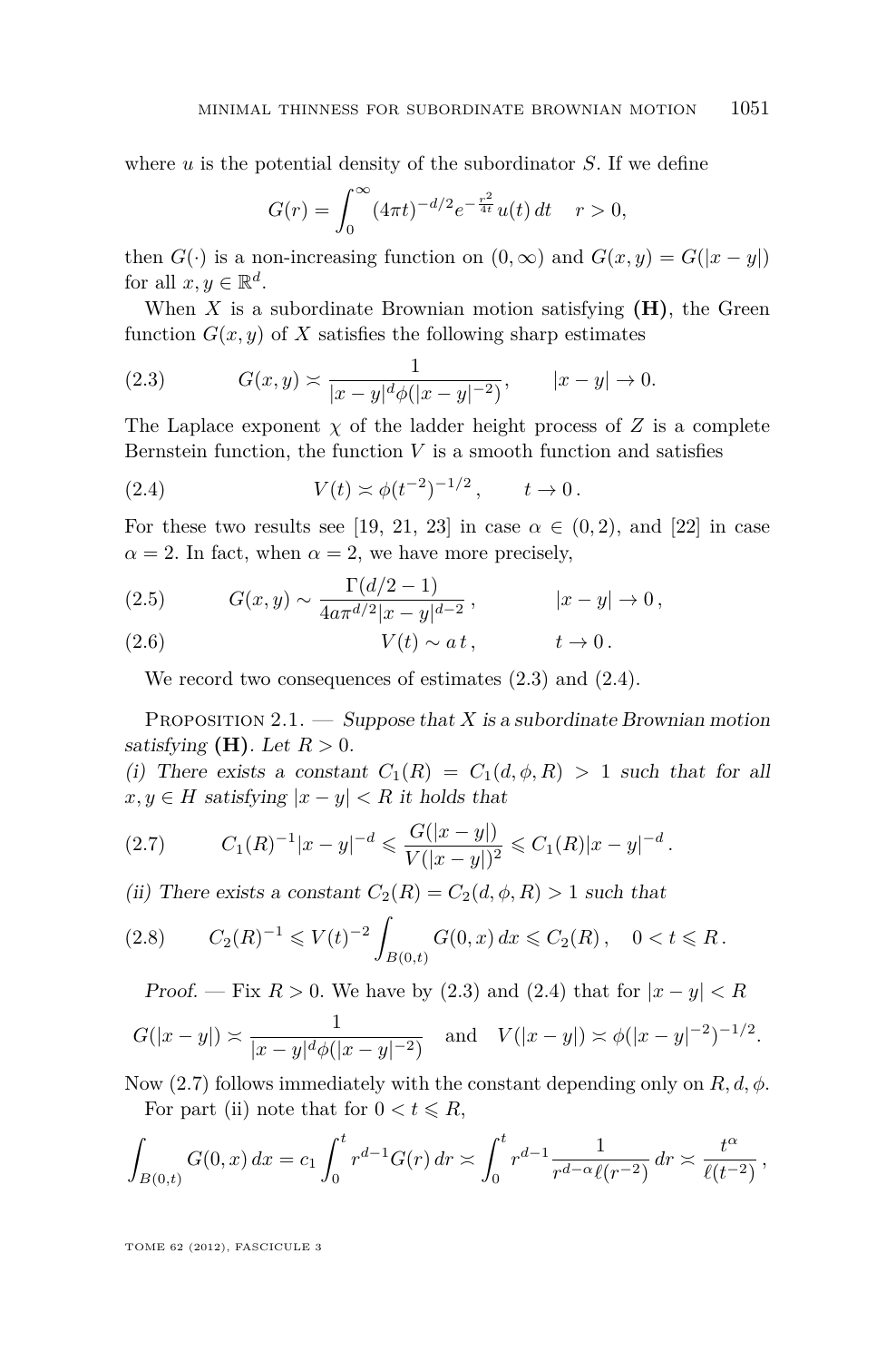<span id="page-8-0"></span>where in case  $\alpha \in (0, 2)$  the last asymptotic equality follows by a property of slowly varying function  $\ell$  (see [\[4,](#page-34-0) Theorem 1.5.11] - Karamata's theorem), while in the case  $\alpha = 2$  the last asymptotic equality is trivial. Combining this with  $(2.4)$  we obtain  $(2.8)$ .

A nonnegative function *h* on  $\mathbb{R}^d$  is harmonic in an open set  $D \subset \mathbb{R}^d$ with respect to  $X$  if for every relatively compact open set  $B$  such that  $B \subset \overline{B} \subset D$  and every  $x \in B$  it holds that  $h(x) = \mathbb{E}_x[h(X_{\tau_B})]$ . Here  $\tau_B = \inf\{t > 0 : X_t \notin B\}$  is the first exit time of *X* from *B*. A nonnegative function *h* on  $\mathbb{R}^d$  is regular harmonic in an open set  $D \subset \mathbb{R}^d$  with respect to *X* if  $h(x) = \mathbb{E}_x[h(X_{\tau_D})]$  for all  $x \in D$ . The following Harnack inequality is a consequence of [\[21,](#page-35-0) Theorem 4.7] when  $\alpha \in (0, 2)$ , and [\[27,](#page-35-0) Theorem 4.5] when  $\alpha = 2$ .

THEOREM 2.2 (Harnack inequality). — Suppose that X is a subordinate Brownian motion satisfying  $(H)$ . For every  $R > 0$ , there exists  $c = c(R, \phi, d) > 0$  such that for every  $r \in (0, R)$ , every  $x \in \mathbb{R}^d$ , and every nonnegative function *h* on  $\mathbb{R}^d$  which is harmonic in  $B(x, r)$  with respect to *X* we have

$$
\sup_{y \in B(x,r/2)} h(y) \leqslant c \inf_{y \in B(x,r/2)} h(y).
$$

Recall that  $H = \{x = (\tilde{x}, x_d) : \tilde{x} \in \mathbb{R}^{d-1}, x_d > 0\}$  is the half-space in  $\mathbb{R}^d$  and that  $\partial H = \{x = (\tilde{x}, 0) : \tilde{x} \in \mathbb{R}^{d-1}\}\$  denotes its boundary. Let  $\tilde{x} \in \partial H$ , We will gave that a function  $h : \mathbb{R}^d \to \mathbb{R}$  reprise a captionally  $z \in \partial H$ . We will say that a function  $h : \mathbb{R}^d \to \mathbb{R}$  vanishes continuously on  $H^c \cap B(z,r)$  if  $h = 0$  on  $H^c \cap B(z,r)$  and *h* is continuous at every point of  $\partial H \cap B(z, r)$ . By [\[11,](#page-35-0) Lemma 4.2] and its proof (which works for all subordinate Brownian motions satisfying  $(H)$ ), we see that, if *h* is a nonnegative function in  $\mathbb{R}^d$  that is harmonic in  $H \cap B(z, r)$  with respect to *X* and vanishes continuously on  $H^c \cap B(z, r)$ , then *h* is regular harmonic in  $H \cap B(z, r)$  with respect to *X*. Thus, using the Harnack inequality and a Harnack chain argument, the following form of the boundary Harnack principle is a consequence of [\[23,](#page-35-0) Theorem 1.3] and [\[21,](#page-35-0) Theorem 4.22] in case  $\alpha \in (0, 2)$ , and [\[22,](#page-35-0) Theorem 1.2] in case  $\alpha = 2$ . Note that the distance of the point  $x \in H$  to the boundary  $\partial H$  will be denoted by  $\delta_H(x)$ . Clearly,  $\delta_H(x) = x_d$  for  $x \in H$ .

THEOREM  $2.3.$  — Suppose that *X* is a subordinate Brownian motion satisfying **(H)**. Then, for every  $R > 0$  there exists a constant  $C_3(R) =$  $C_3(d, \phi, R) > 0$  such that for  $r \in (0, 2R]$ ,  $z \in \partial H$  and any nonnegative function *h* in  $\mathbb{R}^d$  that is harmonic in  $H \cap B(z, r)$  with respect to *X* and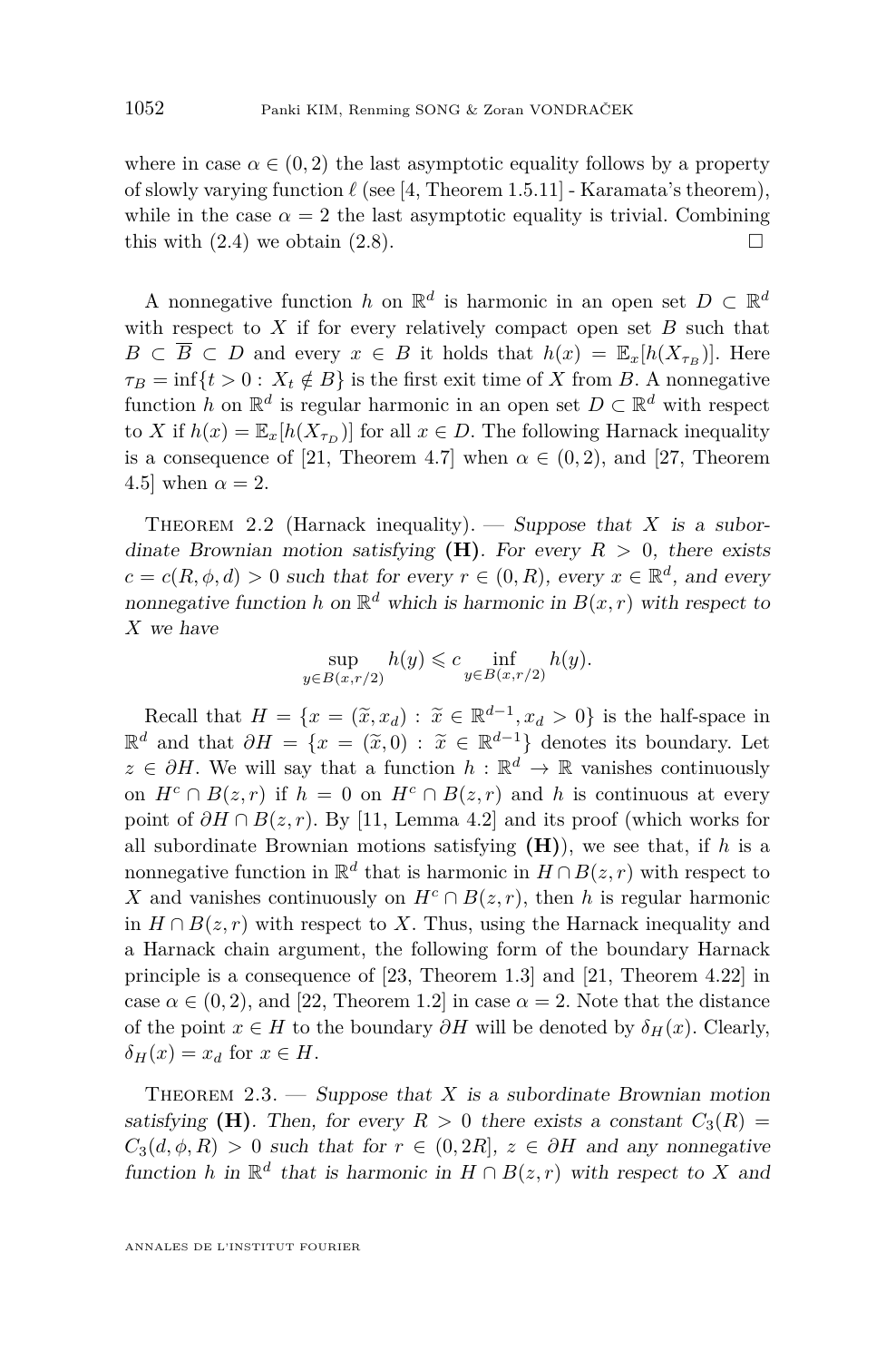<span id="page-9-0"></span>vanishes continuously on  $H^c \cap B(z, r)$ , we have

(2.9) 
$$
\frac{h(x)}{V(\delta_H(x))} \leq C_3(R) \frac{h(y)}{V(\delta_H(y))} \quad \text{for every } x, y \in H \cap B(z, r/2).
$$

Recall that  $\tau_H = \inf\{t > 0 : X_t \notin H\}$ . The process  $X^H = (X_t^H)_{t \geq 0}$ obtained by killing  $X$  upon exiting  $H$  is defined by

$$
X_t^H := \begin{cases} X_t, & t < \tau_H, \\ \partial, & t \geqslant \tau_H, \end{cases}
$$

where  $\partial$  is the cemetery point. The killed process  $X^H$  is a symmetric Hunt process. Any function *h* on *H* is automatically extended to  $\partial$  by setting  $h(\partial) = 0$ . A nonnegative function *h* is harmonic with respect to  $X^H$  if for every relatively compact open set *B* such that  $B \subset \overline{B} \subset H$  and every  $x \in B$  it holds that  $h(x) = \mathbb{E}_x[h(X_{\tau_B}^H)]$ . A nonnegative function *s* on *H* is said to be excessive with respect to  $X^H$  if  $s(x) \geq \mathbb{E}_x[s(X_t^H)]$  for all  $t > 0$ and  $x \in H$ , and  $\lim_{t \downarrow 0} \mathbb{E}_x[s(X_t^H)] = s(x)$  for all  $x \in H$ . Since a subordinate Brownian motion is always a strong Feller process, any function which is excessive with respect to  $X^H$  is lower semi-continuous.

For every  $D \subset H$ , *X* admits a Green function  $G^D : D \times D \to (0, \infty]$ defined by

$$
GD(x, y) = G(x, y) - \mathbb{E}_x[G(X_{\tau_D}, y)], \qquad x, y \in D.
$$

The Green function  $G^D$  is symmetric and continuous (in the extended sense). We extend the domain of the Green function  $G^D$  to  $\mathbb{R}^d \times \mathbb{R}^d$  by setting  $G^D$  to be zero outside of  $D \times D$ .

We will frequently use the well-known fact that  $G^D(\cdot, y)$  is harmonic in *D* \  $\{y\}$ , and regular harmonic in *D* \  $\overline{B(y,\varepsilon)}$  for every  $\varepsilon > 0$ . Moreover, by the strong Markov property, for all open sets  $D_1 \subset D_2 \subset H$ , (2.10)

$$
G^{D_1}(x,y) = G^{D_2}(x,y) - \mathbb{E}_x[G^{D_2}(X_{\tau_{D_1}},y)] \leq G^{D_2}(x,y), \quad x, y \in D_1.
$$

The following sharp estimates of  $G^H$  for points close to the boundary and to each other will be crucial in the sequel.

THEOREM 2.4. — Suppose that  $X$  is a subordinate Brownian motion satisfying **(H)**. Then, for every  $R > 0$  there exists a constant  $C_4(R) =$  $C_4(d, \phi, R) > 0$  such that for all  $x, y \in H$  satisfying  $|x - y| < R$  and  $\delta$ <sup>*H*</sup>(*x*)  $\land$   $\delta$ <sup>*H*</sup>(*y*)  $\lt$  *R* it holds that

$$
C_4(R)^{-1} \left(1 \wedge \frac{V(\delta_H(x))}{V(|x-y|)}\right) \left(1 \wedge \frac{V(\delta_H(y))}{V(|x-y|)}\right) G(x,y) \leq G^H(x,y)
$$
\n
$$
\leq C_4(R) \left(1 \wedge \frac{V(\delta_H(x))}{V(|x-y|)}\right) \left(1 \wedge \frac{V(\delta_H(y))}{V(|x-y|)}\right) G(x,y).
$$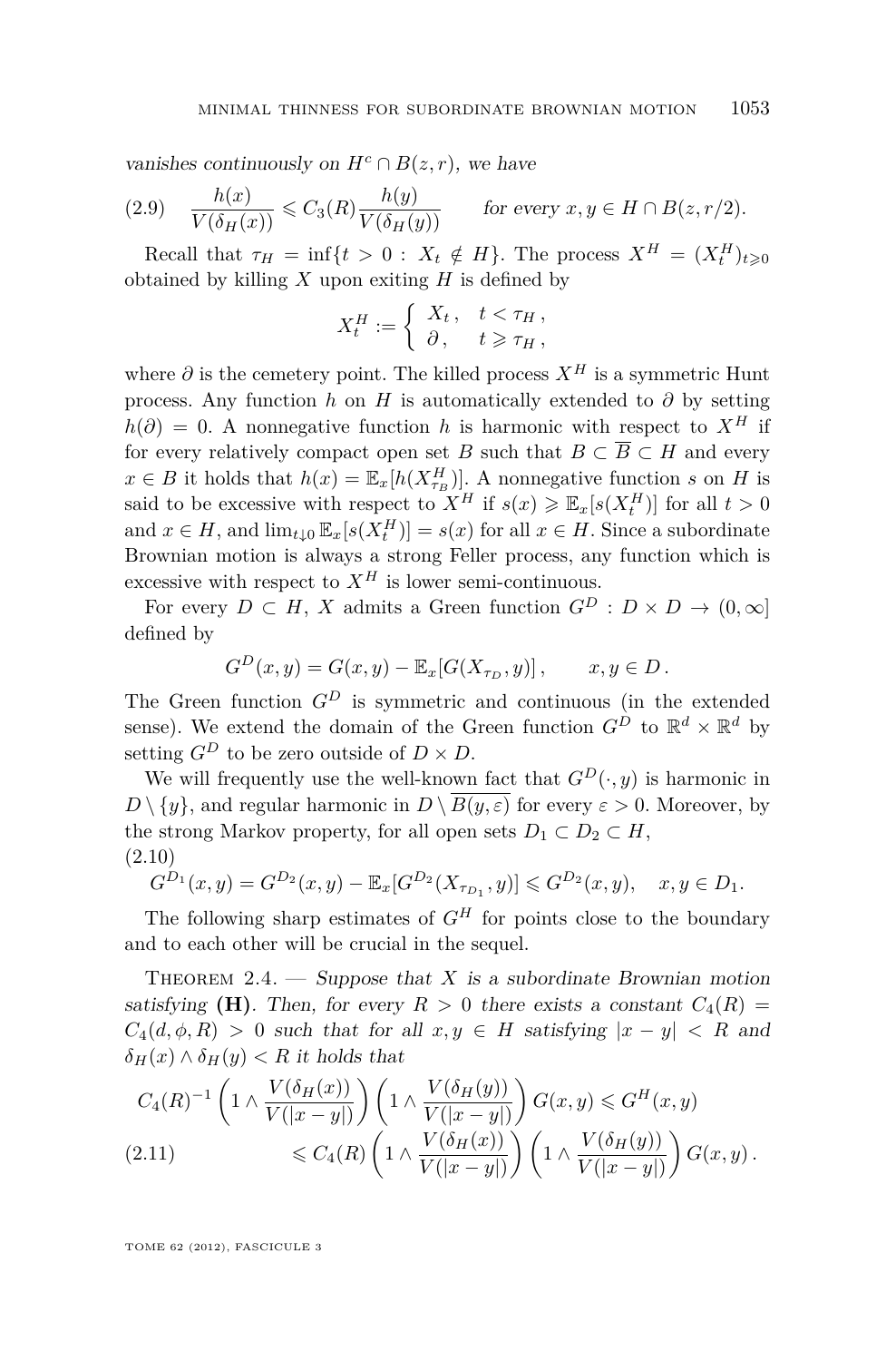<span id="page-10-0"></span>Proof.  $-$  Fix  $R > 0$ . We first note that by the argument in [\[10,](#page-35-0) Lemma 5.1] (using  $(2.4)$  and  $(2.6)$ ),  $(2.11)$  is equivalent to

$$
(2.12) \quad c^{-1} \left( 1 \wedge \frac{V(\delta_H(x)) V(\delta_H(y))}{V(|x-y|)^2} \right) G(x, y)
$$

$$
\leqslant G^H(x, y) \leqslant c \left( 1 \wedge \frac{V(\delta_H(x)) V(\delta_H(y))}{V(|x-y|)^2} \right) G(x, y)
$$

for some constant  $c = c(d, \phi, R) > 1$ . By translation invariance, we can assume  $x, y \in B(0, \sqrt{5R/2}) \cap H$ .

Recall that a domain in  $\mathbb{R}^d$  is a connected open set in  $\mathbb{R}^d$ . A domain *D* in  $\mathbb{R}^d$  is said to be a  $C^{1,1}$  domain if there are  $R_0 > 0$  and  $\Lambda_0 > 0$  such that for every  $z \in \partial D$ , there exist a  $C^{1,1}$ -function  $\varphi = \varphi_z : \mathbb{R}^{d-1} \to \mathbb{R}$ satisfying  $\varphi(0) = 0, \nabla \varphi(0) = (0, \ldots, 0), |\nabla \varphi(x) - \nabla \varphi(w)| \leq \Lambda_0 |x - w|$ , and an orthonormal coordinate system  $CS_z : y = (y_1, \ldots, y_{d-1}, y_d) := (\tilde{y}, y_d)$ with origin at *z* such that  $B(z, R_0) \cap D = \{y = (\tilde{y}, y_d) \in B(0, R_0) \text{ in } CS_z$ :  $y_d > \varphi(\tilde{y})$ . The pair  $(R_0, \Lambda_0)$  is called the  $C^{1,1}$  characteristics of the  $C^{1,1}$ domain *D*. Choose a bounded  $C^{1,1}$  domain *D* such that  $B(0,3R) \cap H \subset$  $D \subset H$  and such that its  $C^{1,1}$  characteristics  $(R_0, \Lambda_0)$  depend only on *d* and *R*. The estimates (2.12) with *H* replaced by *D* and for all  $x, y \in D$ were proved in [\[23,](#page-35-0) Theorem 1.1] in case  $\alpha \in (0, 2)$ , and in [\[22,](#page-35-0) Theorem 1.4] in case  $\alpha = 2$ . Note that *c* depends on  $d, \phi, R$  only.

It follows from  $(2.10)$ ,  $[23,$  Theorem 1.1] and  $[22,$  Theorem 1.4] that

$$
G^{H}(x,y) \geq G^{D}(x,y) \geq c_{1} \left( 1 \wedge \frac{V(\delta_{D}(x))V(\delta_{D}(y))}{V(|x-y|)^{2}} \right) G(x,y)
$$
  
= 
$$
c_{2} \left( 1 \wedge \frac{V(\delta_{H}(x))V(\delta_{H}(y))}{V(|x-y|)^{2}} \right) G(x,y),
$$

thus it suffices to show the second inequality in (2.12).

Let  $x_R := (\tilde{0}, R/2)$ . By Theorem [2.3](#page-8-0) applied to  $G^H(\cdot, w)$ ,

$$
\int_{H \backslash D} G^{H}(y, w) \mathbb{P}_{x}(X_{\tau_{D}} \in dw)
$$
\n
$$
\leq C_{3}(R) \frac{V(\delta_{H}(y))}{V(R/2)} \int_{H \backslash D} G^{H}(x_{R}, w) \mathbb{P}_{x}(X_{\tau_{D}} \in dw)
$$
\n
$$
\leq c_{3} V(\delta_{H}(y)) \int_{H \backslash D} G(R) \mathbb{P}_{x}(X_{\tau_{D}} \in dw)
$$
\n
$$
\leq c_{4} V(\delta_{H}(y)) \mathbb{P}_{x}(X_{\tau_{D}} \in H \backslash D).
$$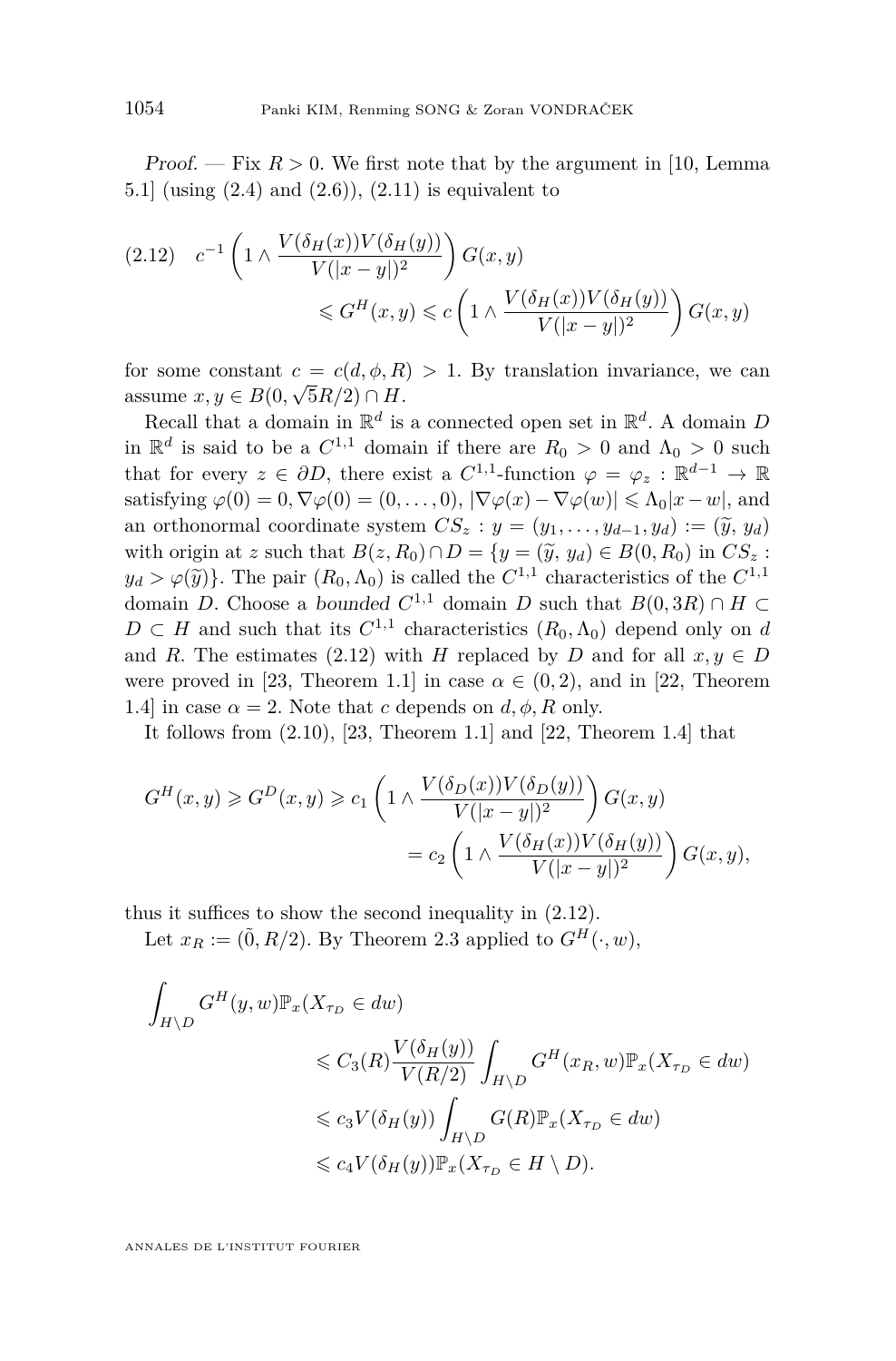Using the boundary Harnack principle for  $\mathbb{P}\left(X_{\tau_D} \in H \setminus D\right)$ , we also have

$$
\mathbb{P}_x(X_{\tau_D} \in H \setminus D) \leqslant c_5 \mathbb{P}_{x_R}(X_{\tau_D} \in H \setminus D) \frac{V(\delta_H(x))}{V(R/2)} \leqslant c_6 V(\delta_H(x)).
$$

Since

$$
V(\delta_H(x))V(\delta_H(y)) \le c_7 \left(1 \wedge \frac{V(\delta_H(x))V(\delta_H(y))}{V(|x-y|)^2}\right)
$$
  

$$
\le c_8 \left(1 \wedge \frac{V(\delta_H(x))V(\delta_H(y))}{V(|x-y|)^2}\right)G(x,y),
$$

we obtain

(2.13)  

$$
\int_{H \backslash D} G^H(y, w) \mathbb{P}_x(X_{\tau_D} \in dw) \leq c_9 \left(1 \wedge \frac{V(\delta_H(x)) V(\delta_H(y))}{V(|x - y|)^2}\right) G(x, y).
$$

Since, by  $(2.10)$  and the symmetry of  $G^H$ ,

$$
G^{H}(x,y) = G^{D}(x,y) + \mathbb{E}_{x}[G^{H}(X_{\tau_{D}},y)] = G^{D}(x,y) + \mathbb{E}_{x}[G^{H}(y,X_{\tau_{D}})],
$$

we obtain the second inequality in [\(2.12\)](#page-10-0) using (2.13), [\[23,](#page-35-0) Theorem 1.1] and [\[22,](#page-35-0) Theorem 1.4].

Remark 2.5. — In case  $\phi(\lambda) = a\lambda + b^{\beta} \lambda^{\beta/2}$  with  $a, b > 0$  and  $\beta \in (0, 2)$ , the estimates [\(2.11\)](#page-9-0) are valid for all  $x, y \in H$ . This was proved in [\[10,](#page-35-0) Theorem 1.7] by using the heat kernel estimates obtained in [\[10\]](#page-35-0) and a lengthy computation.

#### **3. Martin kernel and minimal thinness**

In this section we always assume that  $X$  is a subordinate Brownian motion satisfying  $(H)$ . Recall that  $X^H$  is the process obtained from X by killing it upon exiting *H*.

In the remainder of this paper we will use  $x_0$  to denote the point  $(\tilde{0}, 1) \in$ *H* and set

$$
M^H(x, y) := \frac{G^H(x, y)}{G^H(x_0, y)}, \qquad x, y \in H, y \neq x_0.
$$

As the process  $X^H$  satisfies Hypothesis (B) in [\[24\]](#page-35-0), *H* has a Martin boundary  $\partial^M H$  with respect to *X* satisfying the following properties:

- (M1)  $H \cup \partial^M H$  is compact metric space;
- (M2) *H* is open and dense in  $H \cup \partial^M H$ , and its relative topology coincides with its original topology;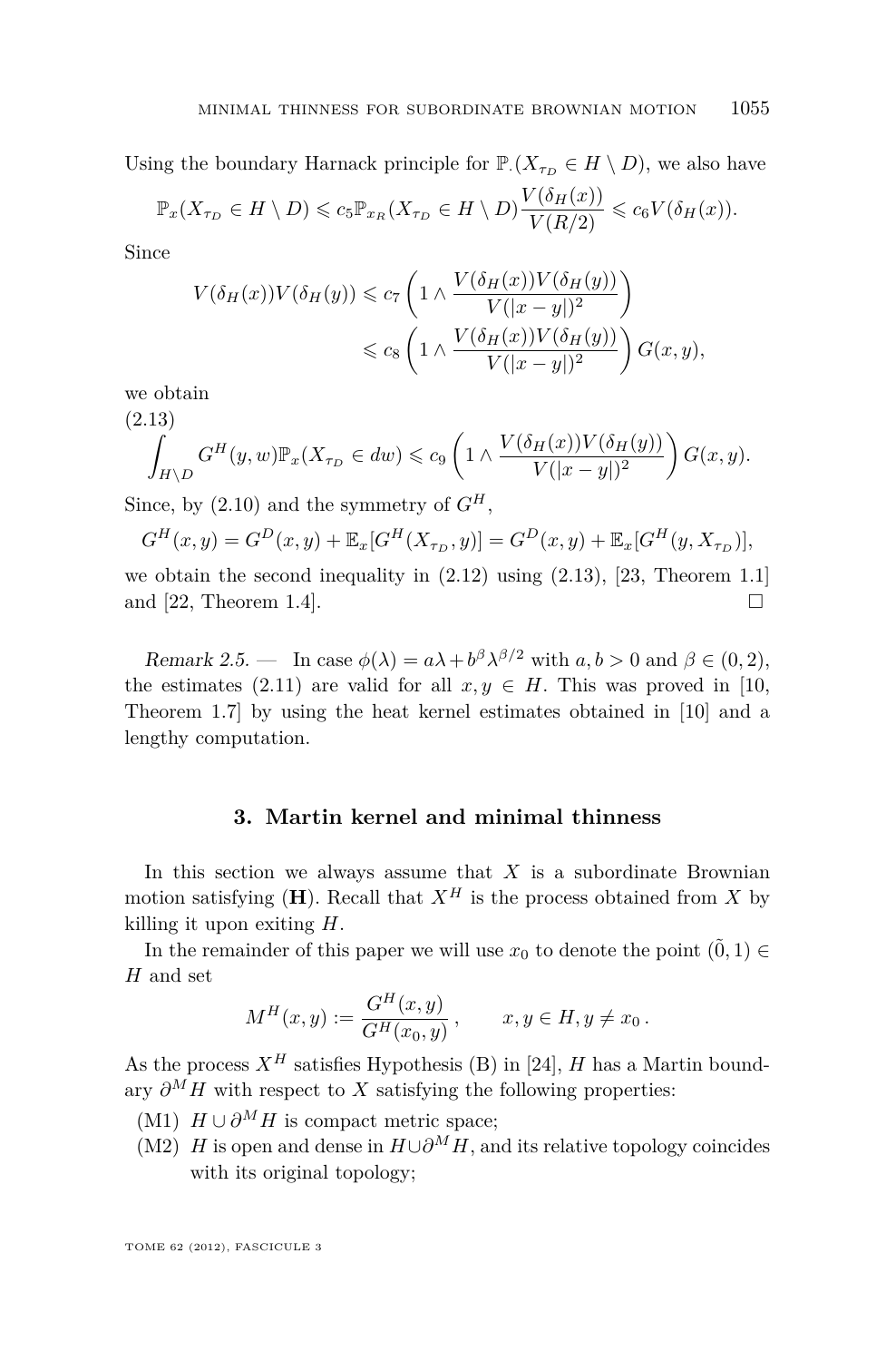<span id="page-12-0"></span>(M3)  $M^H(x, \cdot)$  can be uniquely extended to  $\partial^M H$  in such a way that,  $M^H(x, y)$  converges to  $M^H(x, w)$  as  $y \to w \in \partial^M H$ , the function  $x \to M^H(x, w)$  is excessive with respect to  $X^H$ , the function  $(x, w) \rightarrow M^H(x, w)$  is jointly continuous on  $H \times \partial^M H$  and  $M^H(\cdot, w_1) \neq M^H(\cdot, w_2)$  if  $w_1 \neq w_2$ ;

For any  $w \in \partial^M H$ , the function  $x \to M^H(x, w)$  is called the Martin kernel of  $X^H$  corresponding to *w*. A point  $w \in \partial^M H$  is called a finite Martin boundary point if there is a bounded sequence  $\{w_n\} \subset H$  converging to *w* in the Martin topology.

Recall that a positive harmonic function  $h$  with respect to  $X^H$  is minimal if every positive harmonic function *g* with respect to  $X^H$  such that  $q \leq h$ is proportional to *h*. The minimal Martin boundary of  $X^H$  is defined as

 $\partial^m H = \{z \in \partial^M H : M^H(\cdot, z) \text{ is minimal harmonic with respect to } X^H \}.$ 

A point  $z \in \partial^m H$  is called a finite minimal Martin boundary point if there is a bounded sequence  $\{w_n\} \subset H$  converging to *z* in the Martin topology.

We will show that the finite part of the minimal Martin boundary of *H* with respect to *X* coincides with *∂H*. The claim above can be proved by using Theorems [2.3–](#page-8-0)[2.4](#page-9-0) and following the methodology from [\[6\]](#page-35-0), [\[19,](#page-35-0) Section 5] and [\[12,](#page-35-0) Section 6]. Since the Martin boundary of *H* with respect to  $X^H$  contains also non-finite boundary points, slight modifications of the argument are called for. In order to make the paper more readable, we provide below the details for most of the proofs.

The Lévy measure of the process *X* has a density *J*, called the Lévy density, given by

$$
J(x) = \int_0^\infty (4\pi t)^{-d/2} e^{-|x|^2/(4t)} \eta(t) dt, \qquad x \in \mathbb{R}^d.
$$

Recall that *η* denotes the Lévy density of the subordinator *S*. Thus  $J(x) =$  $j(|x|)$  with

$$
j(r) := \int_0^\infty (4\pi t)^{-d/2} e^{-r^2/(4t)} \eta(t) dt, \qquad r > 0.
$$

Note that the function  $r \mapsto j(r)$  is continuous and decreasing on  $(0, \infty)$ . When hypothesis **(H)** is satisfied, *j* enjoys the following properties:

(a) For any  $K > 0$ , there exists  $c = c(K) > 0$  such that

(3.1) 
$$
j(r) \leqslant c \, j(2r), \qquad \forall r \in (0, K);
$$

(b) There exists  $c > 0$  such that

$$
(3.2) \t j(r) \leq c j(r+1), \t \forall r > 1.
$$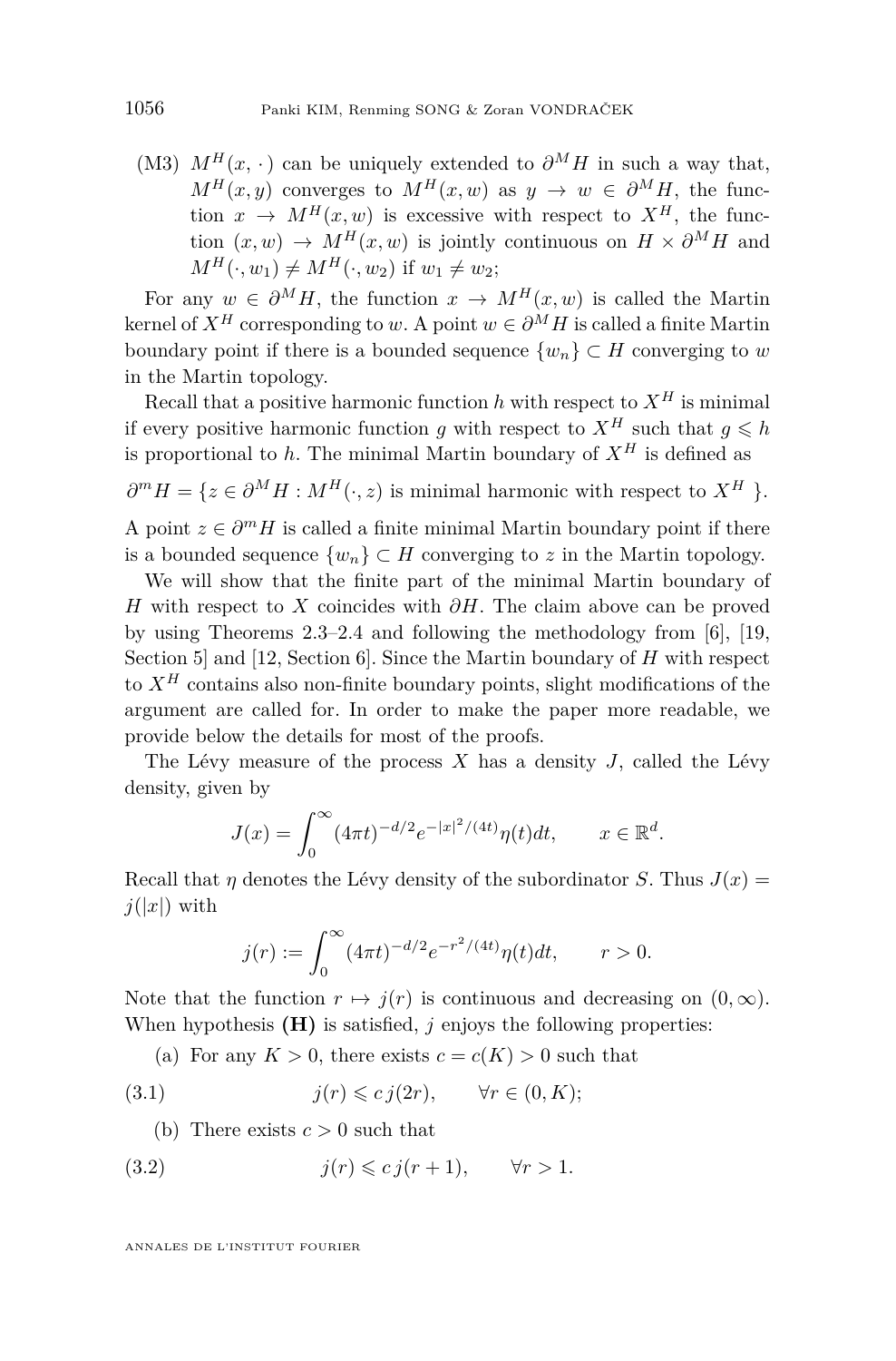<span id="page-13-0"></span>(See [\[23,](#page-35-0) (2.17)–(2.18)] in case  $\alpha \in (0, 2)$  and [\[22,](#page-35-0) (2.5)–(2.6)] in case  $\alpha = 2$ .) We further have (see [\[21,](#page-35-0) Theorem 3.4]) that in case  $\alpha \in (0, 2)$ ,

(3.3) 
$$
j(r) \approx \frac{\phi(r^{-2})}{r^d}, \quad r \to 0.
$$

For an open set  $U \subset \mathbb{R}^d$ , let

$$
K^U(x,z) := \int_U G^U(x,y)J(y-z)dy, \quad (x,z) \in U \times \overline{U}^c.
$$

Then for any nonnegative measurable function  $f$  on  $\mathbb{R}^d$ ,

$$
\mathbb{E}_x\left[f(X_{\tau_U});\,X_{\tau_U-}\neq X_{\tau_U}\right]=\int_{\overline{U}^c}K^U(x,z)f(z)dz.
$$

Note that when the subordinate Brownian motion  $X$  satisfies  $(H)$  there exist  $c_1, c_2, r_1 > 0$  such that for every  $r \in (0, r_1]$  and  $x_1 \in \mathbb{R}^d$ ,

$$
(3.4) K^{B(x_1,r)}(x,y) \leq c_1 j(|y-x_1|-r) \left(\phi(r^{-2})\phi((r-|x-x_1|)^{-2})\right)^{-1/2}
$$
\n
$$
\leq c_1 j(|y-x_1|-r)\phi(r^{-2})^{-1}
$$

(3.5) 
$$
\leq c_1 j(|y-x_1|-r)\phi(r^{-2})
$$

for all  $(x, y) \in B(x_1, r) \times \overline{B(x_1, r)}^c$  and

$$
(3.6) \ K^{B(x_1,r)}(x_1,y) \geqslant c_2 \, j(|y-x_1|) \phi(r^{-2})^{-1}, \qquad \text{for all } y \in \overline{B(x_1,r)}^c.
$$

In case  $\alpha \in (0, 2)$ , (3.4) and (3.6) were shown in [\[21,](#page-35-0) Proposition 4.10], while (3.5) follows from (3.4) and the fact that  $\phi$  is increasing. In case  $\alpha = 2$ , the proof is analogous to the proof of [\[21,](#page-35-0) Proposition 4.10], except that one uses [\[20,](#page-35-0) Proposition 3.1] instead of [\[21,](#page-35-0) Proposition 4.9], and [\[27,](#page-35-0) Proposition 3.5] instead of [\[21,](#page-35-0) Lemma 4.2].

We use the notation that  $A_r(Q) := (Q, r/2)$  for  $Q \in \partial H$ . Note that *H* ∩ *B*(*Q, r*) contains the ball *B*( $A$ <sup>*r*</sup>(*Q*)*, r*/2).

Using (**H**) and [\[4,](#page-34-0) Theorems 1.5.3 and 1.5.11], there exists a positive constant  $R_* := R_*(d, \phi) < 1 \wedge r_1$  such that

$$
(3.7) \qquad \int_0^r \frac{1}{s\phi(s^{-1})} ds \leq 4 \frac{1}{\phi(r^{-1})}, \qquad \forall \, 0 < s < r \leq 4R_*,
$$

and for every  $r \leqslant 2R_*$ , (3.8)

$$
\frac{1}{2} \leqslant \min\left(\frac{\ell(8^{-2}r^{-2})}{\ell(r^{-2})}, \frac{\ell(16r^{-2})}{\ell(r^{-2})}\right) \leqslant \max\left(\frac{\ell(8^{-2}r^{-2})}{\ell(r^{-2})}, \frac{\ell(16r^{-2})}{\ell(r^{-2})}\right) \leqslant 2.
$$

We will fix the constant *R*<sup>∗</sup> in remainder of this section.

The next lemma is proved by the same argument as that of [\[6,](#page-35-0) Lemma 5] and [\[19,](#page-35-0) Lemma 5.2] in case  $\alpha \in (0, 2)$ .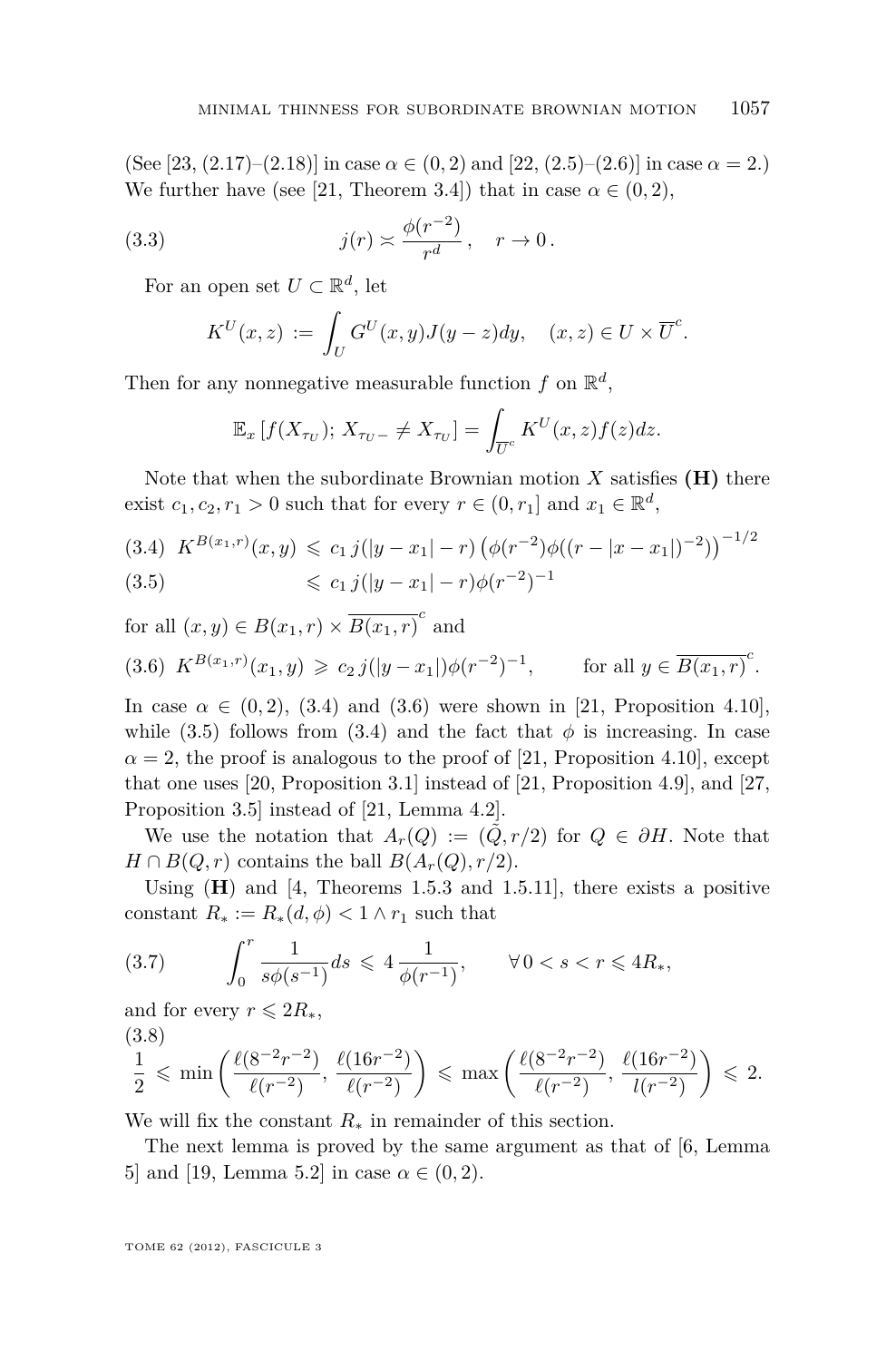<span id="page-14-0"></span>LEMMA  $3.1.$  — Suppose that *X* is a subordinate Brownian motion satisfying **(H)**. There exist positive constants  $c = c(d, \phi)$  and  $\gamma = \gamma(d, \phi) \in$  $(0, \alpha)$  such that for all  $Q \in \partial H$ ,  $r \in (0, R_*]$ , and nonnegative function *h* in  $\mathbb{R}^d$  which is harmonic with respect to *X* in *H* ∩ *B*(*Q, r*) and vanishes continuously on  $H^c \cap B(Q, r)$  we have

$$
\phi(r^{-2}) h(A_r(Q)) \leqslant c4^{-\gamma k} \phi(4^{2k}r^{-2}) h(A_{4^{-k}r}(Q)), \qquad k = 0, 1, \ldots.
$$

In case  $\alpha = 2$  we may take  $\gamma = 1$ .

Proof. — Without loss of generality, we may assume  $Q = 0$ . By Theorem [2.3,](#page-8-0) there exists a constant  $C_3(R_*) = C_3(d, \phi, R_*) > 0$  such that for  $r \in$  $(0, 2R_*],$ 

$$
h(A_r(0)) \leq C_3(R_*) \frac{V(\delta_H(A_r(0)))}{V(\delta_H(A_{4^{-k}r}(0)))} h(A_{4^{-k}r}(0))
$$
  
=  $C_3(R_*) \frac{V(r/2)}{V(4^{-k}r/2)} h(A_{4^{-k}r}(0)).$ 

This and  $(2.6)$  complete the proof of the lemma in case  $\alpha = 2$ .

Assume now that  $\alpha \in (0, 2)$ . Fix  $r \le R_*$  and let  $\eta_k := 4^{-k}r$ ,  $A_k := A_{\eta_k}(0)$ and  $B_k := B(A_k, \eta_{k+1}), k = 0, 1, \ldots$  Note that the  $B_k$ 's are disjoint. So by the harmonicity of *h*, we have

$$
h(A_k) \geqslant \sum_{l=0}^{k-1} \mathbb{E}_{A_k} \left[ h(X_{\tau_{B_k}}) : X_{\tau_{B_k}} \in B_l \right] = \sum_{l=0}^{k-1} \int_{B_l} K^{B_k}(A_k, z) h(z) dz.
$$

Theorem [2.2](#page-8-0) implies that

$$
\int_{B_l} K^{B_k}(A_k, z)h(z)dz \geq c_0 h(A_l) \int_{B_l} K^{B_k}(A_k, z)dz
$$

for some constant  $c_0 = c_0(d, \phi) > 0$ . Since  $dist(A_k, B_l) \leq 2\eta_l$ , by [\(3.6\)](#page-13-0) and the monotonicity of *j* we have

$$
(3.9)
$$

$$
K^{B_k}(A_k, z) \geq c_1 j(|2(A_k - z)|) \phi(\eta_{k+1}^{-2})^{-1} \geq c_1 j(4\eta_l) \phi(\eta_{k+1}^{-2})^{-1}, \quad z \in B_l.
$$

Further, by  $(3.9)$ ,  $(3.1)$  and  $(3.3)$  we have

$$
K^{B_k}(A_k, z) \geqslant c_1 \frac{j(4\eta_l)}{\phi(\eta_{k+1}^{-2})} \geqslant c_2 \frac{j(\eta_{l+1})}{\phi(\eta_{k+1}^{-2})} \geqslant c_3 \frac{\phi(\eta_{l+1}^{-2})}{\eta_{l+1}^d \phi(\eta_{k+1}^{-2})}, \quad z \in B_l
$$

for some constat  $c_3 = c_3(d, \phi) > 0$ . Thus we have

$$
\int_{B_l} K^{B_k}(A_k, z) dz \geq c_4 \frac{\phi(\eta_{l+1}^{-2})}{\phi(\eta_{k+1}^{-2})}, \qquad z \in B_l
$$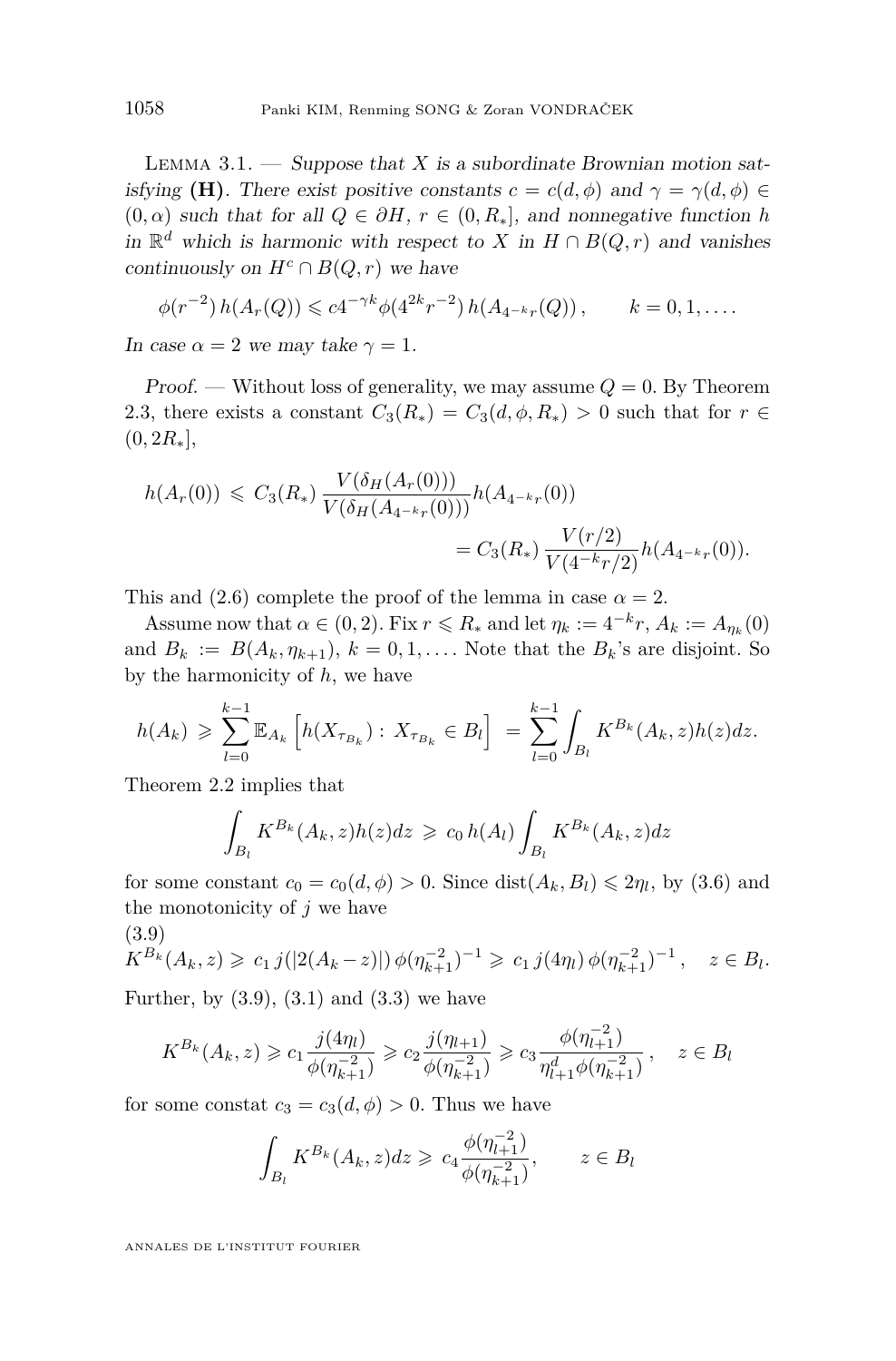<span id="page-15-0"></span>for some constant  $c_4 = c_4(d, \phi) > 0$ . Therefore,

$$
h(A_k)\phi(\eta_{k+1}^{-2}) \geqslant c_5 \sum_{l=0}^{k-1} h(A_l)\phi(\eta_{k+l}^{-2})
$$

for some constant  $c_5 = c_5(d, \phi) > 0$ . Let  $a_k := h(A_k)\phi(\eta_{k+1}^{-2})$  so that  $a_k \geq$  $c_5 \sum_{l=0}^{k-1} a_l$ . By induction, one can easily check that  $a_k \geq c_6 (1 + c_5/2)^k a_0$ for some constant  $c_6 = c_6(d, \alpha) > 0$ . Thus, with  $\gamma = \ln(1 + \frac{c_5}{2})(\ln 4)^{-1} > 0$ we get

$$
\phi(r^{-2})h(A_r(Q)) \leq c_6 4^{-\gamma k} \phi(4^{2k}r^{-2})h(A_{4^{-k}r}(Q)).
$$

Note that we can choose  $c_5 > 0$  small enough so that  $\gamma < \alpha$ . This completes the proof in case  $\alpha \in (0, 2)$ .

By modifying the proof of [\[19,](#page-35-0) Lemma 5.3], one can obtain the following

LEMMA  $3.2.$  — Suppose that *X* is a subordinate Brownian motion satisfying **(H)**. Suppose  $Q \in \partial H$  and  $r \in (0, R_*]$ . If  $w \in H \setminus B(Q, r)$ , then

$$
G^{H}(A_r(Q), w) \geq c \phi(r^{-2})^{-1} \int_{B(Q,r)^c} J(z-Q)G^{H}(z,w)dz
$$

for some constant  $c = c(d, \phi) > 0$ .

 $Proof.$  — This proof is similar that of [\[19,](#page-35-0) Lemma 5.3], we give the details here for completeness. Without loss of generality, we may assume  $Q = 0$ . Fix  $w \in H \setminus B(0,r)$  and let  $A := A_r(0)$  and  $h(\cdot) := G^H(\cdot, w)$ . Since h is regular harmonic in  $H \cap B(0, 3r/4)$  with respect to *X*, we have

$$
h(A) \geq \mathbb{E}_A \left[ h\left(X_{\tau_{H \cap B(0,3r/4)}}\right); X_{\tau_{H \cap B(0,3r/4)}} \in B(0,r)^c \right]
$$
  
= 
$$
\int_{B(0,r)^c} K^{H \cap B(0,3r/4)}(A,z)h(z)dz
$$
  
= 
$$
\int_{B(0,r)^c} \int_{H \cap B(0,3r/4)} G^{H \cap B(0,3r/4)}(A,y) J(y-z)dyh(z)dz.
$$

Since  $B(A, r/4) \subset H \cap B(0, 3r/4)$ , by the monotonicity of Green functions,

$$
G^{H \cap B(0,3r/4)}(A,y) \geq G^{B(A,r/4)}(A,y), \quad y \in B(A,r/4).
$$

Thus

$$
h(A) \ge \int_{B(0,r)^c} \int_{B(A,r/4)} G^{B(A,r/4)}(A,y) J(y-z) dy h(z) dz
$$
  
= 
$$
\int_{B(0,r)^c} K^{B(A,r/4)}(A,z) h(z) dz,
$$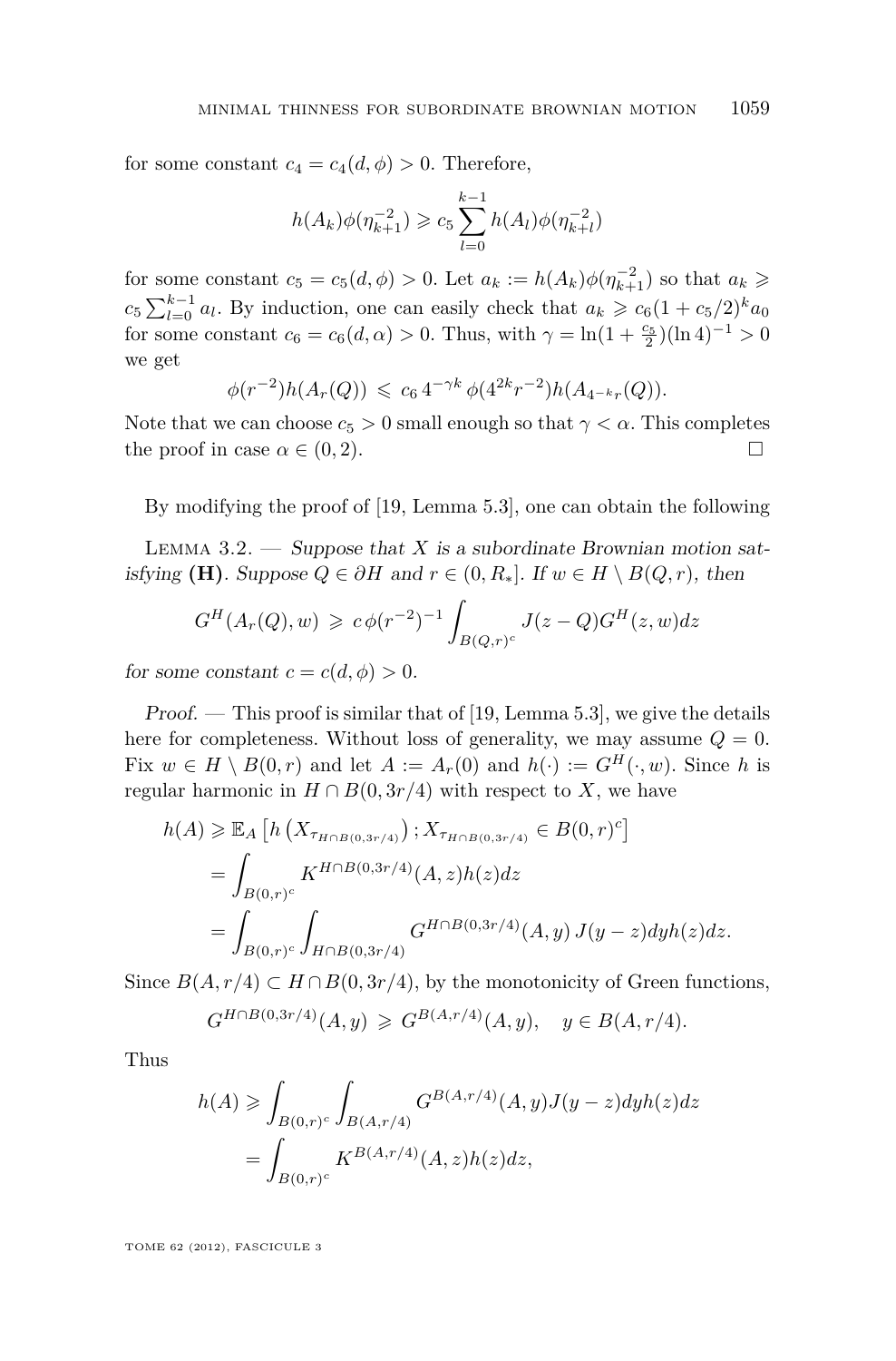<span id="page-16-0"></span>which is greater than or equal to  $c_2\phi((r/4)^{-2})^{-1}\int_{B(0,r)^c} J(z-A)h(z) dz$ for some positive constant  $c_2 = c_2(d, \phi)$  by [\(3.6\)](#page-13-0). Now the conclusion of the lemma follows immediately from  $(3.8)$  and  $(3.1)$ – $(3.2)$ .

Using the above lemma,  $(3.1)$ ,  $(3.2)$  and  $(3.5)$ , the proof of next lemma is almost the same as that of [\[19,](#page-35-0) Lemma 5.4].

LEMMA 3.3.  $\longrightarrow$  Suppose that *X* is a subordinate Brownian motion satisfying **(H)**. There exist positive constants  $c_1 = c_1(d, \phi)$  and  $c_2 = c_2(d, \phi) < 1$ such that for any  $Q \in \partial H$ ,  $r \in (0, R_*]$  and  $w \in H \setminus B(Q, 4r)$ , we have

$$
\mathbb{E}_x\left[G^H(X_{\tau_{H\cap B_k}}, w) : X_{\tau_{H\cap B_k}} \in B(Q, r)^c\right] \leq c_1 c_2^k G^H(x, w), \quad x \in H\cap B_k,
$$
  
where  $B_k := B(Q, 4^{-k}r), k = 0, 1, ...$ 

*Proof.* — Without loss of generality, we may assume  $Q = 0$ . Fix  $r \le R_*$ and  $w \in H \setminus B(0, 4r)$ . Let  $\eta_k := 4^{-k}r$ ,  $B_k := B(0, \eta_k)$  and

$$
u_k(x) := \mathbb{E}_x \left[ G^H(X_{\tau_{H \cap B_k}}, w); X_{\tau_{H \cap B_k}} \in B(0, r)^c \right], \quad x \in H \cap B_k.
$$

Note that for  $x \in H \cap B_{k+1}$ (3.10)

$$
u_{k+1}(x) = \mathbb{E}_x \left[ G^H(X_{\tau_{H \cap B_k}}, w); \, \tau_{H \cap B_{k+1}} = \tau_{H \cap B_k}, \, X_{\tau_{H \cap B_k}} \in B(0, r)^c \right]
$$
  
\$\leq u\_k(x).

Let  $A_k := A_{\eta_k}(0)$ . Since  $G^H(\cdot, w)$  is zero on  $H^c$ , we have

$$
u_k(A_k) = \mathbb{E}_{A_k} \left[ G^H(X_{\tau_{H \cap B_k}}, w); X_{\tau_{H \cap B_k}} \in B(0, r)^c \right]
$$
  

$$
\leq \mathbb{E}_{A_k} \left[ G^H(X_{\tau_{B_k}}, w); X_{\tau_{B_k}} \in B(0, r)^c \right]
$$
  

$$
= \int_{B(0, r)^c} K^{B_k}(A_k, z) G^H(z, w) dz.
$$

By [\(3.5\)](#page-13-0) we have that there exists a constant  $c_1 = c_1(d, \phi) > 0$  such that (3.11)

$$
u_k(A_k) \leqslant c_1 \phi(\eta_k^{-2})^{-1} \int_{B(0,r)^c} j(|z| - \eta_k) G^H(z, w) dz \quad k = 1, 2, \dots
$$

Note that  $|z|/2 \le |z| - \eta_k \le |z|$  for  $z \in B(0, 4R_*) \setminus B(0, r)$  and  $|z| - R_* \le$  $|z| - \eta_k \leq |z|$  for  $z \in B(0, 4R_*)^c$ . Thus using  $(3.1)$ – $(3.2)$ , we see that Lemma [3.2](#page-15-0) and (3.11) imply that

$$
u_k(A_k) \leqslant c_2 \frac{\phi(r^{-2})}{\phi((4^{-k}r)^{-2})} G^H(A_0, w), \quad k = 1, 2, \dots
$$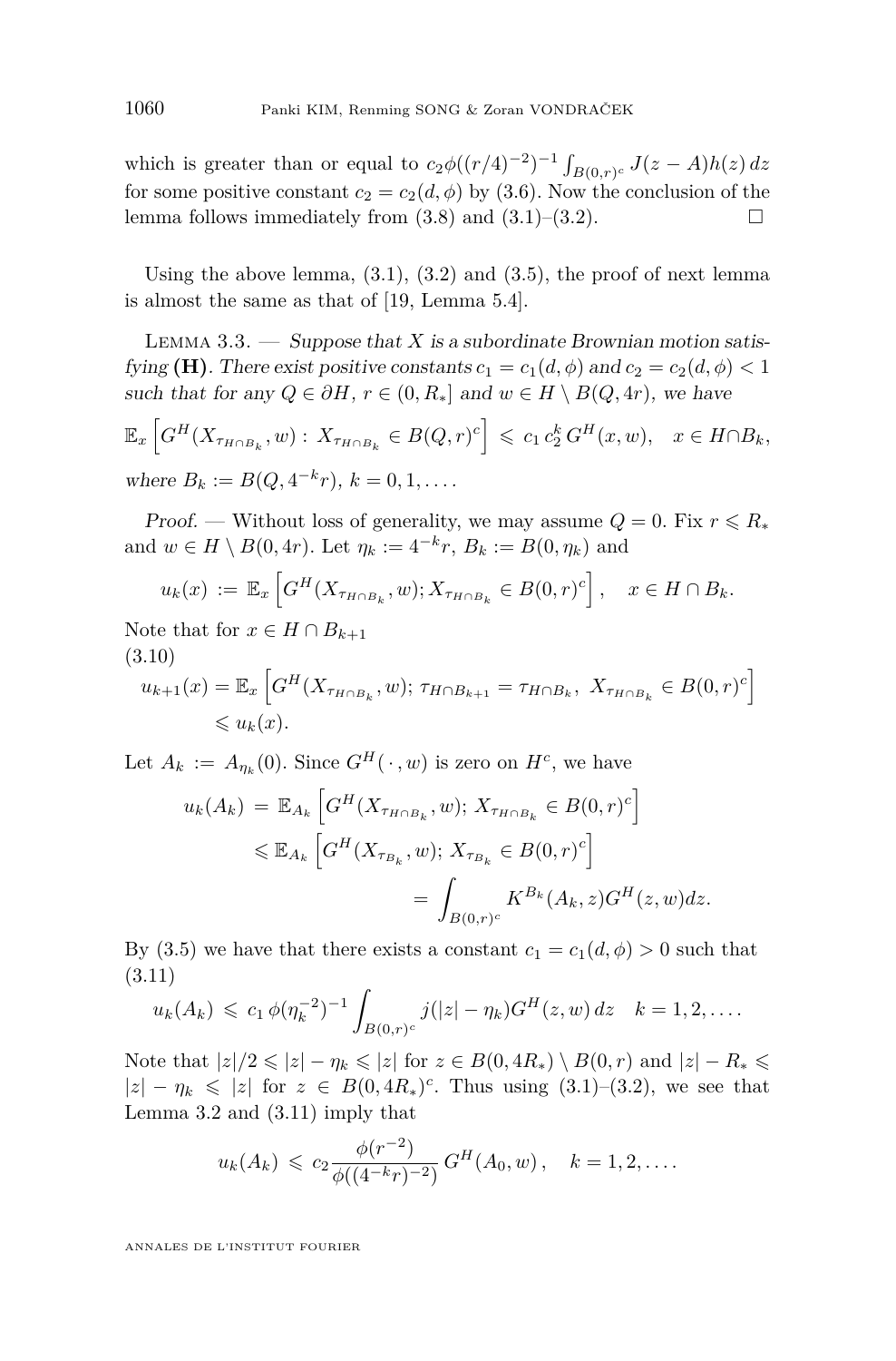<span id="page-17-0"></span>Now applying Lemma [3.1](#page-14-0) we get

$$
u_k(A_k) \leqslant c_3 4^{-\gamma k} G^H(A_k, w), \quad k = 1, 2, \dots
$$

Finally, Theorem [2.3](#page-8-0) gives that for  $k = 1, 2, \ldots$ 

$$
\frac{u_k(x)}{G^H(x, w)} \leq \frac{u_{k-1}(x)}{G^H(x, w)} \leq c_4 \frac{u_{k-1}(A_{k-1})}{G^H(A_{k-1}, w)} \leq c_5 4^{-\gamma k}.
$$

Now the next theorem follows from Theorem [2.3](#page-8-0) and Lemma [3.3](#page-16-0) in the same way as [\[6,](#page-35-0) Lemma 16] follows from [\[6,](#page-35-0) Lemmas 13–14]. We omit the details.

THEOREM  $3.4.$  — Suppose that *X* is a subordinate Brownian motion satisfying **(H)**. For each  $x \in H$  and each  $z \in \partial H$  there exists the limit

$$
M^H(x, z) := \lim_{y \to z} M^H(x, y) .
$$

Moreover, the mapping  $(x, z) \mapsto M^H(x, z)$  is continuous on  $H \times \partial H$ .

Remark 3.5. — Note that Theorem 3.4 shows that the finite part of the Martin boundary of *H* can be identified with a subset of *∂H*.

We recall here that the Martin kernel for the killed  $\alpha$ -stable process in *H* is explicitly known (see [\[7\]](#page-35-0)) and is given by

$$
M^H(x, z) = \frac{\delta_H(x)^{\alpha/2}}{|x - z|^d} (1 + |z|^2)^{d/2}, \quad x \in H, z \in \partial H,
$$
  

$$
M^H(x, \infty) = \delta_H(x)^{\alpha/2}, \quad x \in H.
$$

The same form of the Martin kernel is valid for the killed Brownian motion in  $H$  with  $\alpha$  replaced by 2. We cannot hope to obtain explicit formulae for the Martin kernel for the process  $X^H$ , but the following sharp two-sided estimates for points close to the origin and to each other will suffice for our purpose.

THEOREM  $3.6.$  — Suppose that X is a subordinate Brownian motion satisfying **(H)**. For every  $R > 0$ , there exists a constant  $C_5(R)$  =  $C_5(d, \phi, R) > 0$  such that for all  $x \in H$  and all  $z \in \partial H$  satisfying  $|z| < R$ and  $|x-z| < R/2$  it holds that

$$
C_5(R)^{-1} \frac{V(\delta_H(x))}{|x - z|^d} (1 + |z|^2)^{d/2} \leqslant M^H(x, z) \leqslant C_5(R) \frac{V(\delta_H(x))}{|x - z|^d} (1 + |z|^2)^{d/2}.
$$

Proof. — Let  $x \in H$  and  $z \in \partial H$  be such that  $|z| < R$  and  $|x-z| < R/2$ . Let  $y \in H$  be such that  $|y - z| < R/2$  and  $\delta_H(y) \leq \delta_H(x) \wedge |x - y|$ . Then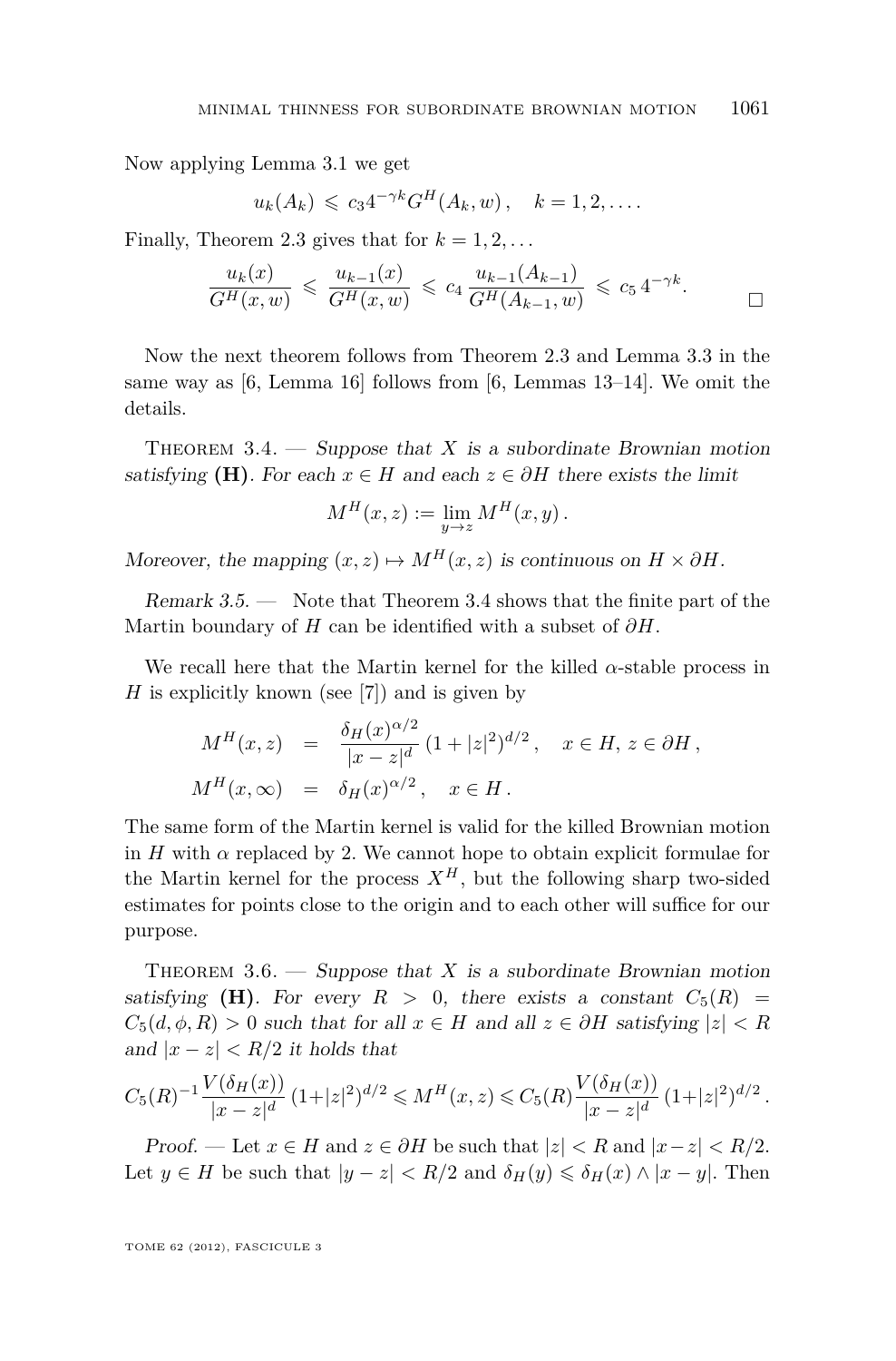$|x-y| < R$ ,  $\delta_H(x) \wedge \delta_H(y) < R$  and  $\delta_H(x) \vee \delta_H(y) < 2|x-y|$ . Hence, by Theorem [2.4](#page-9-0) and [\(2.12\)](#page-10-0)

$$
\frac{G^H(x,y)}{G^H(x_0,y)} \approx \frac{\frac{V(\delta_H(x))V(\delta_H(y))}{V(|x-y|)^2} G(x,y)}{\frac{V(\delta_H(x_0))V(\delta_H(y))}{V(|x_0-y|)^2} G(x_0,y)} = \frac{V(\delta_H(x))}{V(1)} \frac{G(x,y)}{V(|x-y|)^2} \frac{V(|x_0-y|)^2}{G(x_0,y)}.
$$

Let  $y \to z$ ; by Theorem [3.4](#page-17-0) the left-hand side converges to  $M^H(x, z)$ , while the right-hand side converges to

$$
\frac{V(\delta_H(x))}{V(1)} \frac{G(x,z)}{V(|x-z|)^2} \frac{V(|x_0-z|)^2}{G(x_0,z)}.
$$

By use of Proposition [2.1\(](#page-7-0)i) and the fact that  $|x_0 - z| = (1 + |z|^2)^{1/2}$  it follows that

$$
M^H(x, z) \approx \frac{V(\delta_H(x))}{|x - z|^d} (1 + |z|^2)^{d/2},
$$

which proves the theorem.

Theorem [3.6](#page-17-0) in particular implies that  $M^H(\cdot, z_1)$  differs from  $M^H(\cdot, z_2)$ if  $z_1$  and  $z_2$  are two different points on  $\partial H$ . Together with Remark [3.5,](#page-17-0) this shows that the finite part of the Martin boundary of *H* can be identified with *∂H*.

Now using Theorem [2.4,](#page-9-0) [\(3.4\)](#page-13-0) and Lemma [3.1,](#page-14-0) we can prove the next two lemmas by the arguments in the proofs of [\[18,](#page-35-0) Lemmas 4.6–4.7] and [\[19,](#page-35-0) Lemmas 5.6–5.7].

LEMMA 3.7. — Suppose that *X* is a subordinate Brownian motion satisfying **(H)**. For every  $z \in \partial H$  and  $B \subset \overline{B} \subset H$ ,  $M^H(X_{\tau_B}, z)$  is  $\mathbb{P}_x$ integrable.

Proof. — Take a sequence  $\{z_m\}_{m\geqslant 1} \subset H \setminus \overline{B}$  converging to *z*. Since  $M^H(\cdot, z_m)$  is regular harmonic with respect to *X* in *B*, by Fatou's lemma and Theorem [3.4,](#page-17-0)

$$
\mathbb{E}_x \left[ M^H \left( X_{\tau_B}, z \right) \right] = \mathbb{E}_x \left[ \lim_{m \to \infty} M^H \left( X_{\tau_B}, z_m \right) \right] \leq \liminf_{m \to \infty} M^H(x, z_m) = M^H(x, z) < \infty.
$$

<span id="page-18-0"></span>

 $\Box$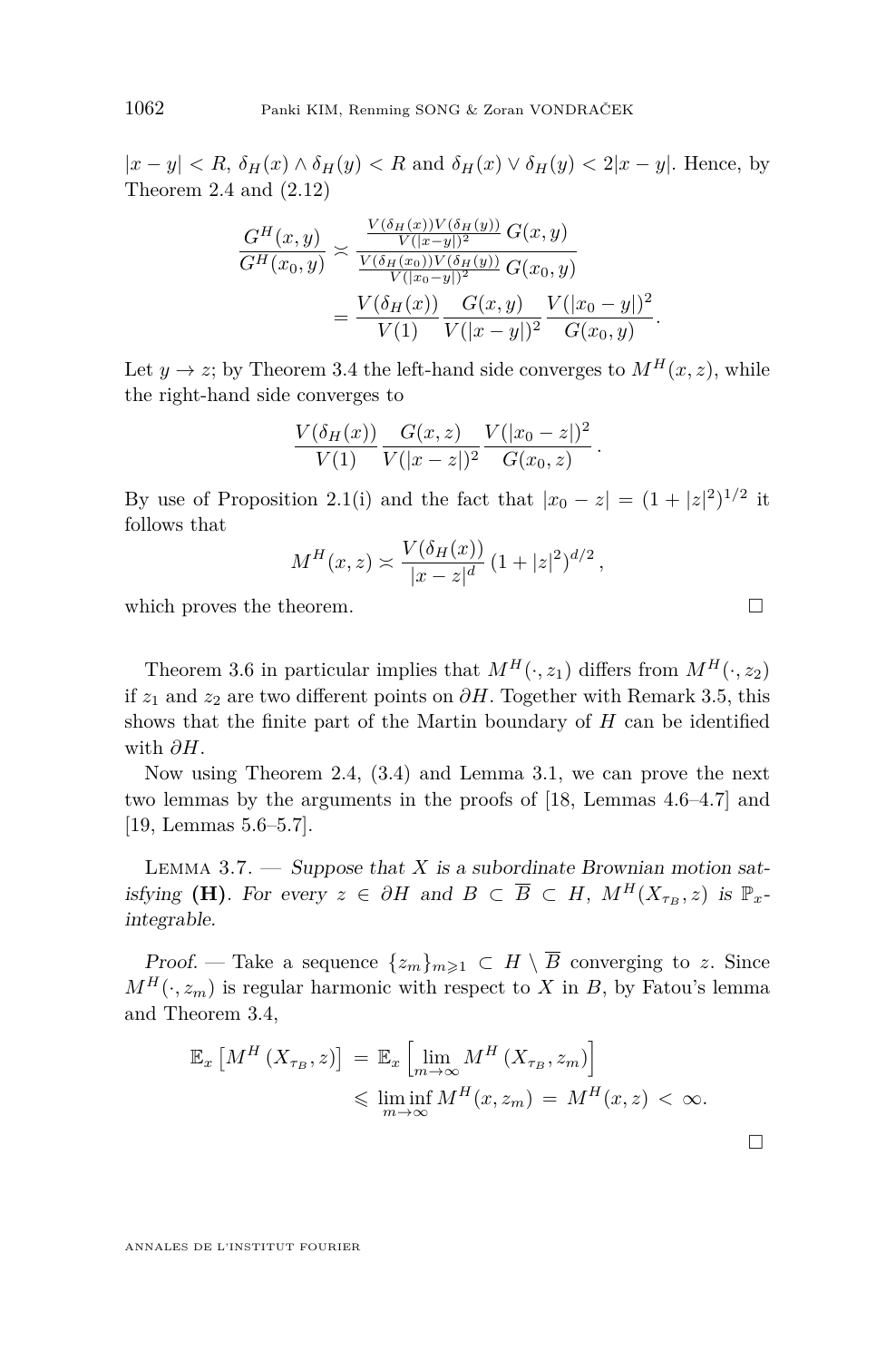<span id="page-19-0"></span>LEMMA  $3.8.$  — Suppose that *X* is a subordinate Brownian motion satisfying **(H)**. For every  $z \in \partial H$  and  $x \in H$ ,

$$
M^H(x,z) = \mathbb{E}_x \left[ M^H \left( X^H_{\tau_{B(x,r)}}, z \right) \right], \quad \text{ for every } 0 < r \leq R_* \wedge \frac{1}{3} \delta_H(x).
$$

Proof. — Without loss of generality we assume that  $z = 0$ , and fix  $x \in H$ and  $r \le R_* \wedge \frac{1}{3} \delta_H(x)$ . Let  $\eta_m := 4^{-m} r$  and  $z_m := A_{\eta_m}(0)$ ,  $m = 0, 1, \ldots$ . By the harmonicity of  $M^H(\cdot, z_m)$ , to prove the lemma, it suffices to show that  $\{M^H(X_{\tau_{B(x,r)}}, z_m) : m \geqslant m_0\}$  is  $\mathbb{P}_x$ -uniformly integrable for some large  $m_0$ .

Using Theorem [2.3,](#page-8-0) there exist constants  $m_0 \geq 0$  and  $c_1 > 0$  such that for every  $w \in H \setminus B(z, \eta_m)$ , (3.12)

$$
M^H(w, z_m) = \frac{G^H(w, z_m)}{G^H(x_0, z_m)} \leq c_1 \lim_{y \to z} \frac{G^H(w, y)}{G^H(x_0, y)} = c_1 M^H(w, z), \quad m \geq m_0.
$$

Using (3.12) and Lemma [3.7,](#page-18-0) for any  $\varepsilon > 0$ , there is an  $N_0 > 1$  such that

$$
(3.13)
$$
\n
$$
\mathbb{E}_x \left[ M^H \left( X_{\tau_{B(x,r)}}, z_m \right); M^H \left( X_{\tau_{B(x,r)}}, z_m \right) > N_0 \text{ and } X_{\tau_{B(x,r)}} \in H \setminus B(z, \eta_m) \right]
$$
\n
$$
\leq c_1 \mathbb{E}_x \left[ M^H \left( X_{\tau_{B(x,r)}}, z \right); c_1 M^H \left( X_{\tau_{B(x,r)}}, z \right) > N_0 \right] < c_1 \frac{\varepsilon}{4c_1} = \frac{\varepsilon}{4}.
$$

On the other hand, by [\(3.5\)](#page-13-0), we have for  $m \ge m_0$ ,

$$
\mathbb{E}_{x} \left[ M^{H} \left( X_{\tau_{B(x,r)}}^{H}, z_{m} \right); X_{\tau_{B(x,r)}} \in H \cap B(z, \eta_{m}) \right]
$$
  

$$
= \int_{H \cap B(z, \eta_{m})} M^{H}(w, z_{m}) K^{B(x,r)}(x, w) dw
$$
  

$$
\leq c_{2} \int_{H \cap B(z, \eta_{m})} M^{H}(w, z_{m}) j(|w - x| - r) \phi(r^{-2})^{-1} dw
$$

for some  $c_2 = c_2(d, \phi) > 0$ . Since  $|w - x| \geq |x - z| - |z - w| \geq \delta_H(x) - \eta_m \geq$  $3r - r = 2r$ , using the monotonicity of *j* in the above equation, we see that

$$
(3.14) \mathbb{E}_x \left[ M^H \left( X^H_{\tau_{B(x,r)}}, z_m \right); X_{\tau_{B(x,r)}} \in H \cap B(z, \eta_m) \right] \le c_3 j(r) \phi(r^{-2})^{-1} \int_{B(z, \eta_m)} M^H(w, z_m) dw
$$
  

$$
\le c_4 G^H(x_0, z_m)^{-1} \int_{B(z, \eta_m)} G^H(w, z_m) dw
$$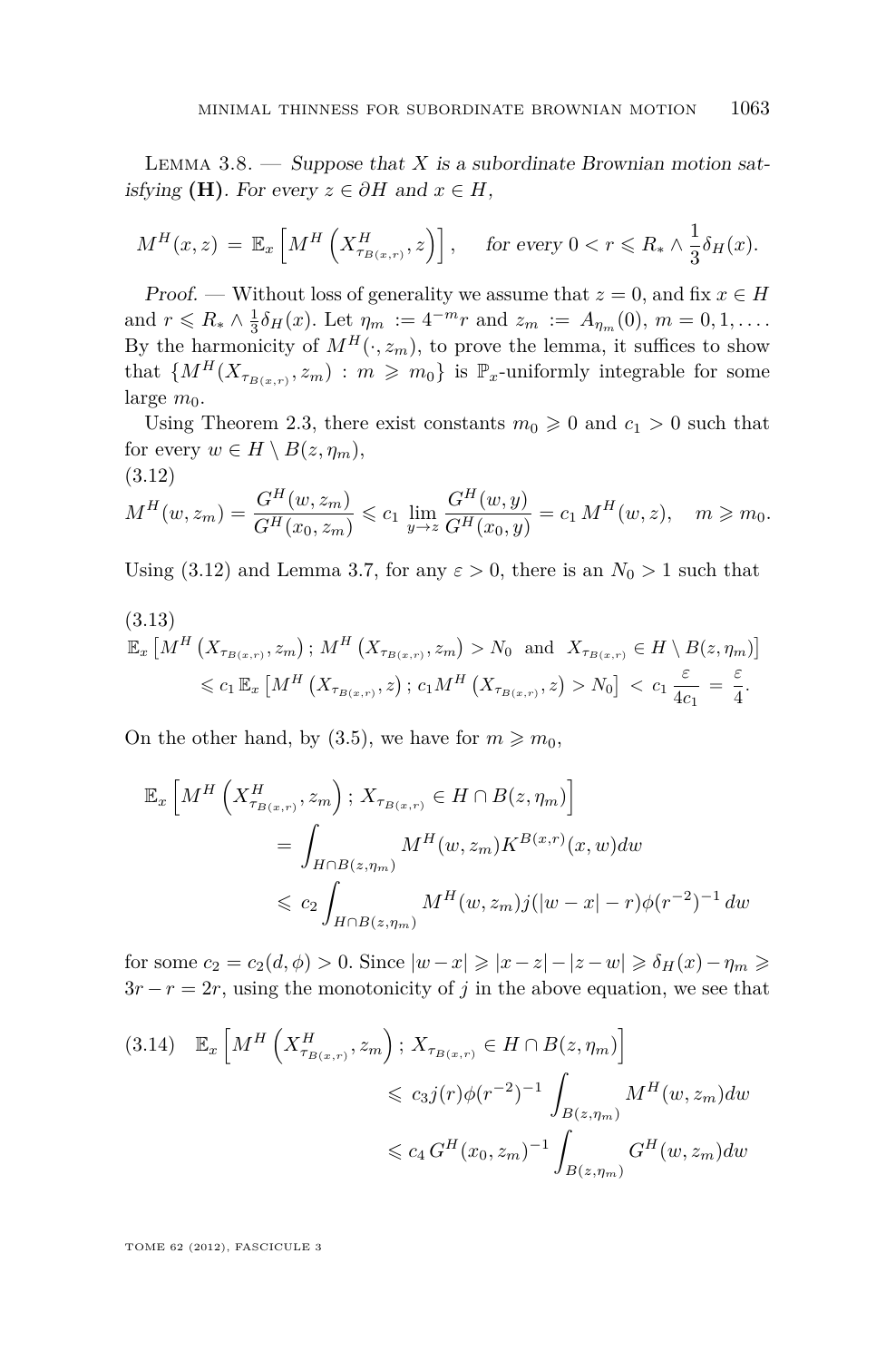for some  $c_3 = c_3(\phi) > 0$  and  $c_4 = c_4(\phi, r) > 0$ . By Lemma [3.1](#page-14-0) there exist  $c_5 = c_5(\phi, m_0, r)$  and  $\gamma \in (0, \alpha)$  such that

$$
(3.15) \tGH(x0, zm)-1 \leq c54-\gamma(m-m0) \frac{\phi(4^{2m}r^{-2})}{\phi(4^{2m_0}r^{-2})} GH(x0, zm0)-1
$$

Further, by [\(2.3\)](#page-7-0) we have that there are constants  $c_i = c_i(\phi, m_0, r) > 0$ ,  $i = 6, 7, 8, 9$ , such that

*.*

$$
\int_{B(0,\eta_m)} G^H(w,z_m) \, dw \leq c_6 \int_{B(z_m,2\eta_m)} \frac{dw}{|w-z_m|^d \phi(|w-z_m|^{-2})} \\
\leq c_7 \int_0^{2\eta_m} \frac{ds}{s\phi(s^{-1})} \leq c_8 \phi((2\eta_m)^{-2})^{-1} \\
\leq c_9 \phi(4^{2m}r^{-2})^{-1},
$$

where the third inequality follows from [\(3.7\)](#page-13-0) and the fourth from [\(3.8\)](#page-13-0). Putting together (3.15) and (3.16) we arrive at

$$
(3.17) \quad G^H(x_0, z_m)^{-1} \int_{B(z, \eta_m)} G^H(w, z_m) \leq c_{10} 4^{-\gamma(m - m_0)} \frac{G^H(x_0, z_{m_0})}{\phi(4^{2m_0}r^{-2})}
$$

for a constant  $c_{10} = c_{10}(\phi, m_0, r) > 0$ . Using [\(3.13\)](#page-19-0), [\(3.14\)](#page-19-0) and (3.17), we can take  $m_1 = m_1(\varepsilon, \phi, m_0, r) \geq m_0$  large enough so that for  $m \geq m_1$ ,

$$
\mathbb{E}_{x} \left[ M^{H} \left( X_{\tau_{B(x,r)}}, z_{m} \right) ; M^{H} \left( X_{\tau_{B(x,r)}}, z_{m} \right) > N_{0} \right]
$$
\n
$$
\leq \mathbb{E}_{x} \left[ M^{H} \left( X_{\tau_{B(x,r)}}, z_{m} \right) ; X_{\tau_{B(x,r)}} \in H \cap B(z, \eta_{m}) \right]
$$
\n
$$
+ \mathbb{E}_{x} \left[ M^{H} \left( X_{\tau_{B(x,r)}}, z_{m} \right) ; M^{H} \left( X_{\tau_{B(x,r)}}, z_{m} \right) > N_{0} \text{ and } X_{\tau_{B(x,r)}} \in H \setminus B(z, \eta_{m}) \right]
$$
\n
$$
\leq c_{4} c_{10} 4^{-\gamma (m - m_{0})} \frac{G^{H}(x_{0}, z_{m_{0}})}{\phi(4^{2m_{0}} r^{-2})} + \frac{\epsilon}{4}
$$

is less than  $\epsilon$ . As each  $M^H(X_{\tau_{B(x,r)}}, z_m)$  is  $\mathbb{P}_x$ -integrable, we conclude that  ${M^H(X_{\tau_{B(x,r)}}, z_m) : m \geqslant m_0}$  is uniformly integrable under  $\mathbb{P}_x$ .

The proof of next result is taken from [\[12,](#page-35-0) Theorem 6.10].

THEOREM  $3.9.$  — Suppose that *X* is a subordinate Brownian motion satisfying **(H)**. For every  $z \in \partial H$ , the function  $x \mapsto M^H(\cdot, z)$  is harmonic in *H* with respect to  $X^H$ .

Proof. — Fix  $z \in \partial H$  and let  $h(x) := M^H(x, z)$ . Consider an relatively compact open set  $D_1 \subset \overline{D_1} \subset H$ ,  $x \in D_1$ , and put  $r(x) = R_* \wedge \frac{1}{3} \delta_H(x)$ and  $B(x) = B(x, r(x))$ . Define a sequence of stopping times  $\{T_m, m \geq 1\}$ as follows:  $T_1 := \inf\{t > 0 : X_t \notin B(X_0)\}\$ , and for  $m \ge 2$ ,

$$
T_m := \begin{cases} T_{m-1} + \tau_{B(X_{T_{m-1}})} \circ \theta_{T_{m-1}} & \text{if } X_{T_{m-1}} \in D_1 \\ \tau_{D_1} & \text{otherwise.} \end{cases}
$$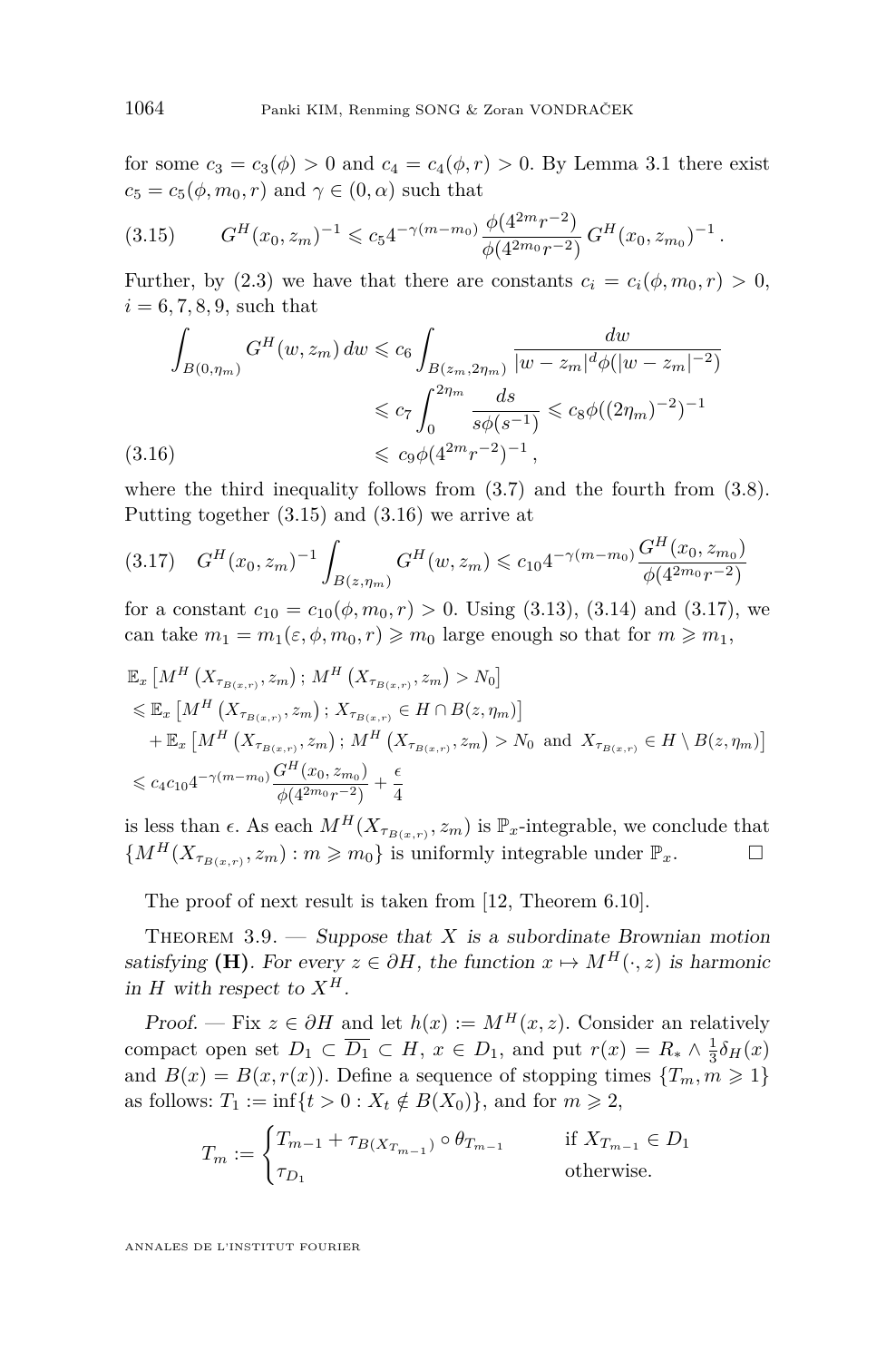<span id="page-21-0"></span>Note that  $X_{\tau_{D_1}}^H \in \partial D_1$  on  $\cap_{n=1}^{\infty} \{T_n < \tau_{D_1}\}\$ . Thus, since  $\lim_{m \to \infty} T_m = \tau_{D_1}$  $\mathbb{P}_x$ -a.s. and *h* is continuous in *H*, using the quasi-left-continuity of  $X^H$ , we have  $\lim_{m\to\infty} h(X_{T_m}^H) = h(X_{\tau_{D_1}}^H)$  on  $\bigcap_{n=1}^{\infty} \{T_n < \tau_{D_1}\}\$ . Now, by the dominated convergence theorem and Lemma [3.8,](#page-19-0)

$$
h(x) = \lim_{m \to \infty} \mathbb{E}_x \left[ h(X_{T_m}^H); \cup_{n=0}^{\infty} \{ T_n = \tau_{D_1} \} \right]
$$
  
+ 
$$
\lim_{m \to \infty} \mathbb{E}_x \left[ h(X_{T_m}^H); \cap_{n=0}^{\infty} \{ T_n < \tau_{D_1} \} \right]
$$
  
= 
$$
\mathbb{E}_x \left[ h(X_{\tau_{D_1}}^H); \cup_{n=0}^{\infty} \{ T_n = \tau_{D_1} \} \right] + \mathbb{E}_x \left[ h(X_{\tau_{D_1}}^H); \cap_{n=0}^{\infty} \{ T_n < \tau_{D_1} \} \right]
$$
  
= 
$$
\mathbb{E}_x \left[ h(X_{\tau_{D_1}}^H) \right].
$$

The following two lemmas will serve as a counterpart of Theorem [3.6](#page-17-0) for estimating the Martin kernel  $M^H(x, w)$  when *x* and *w* are far away.

LEMMA  $3.10.$  – Suppose that *X* is a subordinate Brownian motion satisfying **(H)**. For every  $R > 0$  and  $\varepsilon \in (0,1)$ , there exists a constant  $c(R, \varepsilon) = c(d, \phi, R, \epsilon) > 0$  such that for all  $z \in \partial H$  with  $|z| < R$ , all *x* ∈ *H* ∩ *B*(*z*,  $\varepsilon$ ), and all  $w \in \partial^M H \setminus (\partial H \cap B(z, 2\varepsilon))$  it holds that

$$
c^{-1}V(\delta_H(x)) \leqslant M^H(x, w) \leqslant cV(\delta_H(x)).
$$

Proof. — Fix  $z \in \partial H$  with  $|z| < R$  and  $w \in \partial^M H \setminus (\partial H \cap B(z, 2\varepsilon)).$ Let  $y_0 := (\tilde{z}, \varepsilon/2)$ . Consider a sequence  $\{w_n\} \subset H \cap B(z, \varepsilon/2)$  such that  $w_n \to w$ . Then, by Theorem [2.3,](#page-8-0)

$$
C_3(\varepsilon)^{-1} \frac{V(\delta_H(x))}{V(\varepsilon/2)} \leqslant \frac{G^H(x, w_n)}{G^H(y_0, w_n)} \leqslant C_3(\varepsilon) \frac{V(\delta_H(x))}{V(\varepsilon/2)},
$$

for every  $n \geq 1$  and  $x \in H \cap B(z, \varepsilon)$ . Now, using Theorem [2.2,](#page-8-0) we see that

$$
c^{-1} C_3(\varepsilon)^{-1} \frac{V(\delta_H(x))}{V(\varepsilon/2)} \leqslant \frac{G^H(x, w_n)}{G^H(x_0, w_n)} \leqslant c C_3(\varepsilon) \frac{V(\delta_H(x))}{V(\varepsilon/2)},
$$

for every  $n \geq 1$  and  $x \in H \cap B(z, \varepsilon)$  where  $c = c(R, \phi, d) > 0$ . Thus, letting  $n \to \infty$ , we conclude that

$$
c^{-1} C_3(R)^{-1} \frac{V(\delta_H(x))}{V(1/2)} \leq M^H(x, w) \leqslant c C_3(R) \frac{V(\delta_H(x))}{V(1/2)}
$$

for every  $x \in H \cap B(z, \varepsilon)$ , which finishes the proof.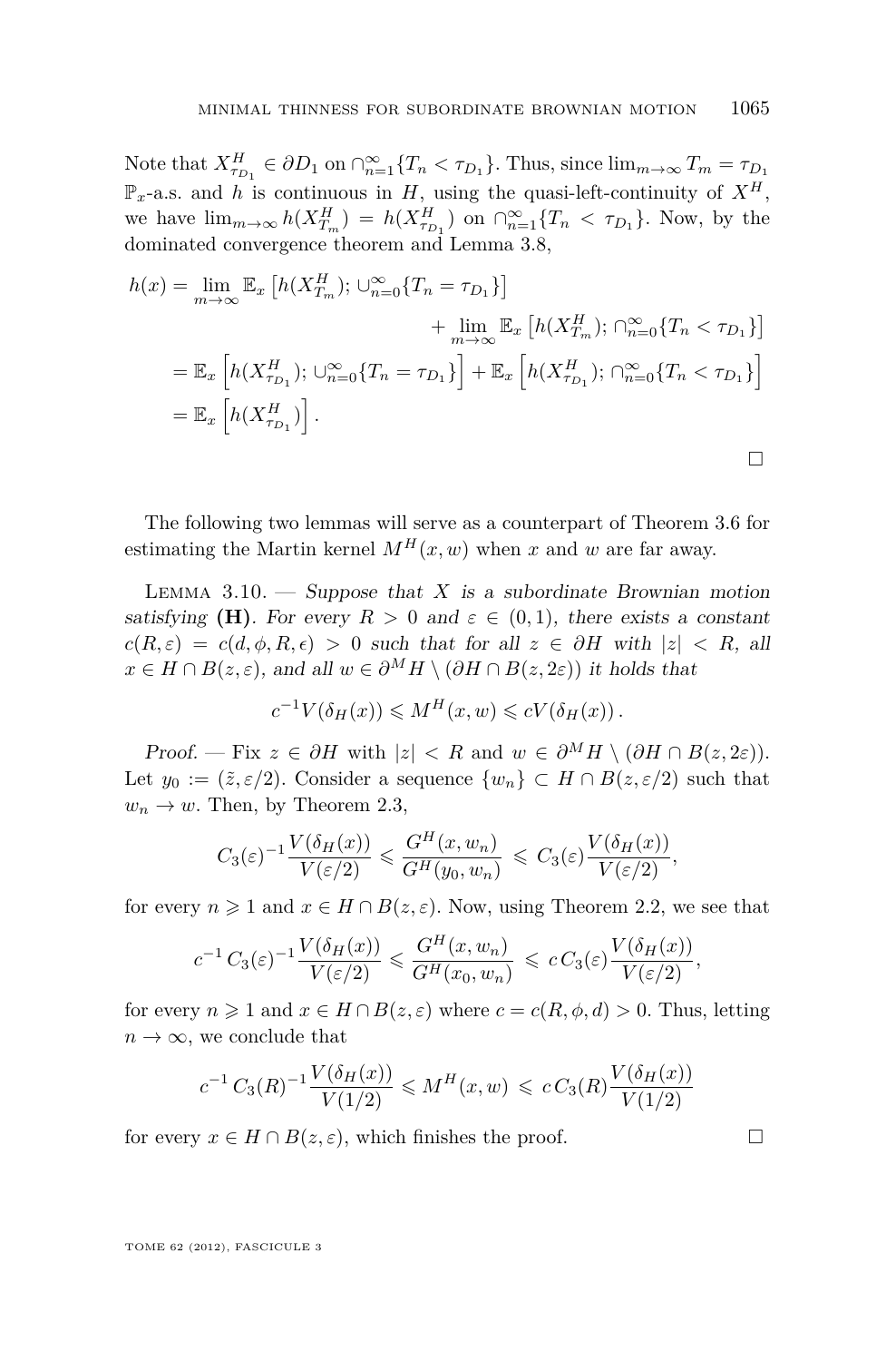<span id="page-22-0"></span>LEMMA  $3.11.$  — Suppose that *X* is a subordinate Brownian motion satisfying **(H)**. For every  $R > 0$ , there exists a constant  $c = c(d, \phi, R) > 0$ such that for all  $z \in \partial H$  with  $|z| < R$  and all  $x \in H$  such that  $|x-z| > R/2$ , it holds that  $M^H(x, z) \leqslant c G(|x - z| + 1)$ .

Proof. — Fix  $z \in \partial H$  with  $|z| < R$ ,  $x \in H$  such that  $|x - z| > R/2$ , and let  $z_0 := (\tilde{z}, (R \wedge 1)/4)$ . Consider a sequence  $(z_n)_{n \geq 1} \subset H \cap B(z, (R \wedge$ 1)/4) such that  $z_n \to z$ . By Theorem [2.3](#page-8-0) applied to function  $G^H(x, \cdot)$  and  $G^H(x_0, \cdot)$  we have that

$$
M^H(x,z) = \lim_{n \to \infty} \frac{G^H(x,z_n)}{G^H(x_0,z_n)} \leqslant C_3((R \wedge 1)/4)) \frac{G^H(x,z_0)}{G^H(x_0,z_0)}.
$$

It follows from Theorem [2.4,](#page-9-0) the fact that  $|x_0 - z_0| < R + 1$  and the monotonicity of *G* and *V* that

$$
G^{H}(x_0, z_0) \geq C_4 (R+1)^{-1} G(R+1) \left(1 \wedge \frac{V(1)}{V(R+1)}\right) \left(1 \wedge \frac{V((R \wedge 1)/4))}{V(R+1)}\right)
$$
  
\n
$$
\geq c_1,
$$

where  $c_1 = c_1(d, \phi, R) > 0$ . Hence, by using that  $G^H(x, z_0) \le G(x, z_0) =$  $G(|x-z_0|) \leq G(|x-z|+1)$ , we prove the lemma.

Remark 3.12. — By combining Theorem [3.6](#page-17-0) and Lemma 3.11 we see that for every  $z \in \partial H$  and every  $w \in \partial^M H \setminus \{z\}$ , it holds that  $\lim_{x\to w} M^H(x, z) = 0$ . Indeed, if  $w \in \partial H$ , then there exists  $R > 1$  large enough such that  $|z| < R$  and  $|z - w| < R/3$  and the claim follows from Theorem [3.6.](#page-17-0) On the other hand, if  $w \in \partial^M H \setminus \partial H$ , then we use Lemma 3.11 and the fact that  $\lim_{|x| \to \infty} G(|x-z|+1) = 0$ .

With the explicit estimates from Theorem [3.6](#page-17-0) and Lemmas [3.10](#page-21-0) and 3.11, a slight modification of the argument in [\[13,](#page-35-0) Theorem 3.7] gives the following.

THEOREM  $3.13.$  — Suppose that *X* is a subordinate Brownian motion satisfying **(H)**. For every  $z \in \partial H$ , the function  $M^H(\cdot, z)$  is minimal harmonic in *H* with respect to *X*. Therefore, the finite part of the minimal Martin boundary of *H* of  $X^H$  coincides with  $\partial H$ .

Proof. — Fix  $z \in \partial H$ . Suppose that *h* is nonnegative function harmonic with respect to  $X^H$  and satisfies  $h \leq M^H(\cdot, z)$ . By [\[24\]](#page-35-0), there is a measure *µ* on  $\partial^M H$  such that

$$
h(x) = \int_{\partial^M H} M^H(x, w) \,\mu(dw).
$$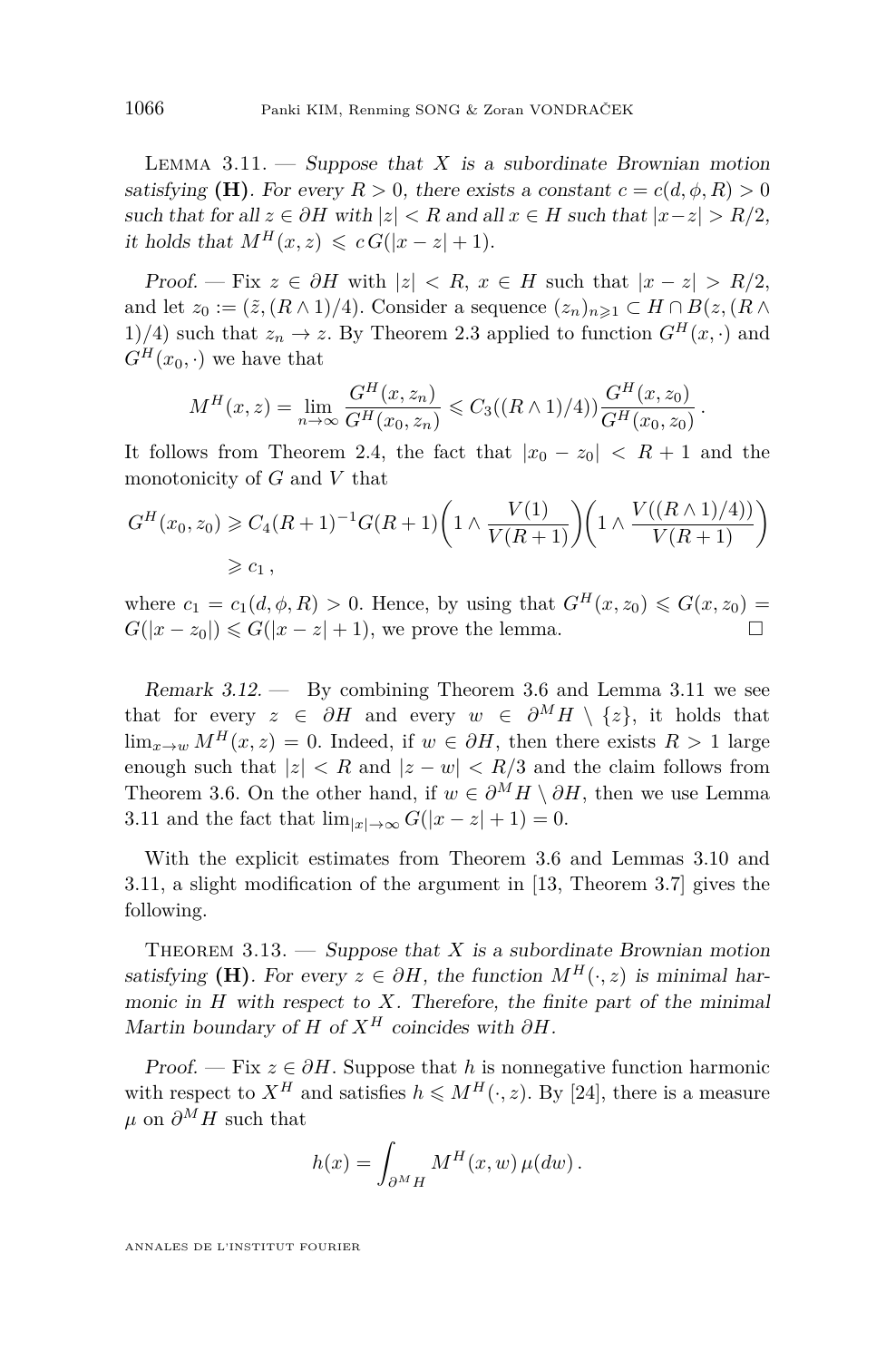<span id="page-23-0"></span>We want to prove that  $\mu$  is a multiple of the point mass at *z*. Let  $\delta \in (0,1)$ and denote by *ν* the restriction of  $\mu$  to  $\partial^M H \setminus (\partial H \cap B(z, \delta))$ . If we show that  $\nu = 0$ , we are done (since  $\delta > 0$  is arbitrary). Let

(3.18) 
$$
u(x) := \int_{\partial^M H} M^H(x, w) \, \nu(dw).
$$

Then  $u$  is a nonnegative harmonic function with respect to  $X^H$  such that  $u(x) \leq h(x) \leq M^H(x, z)$  for all  $x \in H$ . Let  $\epsilon \in (0, 1)$ . It follows from Theorem [3.6](#page-17-0) and Lemma [3.11](#page-22-0) (as explained in Remark [3.12\)](#page-22-0) that for every  $w \in \partial^M H \setminus (\partial H \cap B(z, \epsilon))$  we have that  $\lim_{x \to w} M^H(x, z) = 0$ . Hence,  $\lim_{x\to w} u(x) = 0$ . Suppose, additionally, that  $4\epsilon < \delta$ . It follows from Proposition [3.10](#page-21-0) that

$$
\lim_{x \to \partial H \cap B(z, 2\epsilon)} M^H(x, w) = 0 \quad \text{uniformly in } w \in \partial^M H \setminus (\partial H \cap B(z, \delta)).
$$

Applying the dominated convergence theorem in (3.18), we conclude that lim<sub>*x*→*w*</sub>  $u(x) = 0$  for every  $w \in \partial H \cap B(z, 2\epsilon)$  as well. This shows that *u* is a nonnegative harmonic function with respect to  $X^H$  that vanishes continuously at  $\partial^M H$ . Therefore it is identically equal to zero proving that its representation measure  $\nu = 0$ .

For simplicity we use the notation  $\partial_{\infty}^{m} H := \partial^{m} H \setminus \partial H$ . It is known (e.g., [\[24\]](#page-35-0)) that every function *s* which is excessive with respect to  $X^H$  can be uniquely represented in the form

(3.19) 
$$
s(x) = G^H \mu(x) + M^H \nu(x)
$$

$$
:= \int_H G^H(x, y) \mu(dy) + \int_{\partial^m H} M^H(x, z) \nu(dz), \quad x \in H,
$$

where  $\mu$  is a measure on *H* and  $\nu$  a finite measure on  $\partial^m H$ .

For  $z \in \partial H$ , let  $X^{H,z} = (X_t^H, \mathbb{P}_x^z)$  be the  $M^H(\cdot, z)$ -process. The existence of such a process is discussed in [\[16,](#page-35-0) [24\]](#page-35-0). Let  $\zeta$  denote the lifetime of  $X^{H,z}$ . It is known (see [\[24\]](#page-35-0)) that  $\lim_{t \uparrow \zeta^-} X_t^{H,z} = z$  a.s.  $\mathbb{P}_x^z$ .

For  $A \subset H$ , let  $T_A := \inf\{t > 0 : X_t^H \in A\}$ . A Borel set  $A \subset H$  is said to be minimally thin in *H* with respect to *X* at  $z \in \partial H$  if there exists  $x \in H$ such that  $\mathbb{P}_x^z(T_A < \zeta) \neq 1$ , i.e., if with positive probability the conditioned process  $X^{H,z}$  starting from *x* does not hit *A*. It is proved in [\[16,](#page-35-0) Satz 2.6] that  $A$  is minimally thin in  $H$  with respect to  $X$  at  $z$  if and only if

$$
P_A M^H(\cdot, z) \neq M^H(\cdot, z).
$$

Here  $P_A$  denotes the hitting operator to *A* for  $X^H$ :  $P_A f(x) = \mathbb{E}_x[f(X^H_{T_A})]$ . In potential-theoretic language,  $P_A M^H(\cdot, z) = \hat{R}^A_{M^H(\cdot, z)}$  – the balayage of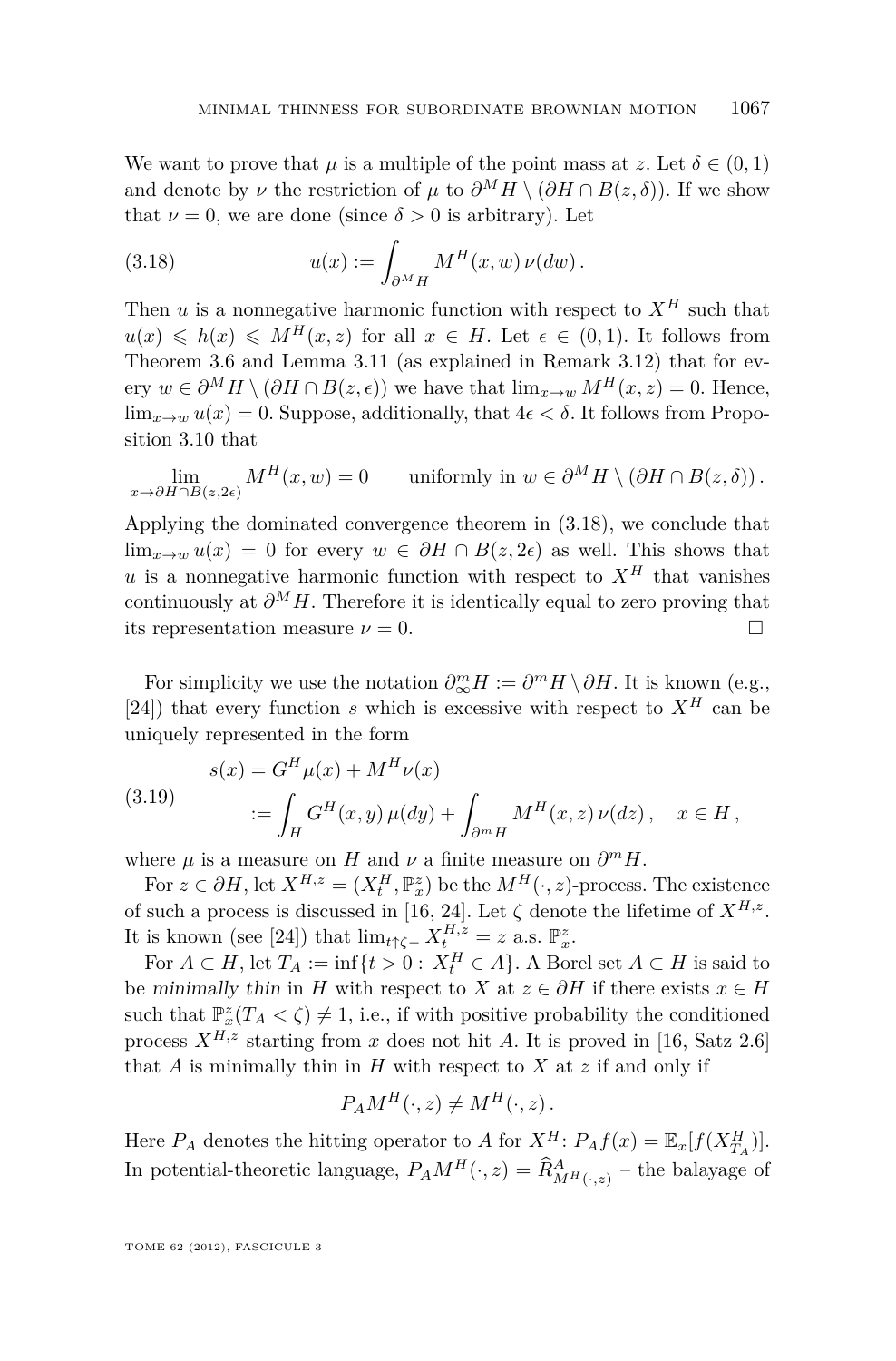<span id="page-24-0"></span> $M^H(\cdot, z)$  onto *A*. By following the proof of [\[1,](#page-34-0) Theorem 9.2.6] and using [\[16,](#page-35-0) Lemma 2.7] instead of [\[1,](#page-34-0) Lemma 9.2.2(c)] one can show that *A* is minimally thin in *H* with respect to *X* at  $z \in \partial H$  if and only if there exists a function *s* excessive with respect to  $X^H$  such that

(3.20) 
$$
\liminf_{x \to z, x \in A} \frac{s(x)}{M^H(x, z)} > \nu(\{z\}),
$$

where  $\nu$  is the representing measure of the harmonic part  $M^H \nu$  of *s* (as in [\(3.19\)](#page-23-0)). By subtracting  $\nu({z})$  from the measure  $\nu$ , we have

PROPOSITION 3.14. — Suppose  $A \subset H$  and  $z \in \partial H$ . The following are equivalent:

(a)  $\overline{A}$  is minimally thin in  $H$  with respect to  $\overline{X}$  at  $\overline{z}$ ;

(b) There exists an excessive function  $s(x) = G^H \mu(x) + M^H \nu(x)$  such that (3.20) holds;

(c) There exists an excessive function  $s'(x) = G^H \mu(x) + M^H \nu'(x)$  with  $\nu'(\{z\}) = 0$  such that

$$
\liminf_{x \to z, x \in A} \frac{s'(x)}{M^H(x, z)} > 0.
$$

#### **4. Main result**

The key to the proof of our generalization of Theorems [1.1–1.2](#page-2-0) is the following lemma and proposition, which are generalizations of [\[30,](#page-36-0) Theorem 2].

LEMMA  $4.1.$  — Suppose that *X* is a subordinate Brownian motion satisfying **(H)**. Let *ν* be a finite measure on  $\partial^m H$  with  $\nu({0}) = 0$ . Then

$$
\int_{\{x\in H: M^H \nu(x) > M^H(x,0)/2\}\cap B(0,1)} |x|^{-d} dx < \infty.
$$

Proof. — Note that since  $\nu({0}) = 0$ ,  $\nu({z \in \partial H : |z| < \epsilon})$  can be made arbitrarily small by choosing  $\epsilon$  small enough. Let  $\epsilon$  < 1/4 be a positive constant such that

(4.1) 
$$
\nu(\{z \in \partial H : |z| < \epsilon\}) < \frac{1}{10} C_5(1)^{-2} \left(\frac{\sqrt{3}}{8}\right)^d 2^{-d/2}.
$$

Set  $A := \{x \in H : M^H \nu(x) > M^H(x, 0)/2\} \cap B(0, 1)$  and let  $\nu^{(1)} = \nu|_{\{z \in \partial H : |z| < \epsilon\}}, \ \nu^{(2)} = \nu|_{\{z \in \partial H : \epsilon \leqslant |z| < 1\}}, \ \nu^{(3)} = \nu|_{\{z \in \partial H : |z| \geqslant 1\} \cup \partial_{\infty}^m H}$ so that  $\nu = \nu^{(1)} + \nu^{(2)} + \nu^{(3)}$ .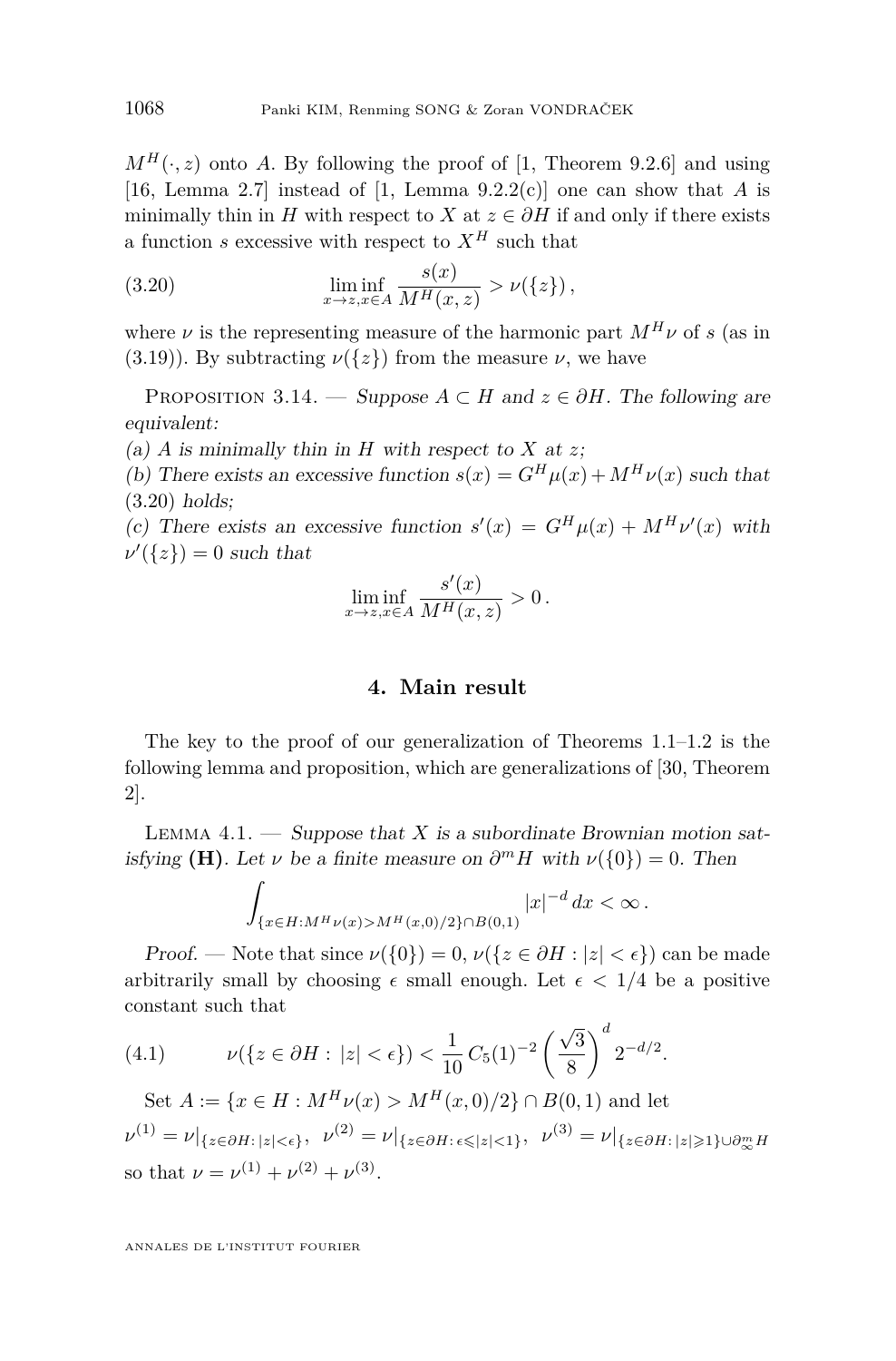<span id="page-25-0"></span>Let  $y_0 = (\tilde{0}, 1/8)$  and  $x \in H$  be a point with  $|x| < \kappa$  where  $\kappa < 1/4$  is to be chosen later. For  $z \in \{z \in \partial H : |z| \geqslant 1\} \cup \partial_{\infty}^{m} H$  the function  $M^{H}(\cdot, z)$ is harmonic and vanishes continuously on  $H^c \cap B(0, 1/2)$  by Theorem [3.6](#page-17-0) and Remark [3.12.](#page-22-0) Hence by Theorem [2.3](#page-8-0) it holds that

$$
\frac{M^H(x,z)}{M^H(y_0,z)} \leqslant C_3(1/4) \frac{V(\delta_H(x))}{V(\delta_H(y_0))}.
$$

Therefore, by Theorem [3.6,](#page-17-0) for  $x \in H$  with  $|x| < \kappa$ ,

$$
M^{H}\nu^{(3)}(x) \leq C_{3}(1/4) \frac{V(\delta_{H}(x))}{V(1/8)} \int_{\{z \in \partial H : |z| \geq 1\} \cup \partial_{\infty}^{m} H} M^{H}(y_{0}, z) \nu(dz)
$$
  

$$
\leq C_{3}(1/4) \frac{\kappa^{d}V(\delta_{H}(x))}{V(1/8)} |x|^{-d} \int_{\{z \in \partial H : |z| \geq 1\} \cup \partial_{\infty}^{m} H} M^{H}(y_{0}, z) \nu(dz)
$$
  

$$
\leq C_{3}(1/4) \frac{\kappa^{d}C_{5}(1)}{V(1/8)} M^{H}(x, 0) \int_{\{z \in \partial H : |z| \geq 1\} \cup \partial_{\infty}^{m} H} M^{H}(y_{0}, z) \nu(dz).
$$

Now choose  $\kappa < 1/4$  small enough so that

$$
C_3(1/4)\frac{\kappa^d C_5(1)}{V(1/8)}\int_{\{z\in \partial H:\,|z|\geq 1\}\cup \partial_{\infty}^m H}M^H(y_0,z)\,\nu(dz)<1/10.
$$

Then for  $x \in H$  with  $|x| < \kappa$ ,

(4.2) 
$$
M^{H} \nu^{(3)}(x) < \frac{1}{10} M^{H}(x,0) \, .
$$

Let  $0 < \rho < 1$ ,  $x \in H$  with  $|x| < \rho \epsilon$  and  $z \in \partial H$  with  $\epsilon \leq |z| < 1$ . Then we have  $2 > |x - z| \geq |z| - |x| > (1 - \rho)\epsilon$ . Thus, by Theorem [3.6,](#page-17-0)

$$
M^{H}\nu^{(2)}(x) = \int_{\{z \in \partial H : \epsilon \leq |z| < 1\}} M^{H}(x, z) \nu(dz)
$$
  
\n
$$
\leq C_{5}(4) V(\delta_{H}(x)) \int_{\{z \in \partial H : \epsilon \leq |z| < 1\}} |x - z|^{-d} (1 + |z|^{2})^{d/2} \nu(dz)
$$
  
\n
$$
\leq C_{5}(4) 2^{d/2} V(\delta_{H}(x)) (1 - \rho)^{-d} \epsilon^{-d} \nu(\{z \in \partial H : \epsilon \leq |z| < 1\})
$$
  
\n
$$
\leq C_{5}(4) 2^{d/2} \nu(\partial^{m} H) V(\delta_{H}(x)) (1 - \rho)^{-d} \rho^{d} |x|^{-d}
$$
  
\n
$$
\leq C_{5}(4)^{2} 2^{d/2} \nu(\partial^{m} H) \left(\frac{\rho}{1 - \rho}\right)^{d} M^{H}(x, 0).
$$

Now choose  $\rho$  small enough so that  $C_5(4)^2 2^{d/2} \nu (\partial^m H) \rho^d (1-\rho)^{-d} < 1/10$ . Then for  $x \in H$  with  $|x| < \rho \epsilon$ ,

(4.3) 
$$
M^{H} \nu^{(2)}(x) < \frac{1}{10} M^{H}(x,0) \, .
$$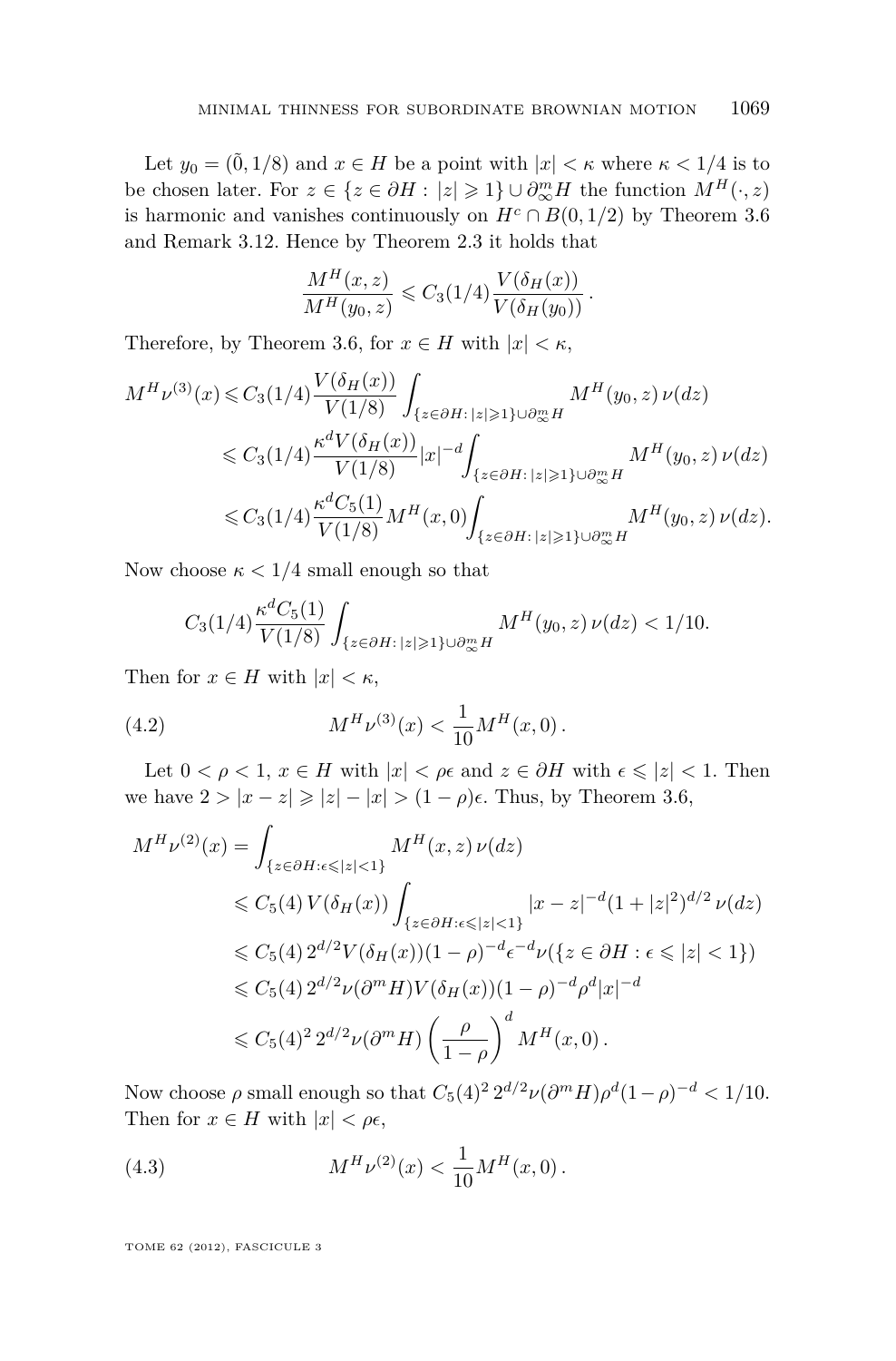Consider now  $M^H \nu^{(1)}(x)$  for  $x \in H$  with  $|x| < \rho \varepsilon \wedge \kappa$ . If  $\delta_H(x) > |x|/2$ , then  $|x| \leq 2\delta_H(x) \leq 2|x-z|$  for each  $z \in \partial H$ . Thus by Theorem [3.6,](#page-17-0)

$$
M^H(x, z) \leq C_5(1) V(\delta_H(x)) |x - z|^{-d} (1 + |z|^2)^{d/2}
$$
  

$$
\leq C_5(1) V(\delta_H(x)) (|x|/2)^{-d} 2^{d/2} \leq C_5(1)^2 2^{3d/2} M^H(x, 0),
$$

for all  $z \in \partial H$  with  $|z| < \epsilon$ . Hence, for  $x \in H$  with  $\delta_H(x) > |x|/2$  we have

$$
M^{H}\nu^{(1)}(x) = \int_{\{z \in \partial H : |z| < \epsilon\}} M^{H}(x, z) \nu^{(1)}(dz)
$$
\n
$$
(4.4) \le C_5(1)^2 2^{3d/2} M^{H}(x, 0) \nu(\{z \in \partial H : |z| < \epsilon\}) < \frac{1}{10} M^{H}(x, 0)
$$

by the choice of  $\epsilon$  in [\(4.1\)](#page-24-0).

It remains to study  $M^H \nu^{(1)}$  on the set  $E := \{x \in H : \delta_H(x) < |x|/2\} \cap$ *B*(0*,*  $\rho \in \wedge \kappa$ *). Note that for*  $x \in E$  *we have*  $|x| < \frac{2}{\sqrt{\kappa}}$  $\frac{1}{3}|\tilde{x}|.$  For  $j \geqslant 0$ , set

$$
R_j := \{ z \in \partial H : 2^{-j-1} < |z| \leq 2^{-j} \}
$$
 and  $\widetilde{R}_j := \{ x \in E : \widetilde{x} \in R_j \}.$ 

Put  $\nu_j = \nu^{(1)}|_{R_j}$ . Assume that  $x \in R_j$  and  $z \in R_k$  for  $|j - k| > 1$ . If  $k \ge 2 + j$ ,  $|x - z| \ge |\tilde{x}| - |z| \ge 2^{-j-1} - 2^{-k} \ge \frac{1}{4} 2^{-j} \ge \frac{1}{4} |\tilde{x}| \ge \frac{\sqrt{3}}{8} |x|$ . If *j* ≥ *k* + 2, |*x* − *z*| ≥ |*z*| −  $\frac{2}{\sqrt{2}}$  $\frac{2}{3}|\tilde{x}|$  ≥  $2^{-k-1} - \frac{2}{\sqrt{2}}$  $\frac{2}{3}2^{-j} \geqslant 2^{-j+1} - \frac{2}{\sqrt{3}}$  $\frac{1}{3}2^{-j} \geqslant$  $(2-\frac{2}{\sqrt{2}})$  $\frac{1}{3}$  $|\tilde{x}| \geqslant \frac{\sqrt{3}}{2}(2 - \frac{2}{\sqrt{3}})$  $\frac{\sqrt{3}}{3}|x| = (\sqrt{3} - 1)|x|$ . Thus, if  $|j - k| > 1$ , we have  $|x-z| > \frac{\sqrt{3}}{8}|x|$  for every  $x \in \widetilde{R}_j$  and  $z \in R_k$ , and so by Theorem [3.6,](#page-17-0) for  $x \in \widetilde{R}_i$ 

$$
M^{H}\nu_{k}(x) = \int_{R_{k}} M^{H}(x, z) \nu^{(1)}(dz)
$$
  
\n
$$
\leq C_{5}(1) \int_{R_{k}} V(\delta_{H}(x)) |x - z|^{-d} (1 + |z|^{2})^{d/2} \nu^{(1)}(dz)
$$
  
\n
$$
\leq C_{5}(1) \left(\frac{8}{\sqrt{3}}\right)^{d} 2^{d/2} V(\delta_{H}(x)) |x|^{-d} \nu^{(1)}(R_{k})
$$
  
\n
$$
\leq C_{5}(1)^{2} \left(\frac{8}{\sqrt{3}}\right)^{d} 2^{d/2} \nu^{(1)}(R_{k}) M^{H}(x, 0),
$$

implying  $(4.5)$ 

$$
\sum_{|k-j|>1} M^H \nu_k(x) \leq C_5(1)^2 \left(\frac{8}{\sqrt{3}}\right)^d 2^{d/2} \nu({\{|z| < \epsilon\}}) M^H(x,0) \leq \frac{1}{10} M^H(x,0)
$$

by the choice of  $\epsilon$  in [\(4.1\)](#page-24-0).

Let

$$
M_j := \{ x \in \widetilde{R}_j : M^H(\nu_{j-1} + \nu_j + \nu_{j+1})(x) > \frac{2}{5} M^H(x,0) \}.
$$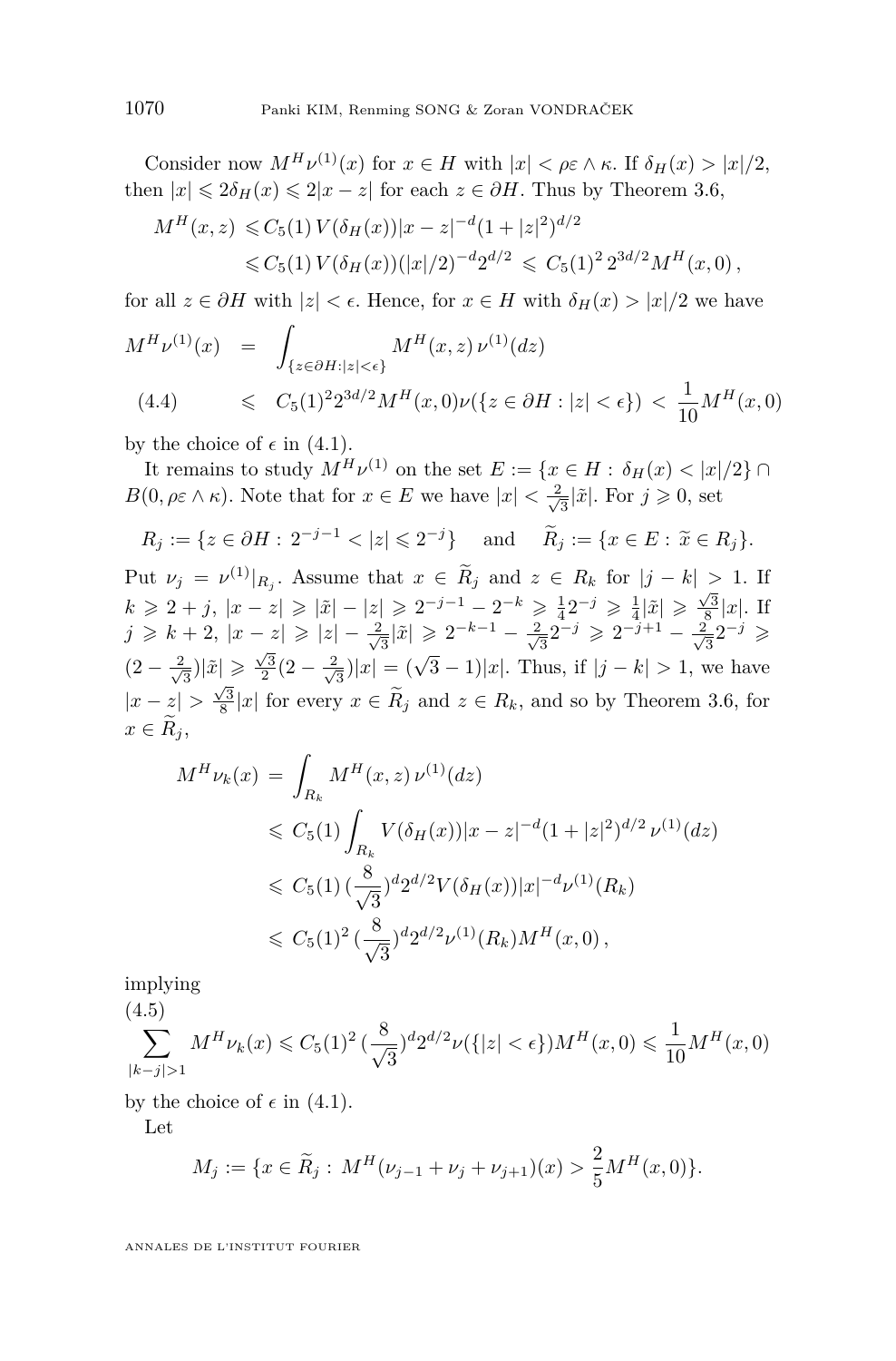Note that by Theorem [3.6,](#page-17-0)

$$
M_j \subset \{x \in \widetilde{R}_j : \int |x - z|^{-d} (1 + |z|^2)^{d/2} (\nu_{j-1}(dz) + \nu_j(dz) + \nu_{j+1}(dz)) > \frac{2}{5C_5(1)^2} |x|^{-d}\}
$$
  

$$
\subset \{x \in \widetilde{R}_j : \int |x - z|^{-d} 2^{d/2} (\nu_{j-1}(dz) + \nu_j(dz) + \nu_{j+1}(dz)) > \frac{2}{5C_5(1)^2} |x|^{-d}\}
$$
  

$$
= \{x \in \widetilde{R}_j : |x|^{-d} * (\nu_{j-1} + \nu_j + \nu_{j+1}) > \frac{2^{1-d/2}}{5C_5(1)^2} |x|^{-d}\}.
$$

For  $x \in R_j$  we have that  $2^{-j-1} < |x| < \frac{2}{\sqrt{n}}$  $\frac{2}{3}2^{-j}$ . Therefore,

$$
M_j \subset \{|x|^{-d} * (\nu_{j-1} + \nu_j + \nu_{j+1}) > c_1^{-1} 2^{jd}\}
$$

where  $c_1 := 2^{3d/2-1}3^{-d/2}5C_5(1)^2$ . It follows from [\[29,](#page-36-0) Lemma 1 and Theorem] that

$$
|M_j| \leq c_1 2^{-jd} (\nu^{(1)}(R_{j-1}) + \nu^{(1)}(R_j) + \nu^{(1)}(R_{j+1})).
$$

Therefore by using again that  $2^{-j-1} < |x| < \frac{2}{\sqrt{k}}$  $\frac{1}{3}2^{-j}$ , we get that

$$
\int_{M_j} |x|^{-d} dx \leqslant c_2 2^{jd} |M_j| \leqslant c_3(\nu^{(1)}(R_{j-1}) + \nu^{(1)}(R_j) + \nu^{(1)}(R_{j+1}))
$$

implying

$$
(4.6) \qquad \sum_{j} \int_{M_j} |x|^{-d} dx \leqslant c_3 \sum_{j} (\nu^{(1)}(R_{j-1}) + \nu^{(1)}(R_j) + \nu^{(1)}(R_{j+1}))
$$
  

$$
\leqslant 3c_3 \nu(\partial^m H).
$$

It follows from  $(4.2)$ – $(4.6)$  that

$$
\int_{\{x \in H, |x| < \rho \varepsilon \wedge \kappa : M^H \nu(x) > M^H (x, 0)/2\}} |x|^{-d} dx
$$
\n
$$
\leqslant \int_{\{x \in H, |x| < \rho \varepsilon \wedge \kappa : M^H \nu^{(1)}(x) > 3M^H (x, 0)/10\}} |x|^{-d} dx
$$
\n
$$
= \int_{\{x \in E : M^H \nu^{(1)}(x) > 3M^H (x, 0)/10\}} |x|^{-d} dx
$$
\n
$$
= \sum_{j} \int_{\{x \in \tilde{R}_j : \sum_{|j - k| > 1} M^H \nu_k(x) + \sum_{|j - k| \leqslant 1} M^H \nu_k(x) > 3M^H (x, 0)/10\}} |x|^{-d} dx
$$
\n
$$
\leqslant \sum_{j} \int_{M_j} |x|^{-d} dx \leqslant 3c_3 \nu(\partial^m H) < \infty.
$$

Therefore, using the trivial fact that  $\int_{\{\rho \varepsilon \wedge \kappa \leq |x| \leq 1\}} |x|^{-d} dx < \infty$ , we conclude that

$$
\int_A |x|^{-d} \, dx \leqslant \sum_j \int_{M_j} |x|^{-d} \, dx + \int_{\{\rho \in \wedge \kappa < |x| < 1\}} |x|^{-d} \, dx < \infty \, . \quad \Box
$$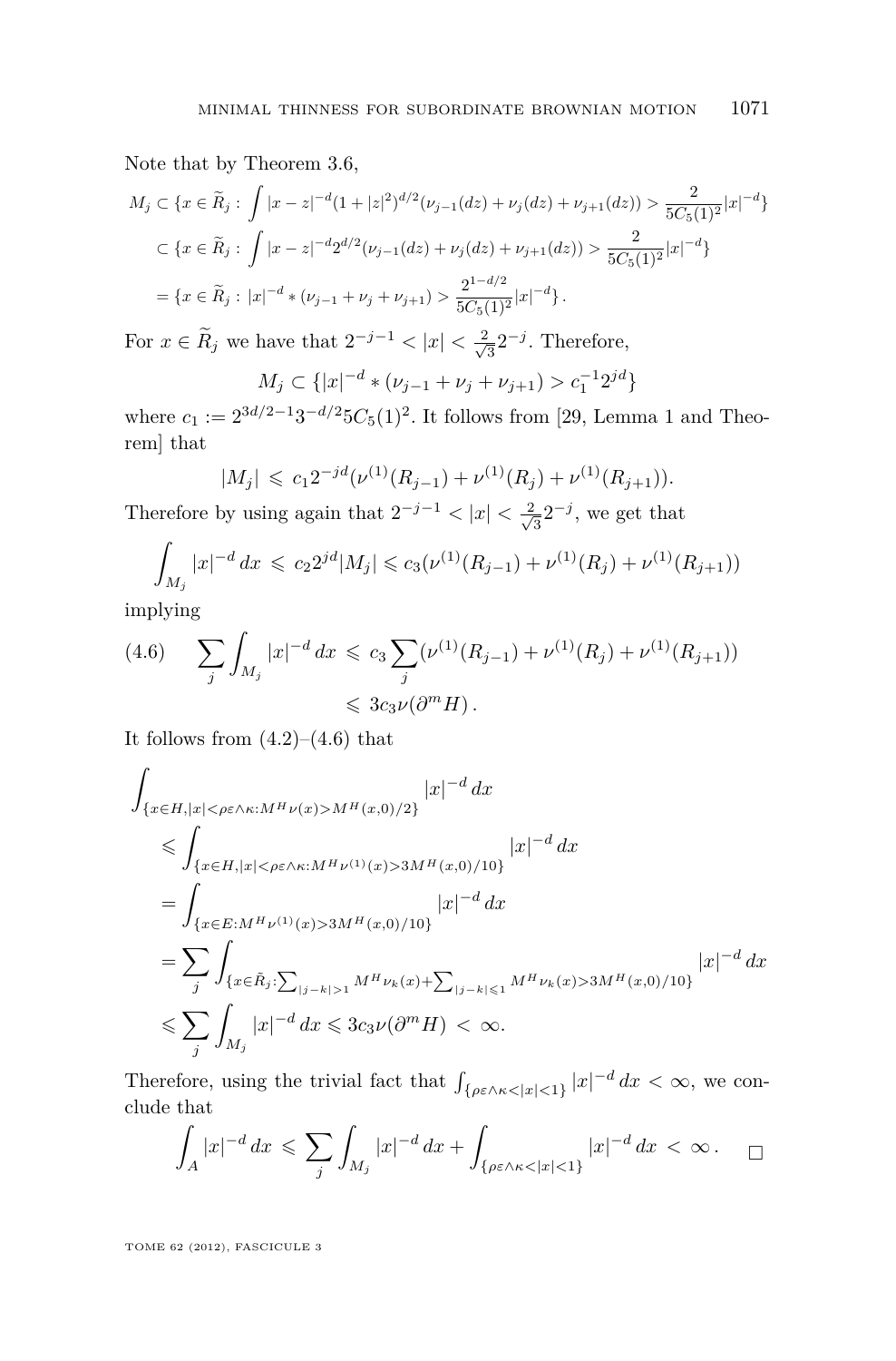<span id="page-28-0"></span>PROPOSITION 4.2. — Suppose that *X* is a subordinate Brownian motion satisfying **(H)**. Let  $s = G^H \mu + M^H \nu$  be an excessive function with respect to  $X^H$  represented as [\(3.19\)](#page-23-0) with  $\nu({0}) = 0$ . Let  $A := \{x \in H : s(x) >$  $M^H(x,0)$ . Then

$$
\int_{A\cap B(0,1)}|x|^{-d}\,dx < \infty\,.
$$

Proof. — First note that

$$
A \subset \{G^{H}\mu > M^{H}(\cdot,0)/2\} \cup \{M^{H}\nu > M^{H}(\cdot,0)/2\}.
$$

By Lemma [4.1,](#page-24-0) we only need to consider  $A_1 := \{G^H \mu > M^H(0, \cdot)/2\} \cap$ *B*(0*,* 1).

Let  $y_0 = (\tilde{0}, 1/2)$  and  $\kappa \geq 3$ . By the boundary Harnack principle (Theo-rem [2.3\)](#page-8-0) applied to  $G^H(\cdot, y)$  we obtain that

$$
\int_{H \cap B(0,\kappa)^c} G^H(x,y) \,\mu(dy) \leq C_3(1) \frac{V(\delta_H(x))}{V(\delta_H(y_0))} \int_{H \cap B(0,\kappa)^c} G^H(y_0,y) \mu(dy)
$$

for every  $\kappa \geq 3$  and  $x \in B(0,1) \cap H$ . Now choose  $\kappa$  large enough so that

(4.7) 
$$
\frac{C_3(1)}{V(\delta_H(y_0))} \int_{H \cap B(0,\kappa)^c} G^H(y_0, y) \mu(dy) < \frac{1}{4C_5(1)},
$$

where  $C_5(1)$  is the constant from Theorem [3.6.](#page-17-0) Hence, for  $x \in B(0,1) \cap H$ , we have (4.8)

$$
\int_{H \cap B(0,\kappa)^c} G^H(x,y) \,\mu(dy) \leq \frac{1}{4C_5(1)} V(\delta_H(x)) \leq \frac{1}{4C_5(1)} \frac{V(\delta_H(x))}{|x|^d}
$$
\n
$$
\leq \frac{1}{4} M^H(x,0).
$$

Let  $Q = \{Q = (\prod_{i=1}^{d-1} (k_i 2^{-j}, (k_i+1)2^{-j}]) \times (2^{-j}, 2^{-j+1}] : k_i \in \mathbb{Z}, j \in \mathbb{N}\}.$ Then Q is a cover of  $H \cap \{x_d \leq 1\}$ . Clearly the cubes Q are disjoint and  $d^{-1/2}$  diam(*Q*)  $\leq \delta$ *H*(*Q*)  $\leq$  diam(*Q*)*.* For  $Q = (\prod_{i=1}^{d-1} (k_i 2^{-j}, (k_i +$ 1)2<sup>-*j*</sup>]) × (2<sup>-*j*</sup>, 2<sup>-*j*+1</sup>] ∈ Q, let  $Q^* := (\prod_{i=1}^{d-1} ((k_i - 1)2^{-j}, (k_i + 2)2^{-j}) \times$  $(2^{-j-1}, 2^{-j+2}]$ . Then  $\mathcal{Q}^* = \{Q^* : Q \in \mathcal{Q}\}\$ is a cover of *H* ∩ {*x<sub>d</sub>* ≤ 2},  $Q \subset Q^* \subset H$  for each  $Q \in \mathcal{Q}$ , and  $2\delta_H(Q^*) = \delta_H(Q)$ . Moreover, there exists a positive integer  $K = K(d)$  such that each cube in  $\mathcal{Q}^*$  intersects at most *K* other cubes from  $\mathcal{Q}^*$ . Let  $\mathcal{Q}_1$  be the collection of cubes  $Q \in \mathcal{Q}$ such that  $H \cap B(0,1) \cap Q$  is non-empty. For  $x \in H \cap B(0,1)$ , let  $Q(x)$  be the cube  $Q$  in  $Q_1$  containing  $x$  and denote by  $Q^*(x)$  the corresponding  $Q^*$ .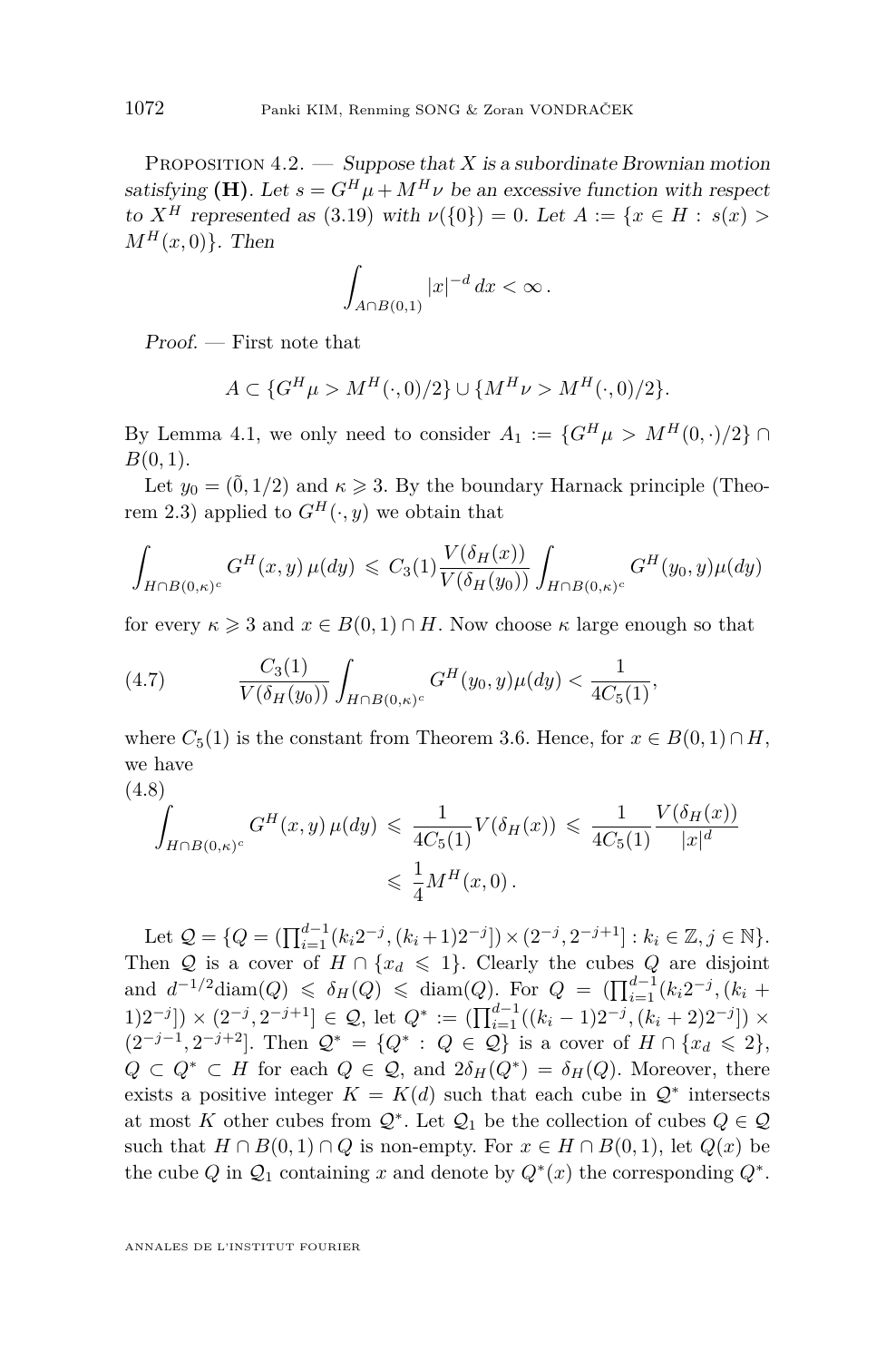Let  $G^H \mu = s_1 + s_2 + s_3$  where

$$
s_1(x) := \int_{Q^*(x)} G^H(x, y) \mu(dy),
$$
  
\n
$$
s_2(x) := \int_{(H \setminus Q^*(x)) \cap B(0, \kappa)} G^H(x, y) \mu(dy),
$$
  
\n
$$
s_3(x) := \int_{(H \setminus Q^*(x)) \cap B(0, \kappa)^c} G^H(x, y) \mu(dy),
$$

where  $\kappa \geq 3$  is the fixed constant in [\(4.7\)](#page-28-0).

Define  $\gamma(r) := \int_{B(0,r)} G(0, z) dz, r > 0$ . Since  $G^H(z, y) \leq G(z, y)$  we have for any  $Q \in \mathcal{Q}_1$ ,

$$
\int_{Q} s_1(w) dw = \int_{Q} \int_{Q^*} G^H(w, y) \mu(dy) dw = \int_{Q^*} \mu(dy) \int_{Q} G^H(w, y) dw
$$
  
\n
$$
\leq \int_{Q^*} \mu(dy) \int_{Q} G(w, y) dw
$$
  
\n
$$
\leq \int_{Q^*} \mu(dy) \int_{B(y, 3 \text{diam}(Q))} G(w, y) dw
$$
  
\n
$$
\leq \mu(Q^*) \gamma(3 \text{diam}(Q)) \leq \mu(Q^*) \gamma(3 \sqrt{d} \delta_H(Q)).
$$

Since  $|w| \leq (1 + \sqrt{d})\text{dist}(0, Q)$  for  $w \in Q$ , we have by Theorem [3.6,](#page-17-0)

$$
M^H(w,0) \geq C_5(1)^{-1} V(\delta_H(w)) |w|^{-d}
$$
  
\n
$$
\geq C_5(1)^{-1} (1 + \sqrt{d})^{-d} V(\delta_H(Q)) \text{dist}(0,Q)^{-d} \quad \text{for } w \in Q.
$$

We need to estimate the Lebesgue measure of

$$
B := \{ w \in Q : s_1(w) > C_5(1)^{-1} (1 + \sqrt{d})^{-d} V(\delta_H(Q)) \operatorname{dist}(0, Q)^{-d} \}.
$$

Since

$$
\int_{Q} s_1(w) \, dw \geqslant C_5(1)^{-1} (1 + \sqrt{d})^{-d} V(\delta_H(Q)) \operatorname{dist}(0, Q)^{-d} |B|,
$$

we have that

$$
|B| \leq C_5(1)(1+\sqrt{d})^d V(\delta_H(Q))^{-1} \operatorname{dist}(0,Q)^d \int_Q s_1(w) dw
$$
  
\$\leq C\_5(1)(1+\sqrt{d})^d V(\delta\_H(Q))^{-1} \operatorname{dist}(0,Q)^d \mu(Q^\*) \gamma(3\sqrt{d} \delta\_H(Q))\$  
\$\leq C\_5(1)(1+\sqrt{d})^d C\_4(3\sqrt{d}) V(\delta\_H(Q))^{-1} V(3\sqrt{d} \delta\_H(Q))^2 \operatorname{dist}(0,Q)^d \mu(Q^\*)\$,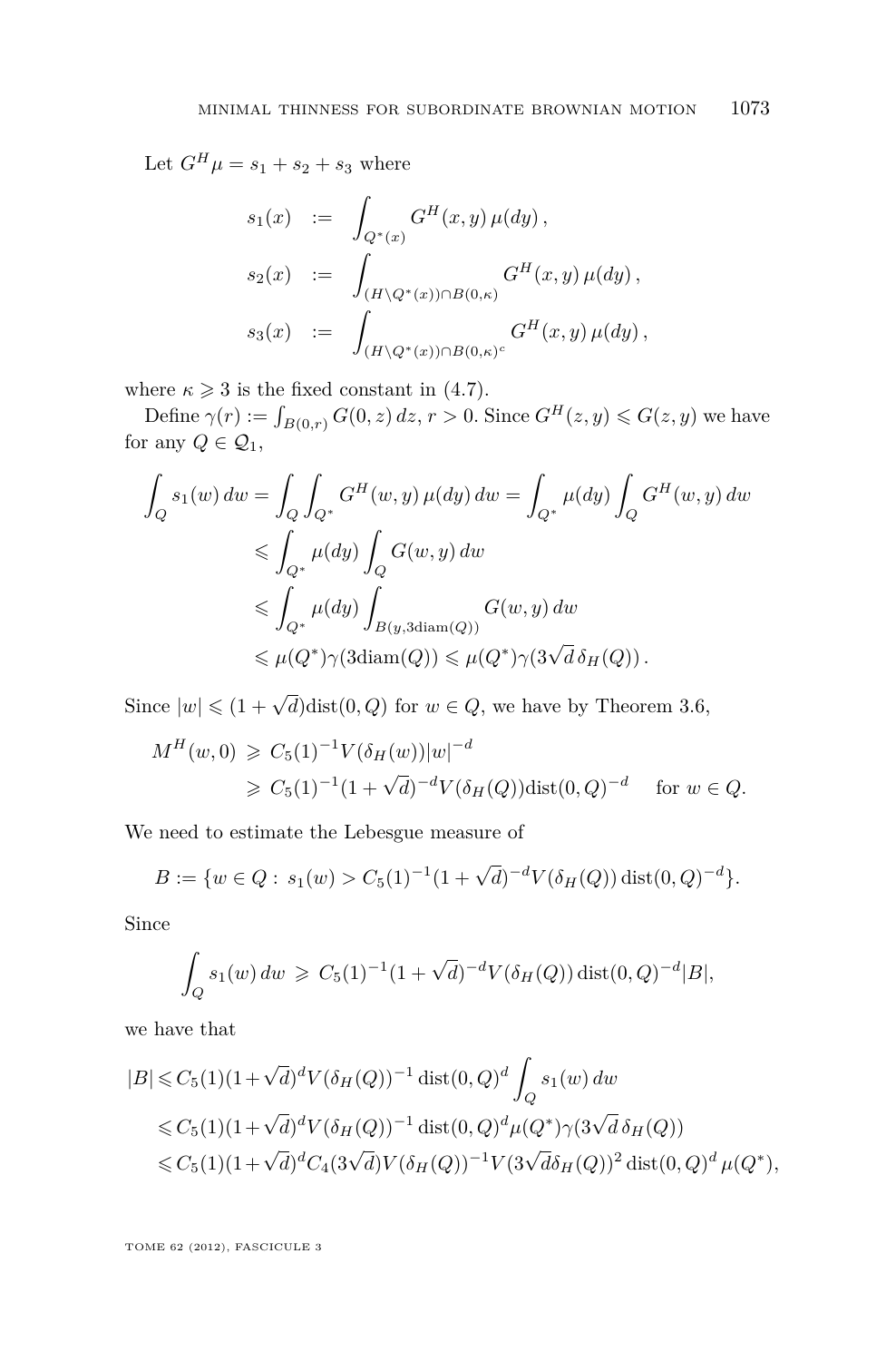<span id="page-30-0"></span>where in the third line we used Proposition [2.1\(](#page-7-0)ii). Then

$$
\int_{\{s_1>M^H(\cdot,0)/8\}\cap B(0,1)} |w|^{-d} dw
$$
\n
$$
= \sum_{Q \in \mathcal{Q}_1} \int_{\{s_1>M^H(\cdot,0)/8\}\cap B(0,1)\cap Q} |w|^{-d} dw
$$
\n
$$
\leqslant \sum_{Q \in \mathcal{Q}_1} \int_{\{s_1>M^H(\cdot,0)/8\}\cap B(0,1)\cap Q} \text{dist}(0,Q)^{-d} dw
$$
\n
$$
\leqslant \sum_{Q \in \mathcal{Q}_1} \int_{\{s_1 > C_5(1)^{-1}(1+\sqrt{d})^{-d}V(\delta_H(Q))\text{dist}(0,Q)^{-d}/8\}\cap B(0,1)\cap Q} \text{dist}(0,Q)^{-d} dw
$$
\n
$$
\leqslant C_5(1)C_2(3\sqrt{d})(1+\sqrt{d})^d \sum_{Q \in \mathcal{Q}_1} V(\delta_H(Q))^{-1}V(3\sqrt{d}\delta_H(Q))^2 \mu(Q^*)
$$
\n
$$
= C_5(1)C_2(3\sqrt{d})(1+\sqrt{d})^d \sum_{Q \in \mathcal{Q}_1} V(2\delta_H(Q^*))^{-1}V(6\sqrt{d}\delta_H(Q^*))^2 \mu(Q^*)
$$
\n
$$
\leqslant cC_5(1)C_2(2\sqrt{d})(1+\sqrt{d})^d \sum_{Q \in \mathcal{Q}_1} V(\delta_H(Q^*)) \mu(Q^*),
$$

where the last line follows from [\(2.4\)](#page-7-0) and [\(2.6\)](#page-7-0). Note that  $Q^* \subset B(0,4)$  for every  $Q \in \mathcal{Q}_1$  and clearly  $\delta_H(Q^*) \leq \delta_H(y)$  for all  $y \in Q^*$ . Thus by first using these observations and the fact that each  $Q^* \in \mathcal{Q}^*$  intersects at most K other cubes from  $\mathcal{Q}^*$ , and then using Theorem [2.3,](#page-8-0) we conclude that the last sum is dominated by

$$
(K+1)\int_{H\cap B(0,4)} V(\delta_H(y)) \,\mu(dy)
$$
  
\$\leqslant (K+1)\frac{C\_3(4)V(2)}{G^H(w\_1,y\_1)}\int\_{H\cap B(0,4)} G^H(w\_1,y) \,\mu(dy)\$  
\$\leqslant (K+1)\frac{C\_3(4)V(2)}{G^H(w\_1,y\_1)}G^H\mu(w\_1)<\infty\$,

where  $w_1 = (\tilde{0}, 10)$  and  $y_1 = (\tilde{0}, 2)$ . Therefore,

(4.9) 
$$
\int_{\{s_1>M^H(\cdot,0)/8\}\cap B(0,1)} |w|^{-d} dw < \infty.
$$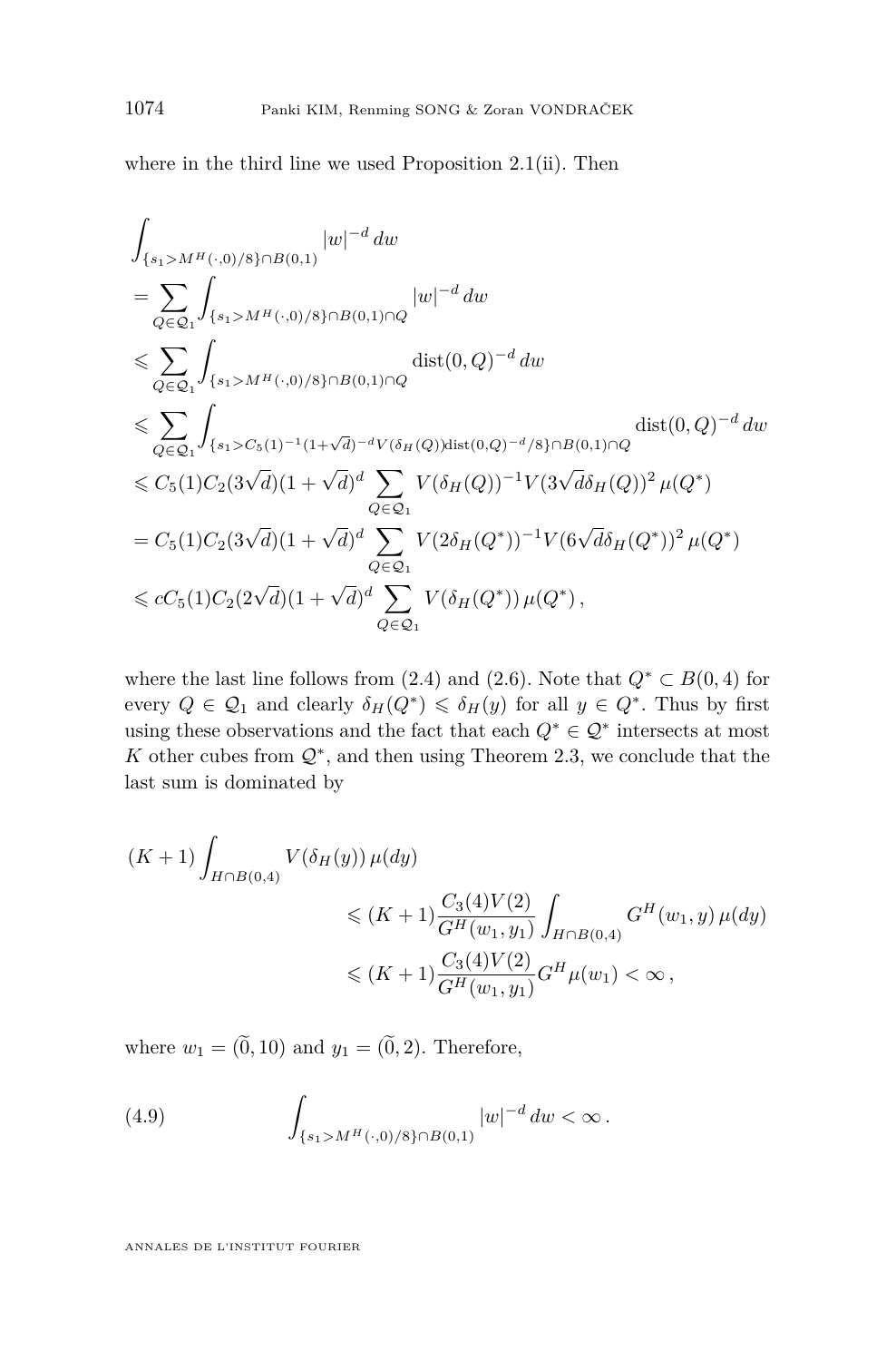<span id="page-31-0"></span>Consider now  $x \in \{s_2 > M^H(\cdot, 0)/4\}$ . For  $y \in H \setminus Q^*(x)$  it holds that  $|x - y|$  ≥ 4<sup>-1</sup> $\delta$ <sub>*H*</sub>(*x*), and hence

$$
s_2(x) \leqslant \int_{\{\delta_H(x)\leqslant 4|x-y|\}\cap B(0,\kappa)} G^H(x,y)\,\mu(dy)\,.
$$

Let  $\psi : H \to \partial H \setminus \{0\}$  be a Borel function such that  $|y - \psi(y)| \leq 2\delta_H(y)$ and define a measure  $\mu'$  on  $\partial H \setminus \{0\}$  by

$$
\int_{\partial H \setminus \{0\}} f d\mu' = c_1 \int_{H \cap B(0,\kappa)} (f \circ \psi)(y) V(\delta_H(y)) \mu(dy),
$$

where  $c_1 := C_4(1+\kappa)C_1(1+\kappa)(11)^dC_5(11(1+\kappa))$ . Then by Theorem [2.3,](#page-8-0)

$$
\mu'(\partial H \setminus \{0\}) = c_1 \int_{H \cap B(0,\kappa)} V(\delta_H(y)) \,\mu(dy) \leqslant c_1 \frac{C_3(\kappa)V(1)}{G^H(v_1,v_2)} G^H \mu(v_1) < \infty
$$

where  $v_1 = (0, 3\kappa)$  and  $v_2 = (0, 1)$ . Hence,  $\mu'$  is positive and bounded. We claim that

(4.10) 
$$
s_2(x) \leq M^H \mu'(x) \quad \text{if } x \in \{s_2 > M^H(\cdot, 0)/8\} \cap B(0, 1).
$$

Suppose that  $y \in B(0, \kappa) \cap H$  and  $x \in \{s_2 > M^H(\cdot, 0)/8\} \cap B(0, 1)$  with  $\delta_H(x) \leq 4|x-y|$ . Then

$$
|x - \psi(y)| \le |x - y| + |y - \psi(y)| \le |x - y| + 2\delta_H(y)
$$
  

$$
\le |x - y| + 2\delta_H(x) + 2|x - y| \le 11|x - y| \le 11(1 + \kappa).
$$

Thus by Theorem [3.6,](#page-17-0)

$$
M^H(x, \psi(y)) \geq C_5 (11(1+\kappa))^{-1} V(\delta_H(x))(1+|\psi(y)|^2)^{d/2} |x - \psi(y)|^{-d}
$$
  
 
$$
\geq \frac{1}{(11)^d C_5 (11(1+\kappa))} V(\delta_H(x)) |x - y|^{-d}.
$$

Note that by Theorem [2.4](#page-9-0) and Proposition [2.1\(](#page-7-0)i),

$$
G^H(x,y) \leq C_4(1+\kappa) \frac{V(\delta_H(x))V(\delta_H(y))}{V(|x-y|)^2} G(x,y)
$$
  
 
$$
\leq C_4(1+\kappa)C_1(1+\kappa)V(\delta_H(x))V(\delta_H(y))|x-y|^{-d}.
$$

Hence we get

$$
G^{H}(x, y) \leqslant c_{1} V(\delta_{H}(y)) M^{H}(x, \psi(y)).
$$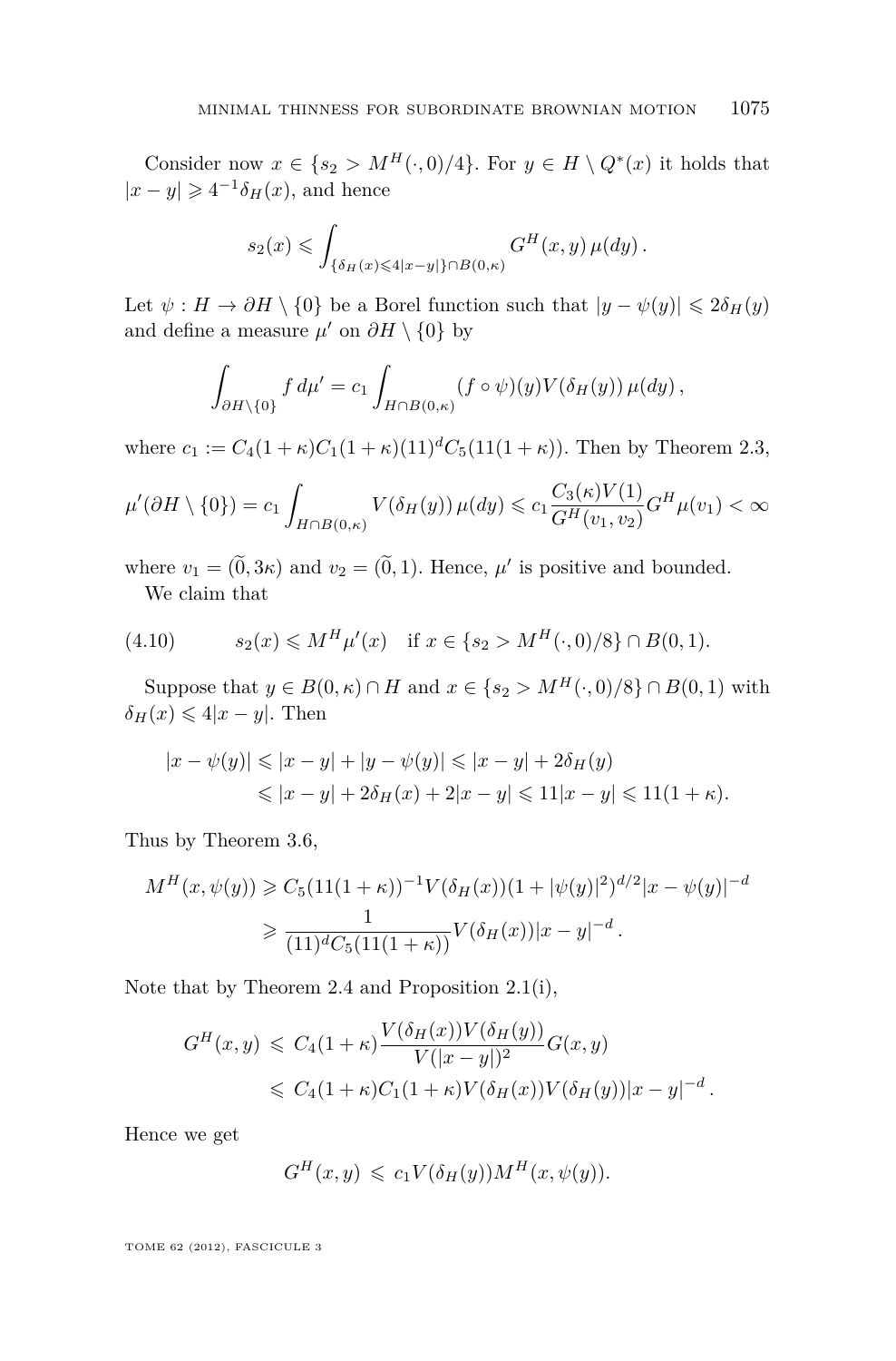Therefore, for  $x \in \{s_2 > M^H(\cdot, 0)/8\} \cap B(0, 1)$ ,

$$
s_2(x) \leq \int_{\{\delta_H(x) \leq 2|x-y|\} \cap B(0,\kappa)} G^H(x,y) \,\mu(dy)
$$
  
\n
$$
\leq c_1 \int_{\{\delta_H(x) \leq 2|x-y|\} \cap B(0,\kappa)} V(\delta_H(y)) M^H(x,\psi(y)) \,\mu(dy)
$$
  
\n
$$
\leq c_1 \int_{H \cap B(0,\kappa)} V(\delta_H(y)) M^H(x,\psi(y)) \,\mu(dy)
$$
  
\n
$$
= \int M^H(x,z) \,\mu'(dz) = M^H \mu'(x).
$$

Hence, we have proved [\(4.10\)](#page-31-0), and so, by Lemma [4.1,](#page-24-0) (4.11)

$$
\int_{\{s_2>M^H(\cdot,0)/8\}\cap B(0,1)} |x|^{-d} dx \leq \int_{\{M^H\mu' > M^H(\cdot,0)/8\}\cap B(0,1)} |x|^{-d} dx < \infty.
$$

Together with  $(4.8)$ ,  $(4.9)$  and  $(4.11)$  we obtain that

$$
\int_{A_1} |x|^{-d} dx \leq \int_{\{s_1(x) + s_2(x) > M^H(\cdot, 0)/4\} \cap B(0, 1)} |x|^{-d} dx
$$
  

$$
\leq \sum_{i=1}^2 \int_{\{s_i > M^H(\cdot, 0)/8\} \cap B(0, 1)} |x|^{-d} dx < \infty.
$$

THEOREM  $4.3.$  — Suppose that *X* is a subordinate Brownian motion satisfying  $(H)$ . Let A be a Borel subset of H and assume that  $(1.1)$  holds. Then *A* is not minimally thin in *H* with respect to *X* at  $z = 0$ .

Proof. — Assume that *A* is minimally thin in *H* with respect to *X* at 0. Then, using Proposition [3.14](#page-24-0) and multiplying *s* by a constant if necessary, there exists an excessive function  $s = G^H \mu + M^H \nu$  with  $\nu({0}) = 0$  such that

$$
\liminf_{x \to 0, x \in A} \frac{s(x)}{M^H(x, 0)} = 2.
$$

Let  $B := \{x \in H : s(x) > M^H(x,0)\}\.$  Using the lower semi-continuity of *s*, we get that *B* is an open set. Thus there exists  $\epsilon > 0$  such that  $A ∩ B(0, \epsilon) ⊂ B$ . By Proposition [4.2,](#page-28-0)

$$
\int_{A\cap B(0,\epsilon)}|x|^{-d}\,dx\,\leqslant\,\int_{B}|x|^{-d}\,dx\,<\,\infty\,.
$$

Since  $\int_{\{\epsilon < |x| < 1\}} |x|^{-d} dx < \infty$ , we have proved the theorem.

<span id="page-32-0"></span>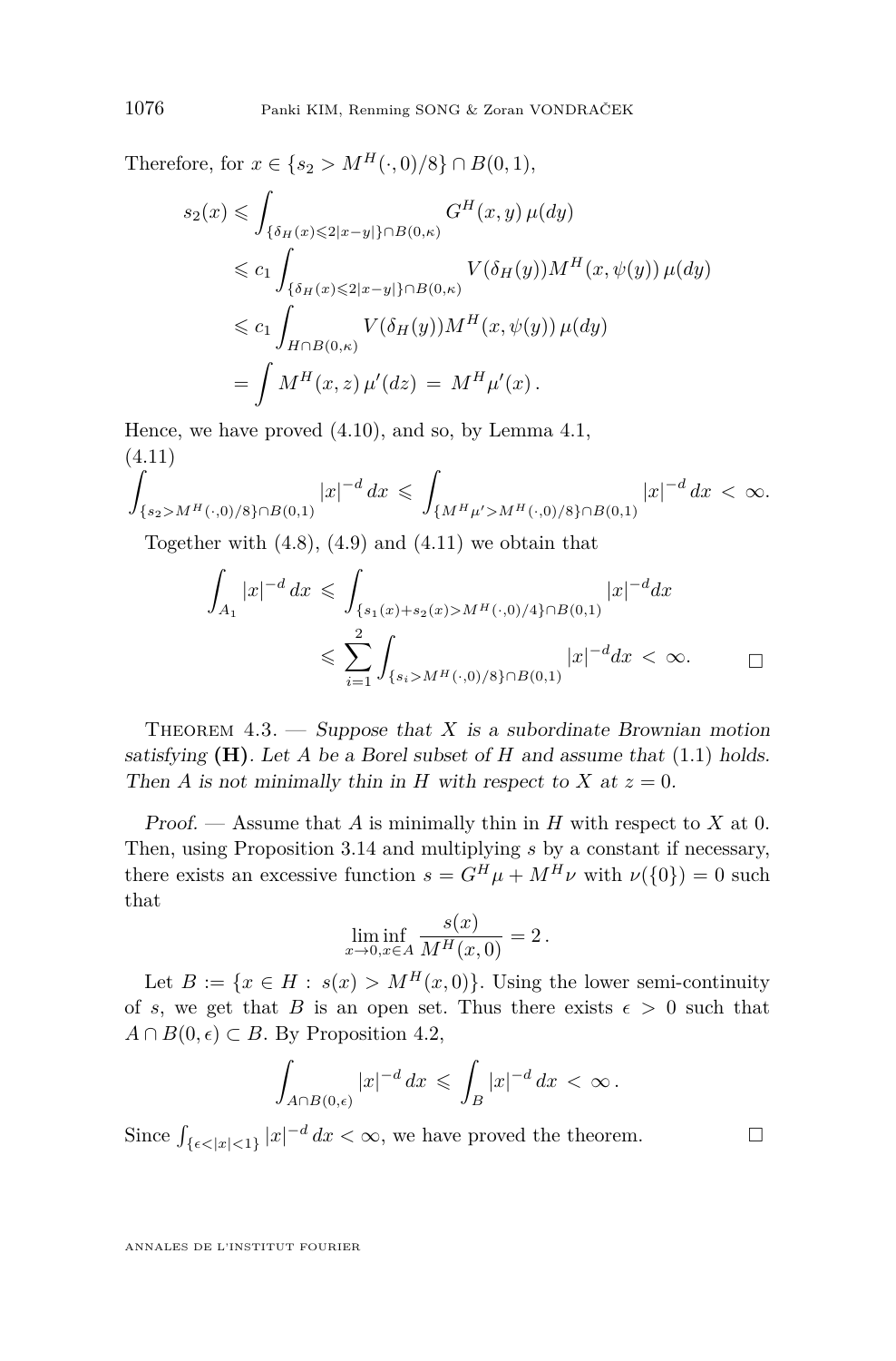<span id="page-33-0"></span>THEOREM  $4.4.$  — Suppose that *X* is a subordinate Brownian motion satisfying **(H)**. Let  $f : \mathbb{R}^{d-1} \to [0, \infty)$  be a Lipschitz function with Lipschitz constant  $a > 0$ . The set  $A := \{x = (\tilde{x}, x_d) \in H : 0 < x_d \le f(\tilde{x})\}$  is minimally thin in *H* with respect to *X* at  $z = 0$  if and only if [\(1.2\)](#page-2-0) holds.

Proof. — One direction follows by the same argument as the one in [\[17,](#page-35-0) Lemma 1]. In fact, assume that the integral in [\(1.2\)](#page-2-0) diverges. For  $x \in A =$  ${x = (\tilde{x}, x_d) \in H : 0 < x_d \leq f(\tilde{x})}$  we have

$$
|x| = (|\widetilde{x}|^2 + x_d^2)^{1/2} \leq (|\widetilde{x}|^2 + f(\widetilde{x})^2)^{1/2} \leq (|\widetilde{x}|^2 + a^2|\widetilde{x}|^2)^{1/2} = |\widetilde{x}|(1+a^2)^{1/2}.
$$

Hence,

$$
\int_{A \cap B(0,1)} \frac{1}{|x|^d} dx \ge \int_{\{|\tilde{x}| < 1\}} \int_0^{f(x)} \frac{1}{|\tilde{x}|^d (1+a^2)^{1/2}} dx
$$
  
=  $(1+a^2)^{-1/2} \int_{\{|\tilde{x}| < 1\}} f(\tilde{x}) |\tilde{x}|^{-d} d\tilde{x} = \infty.$ 

By Theorem [1.1,](#page-2-0) *A* is not minimally thin in *H* with respect to *X* at 0.

The proof of the other direction is modeled after the proof of [\[1,](#page-34-0) Theorem 9.7.1]. Suppose that [\(1.2\)](#page-2-0) holds true. Then

$$
V(\delta_H(x)) \int_{\{|\widetilde{z}| < 1\}} |x - \widetilde{z}|^{-d} |\widetilde{z}|^{-d} f(\widetilde{z}) d\widetilde{z}
$$
\n
$$
= V(\delta_H(x)) \int_{\partial H \cap B(0,1)} |x - z|^{-d} |z|^{-d} f(z) d\widetilde{\lambda}(z) < \infty
$$

where  $\lambda$  denotes the  $d-1$ -dimensional Lebesgue measure. Define  $s : H \to$  $[0, \infty)$  by

(4.12) 
$$
s(x) = \int_{\partial H \cap B(0,1)} M^H(x,z)(1+|z|^2)^{-d/2}|z|^{-d} f(z) d\widetilde{\lambda}(z).
$$

Then by Theorem [3.6,](#page-17-0)

$$
s(x) \leq C_5(4) V(\delta_H(x)) \int_{\partial H \cap B(0,1)} |x - z|^{-d} |z|^{-d} f(z) d\widetilde{\lambda}(z)
$$

for every  $x \in B(0,1) \cap H$ . Therefore, *s* is well-defined (finite), and is harmonic with the representing measure  $\nu$  on  $\partial H$  having the density  $1_{B(0,1)}(z)(1+|z|^2)^{-d/2}|z|^{-d}f(z)$ . Notice that  $\nu(\{0\})=0$ . Further,  $f(0)=0$ (otherwise the integral in [\(1.2\)](#page-2-0) would diverge). Let  $x \in A \cap B(0, 1/2)$ . Then  $x_d \leq f(\tilde{x},0) \leq a|\tilde{x}|$ , and so  $x_d/(2a) \leq |\tilde{x}|/2 \leq 1/4$ . Further, for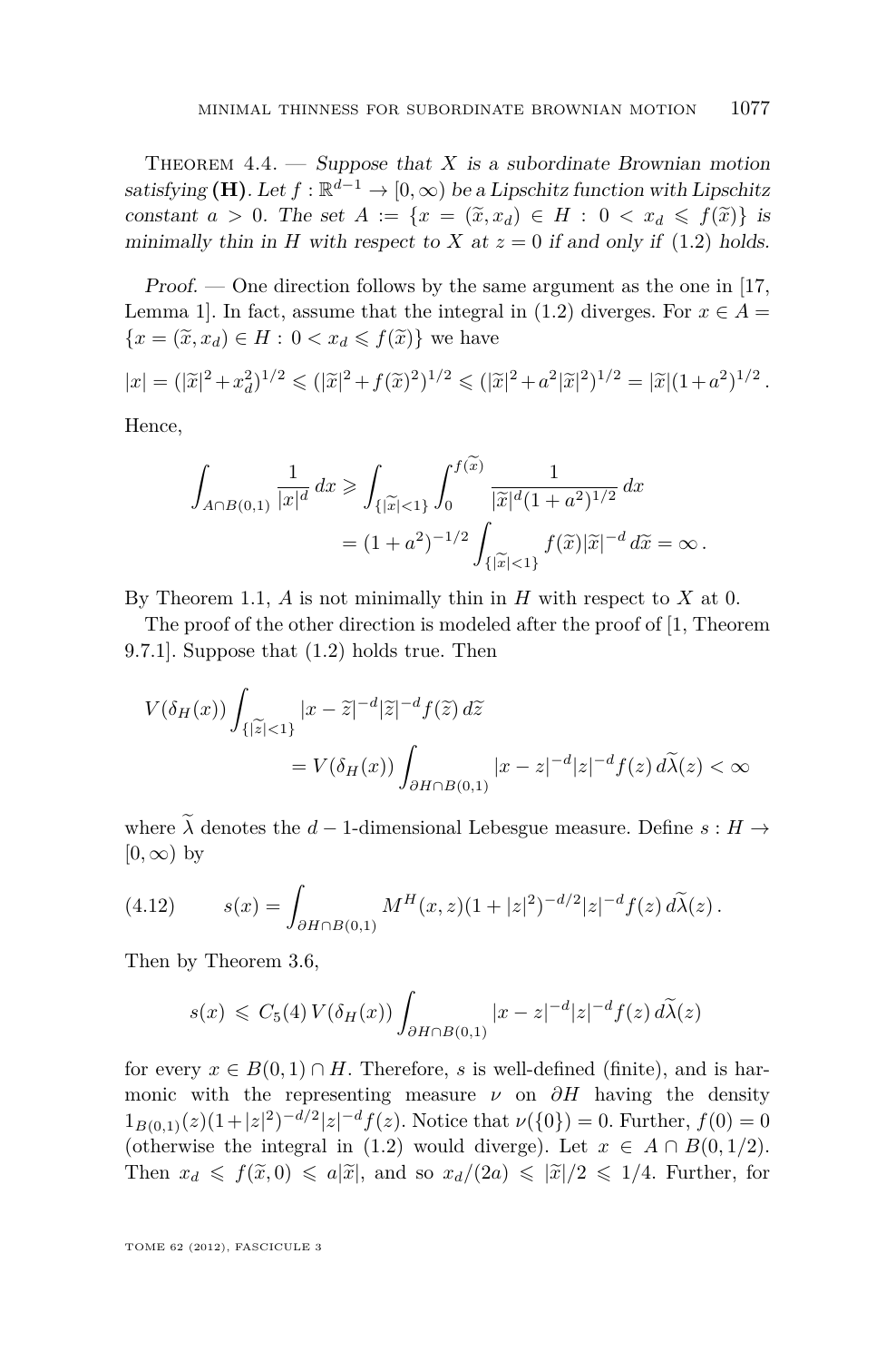<span id="page-34-0"></span> $z \in B((\tilde{x},0),\frac{x_d}{2a}) \cap \partial H$  we have

$$
|z| \le |z - \tilde{x}| + |\tilde{x}| \le \frac{x_d}{2a} + |\tilde{x}| \le \frac{|\tilde{x}|}{2} + |\tilde{x}| = \frac{3}{2} |\tilde{x}| < 1,
$$
  

$$
|x - z| = (|\tilde{x} - z|^2 + x_d^2)^{1/2} \le \left(\left(\frac{x_d}{2a}\right)^2 + x_d^2\right)^{1/2} = x_d (1 + (2a)^{-2})^{1/2},
$$
  

$$
f(z) > f(\tilde{x}, 0) - \frac{x_d}{2} \ge x_d - \frac{x_d}{2} = \frac{x_d}{2}.
$$

Therefore, with  $\omega_{d-1}$  denoting the volume of the  $(d-1)$ -dimensional unit ball and using Theorem [3.6,](#page-17-0) we get

$$
s(x) \geq C_5(4)^{-1} V(\delta_H(x)) \int_{B((\widetilde{x},0),\frac{x_d}{2a}) \cap \partial H} |x-z|^{-d} |z|^{-d} f(z) d\lambda'(z)
$$
  
\n
$$
\geq C_5(4)^{-1} V(\delta_H(x)) \frac{1}{x_d^d (1 + (2a)^{-2})^{d/2}} \frac{1}{(\frac{3}{2}|\widetilde{x}|)^d} \frac{x_d}{2} \omega_{d-1} (\frac{x_d}{2a})^{d-1}
$$
  
\n
$$
\geq c_1 C_5(4)^{-1} \omega_{d-1} V(\delta_H(x)) x_d^{-d} |\widetilde{x}|^{-d} x_d x_d^{d-1}
$$
  
\n
$$
\geq c_1 C_5(4)^{-1} \omega_{d-1} \frac{V(\delta_H(x))}{|x|^d} \geq c_1 C_5(4)^{-2} \omega_{d-1} M^H(x, 0),
$$

where  $c_1$  depends on  $d$  and the Lipschitz constant  $a$ . This proves that for every  $x \in A \cap B(0, 1/2)$  it holds that

$$
\frac{s(x)}{M^H(x,0)} \geqslant c_1 C_5(4)^{-2} \omega_{d-1} > \nu(\{0\}).
$$

Hence, by Proposition [3.14,](#page-24-0) *A* is minimally thin in *H* with respect to *X* at 0.

**Acknowledgements.** We thank the referee for very helpful comments on the first version of this paper.

#### BIBLIOGRAPHY

- [1] D. H. ARMITAGE & S. J. GARDINER, Classical potential theory, Springer Monographs in Mathematics, Springer-Verlag London Ltd., London, 2001, xvi+333 pages.
- [2] J. Bertoin, Lévy processes, Cambridge Tracts in Mathematics, vol. 121, Cambridge University Press, Cambridge, 1996, x+265 pages.
- [3] A. Beurling, "A minimum principle for positive harmonic functions", Ann. Acad. Sci. Fenn. Ser. A I No. **372** (1965), p. 7.
- [4] N. H. BINGHAM, C. M. GOLDIE & J. L. TEUGELS, Regular variation, Encyclopedia of Mathematics and its Applications, vol. 27, Cambridge University Press, Cambridge, 1987, xx+491 pages.
- [5] J. BLIEDTNER & W. HANSEN, Potential theory. An analytic and probabilistic approach to balayage, Universitext, Springer-Verlag, Berlin, 1986, xiv+435 pages.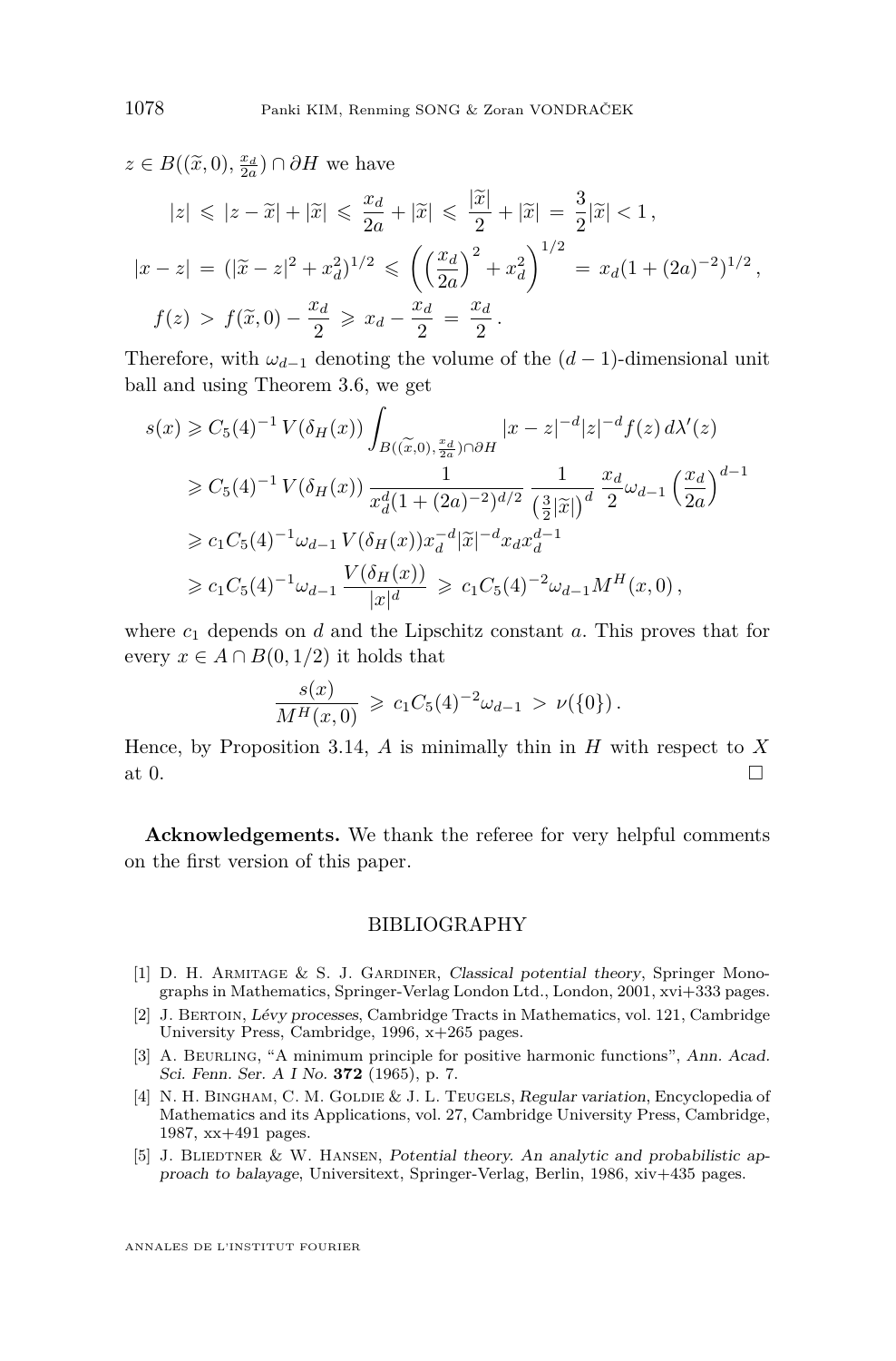- <span id="page-35-0"></span>[6] K. BOGDAN, "The boundary Harnack principle for the fractional Laplacian", Studia Math. **123** (1997), no. 1, p. 43-80.
- [7] ——— , "Representation of *α*-harmonic functions in Lipschitz domains", Hiroshima Math. J. **29** (1999), no. 2, p. 227-243.
- [8] K. Bogdan, T. Byczkowski, T. Kulczycki, M. Ryznar, R. Song & Z. Vondraček, Potential analysis of stable processes and its extensions, Lecture Notes in Mathematics, vol. 1980, Springer-Verlag, Berlin, 2009, Edited by Piotr Graczyk and Andrzej Stos, x+187 pages.
- [9] K. Burdzy, "Brownian excursions and minimal thinness. I", Ann. Probab. **15** (1987), no. 2, p. 676-689.
- [10] Z.-Q. CHEN, P. KIM & R. SONG, "Global heat kernel estimate for  $\Delta + \Delta^{\alpha/2}$  in half space like open sets", Preprint (2011).
- [11] Z.-Q. Chen, P. Kim, R. Song & Z. Vondraček, "Boundary Harnack principle  $\Delta + \Delta^{\alpha/2}$ ", To appear in Trans. Amer. Math. Soc. (2011).
- [12] ———, "Sharp Green function estimates for  $\Delta + \Delta^{\alpha/2}$  in  $C^{1,1}$  open sets and their applications", To appear in Illinois J. Math. (2011).
- [13] Z.-Q. Chen & R. Song, "Martin boundary and integral representation for harmonic functions of symmetric stable processes", J. Funct. Anal. **159** (1998), no. 1, p. 267- 294.
- [14] B. Dahlberg, "A minimum principle for positive harmonic functions", Proc. London Math. Soc. (3) **33** (1976), no. 2, p. 238-250.
- [15] J. L. Doob, Classical potential theory and its probabilistic counterpart, Grundlehren der Mathematischen Wissenschaften [Fundamental Principles of Mathematical Sciences], vol. 262, Springer-Verlag, New York, 1984, xxiv+846 pages.
- [16] H. Föllmer, "Feine Topologie am Martinrand eines Standardprozesses", Z. Wahrscheinlichkeitstheorie und Verw. Gebiete **12** (1969), p. 127-144.
- [17] S. J. Gardiner, "A short proof of Burdzy's theorem on the angular derivative", Bull. London Math. Soc. **23** (1991), no. 6, p. 575-579.
- [18] P. Kim & R. Song, "Boundary behavior of harmonic functions for truncated stable processes", J. Theoret. Probab. **21** (2008), no. 2, p. 287-321.
- [19] P. Kim, R. Song & Z. Vondraček, "Boundary Harnack principle for subordinate Brownian motions", Stochastic Process. Appl. **119** (2009), no. 5, p. 1601-1631.
- [20] ——— , "On the potential theory of one-dimensional subordinate Brownian motions with continuous components", Potential Anal. **33** (2010), no. 2, p. 153-173.
- [21] ——— , "Potential theory of subordinate Brownian motions revisited", To appear in a volume in honor of Prof. Jiaan Yan (2011).
- [22] ——, "Potential theory of subordinate Brownian motions with Gaussian components", Preprint (2011).
- [23] ——— , "Two-sided Green function estimates for killed subordinate Brownian motions", To appear in Proc. London Math. Soc. (2012).
- [24] H. Kunita & T. Watanabe, "Markov processes and Martin boundaries. I", Illinois J. Math. **9** (1965), p. 485-526.
- [25] L. Naïm, "Sur le rôle de la frontière de R. S. Martin dans la théorie du potentiel", Ann. Inst. Fourier, Grenoble **7** (1957), p. 183-281.
- [26] S. C. Port & C. J. Stone, Brownian motion and classical potential theory, Academic Press [Harcourt Brace Jovanovich Publishers], New York, 1978, Probability and Mathematical Statistics, xii+236 pages.
- [27] M. Rao, R. Song & Z. Vondraček, "Green function estimates and Harnack inequality for subordinate Brownian motions", Potential Anal. **25** (2006), no. 1, p. 1- 27.